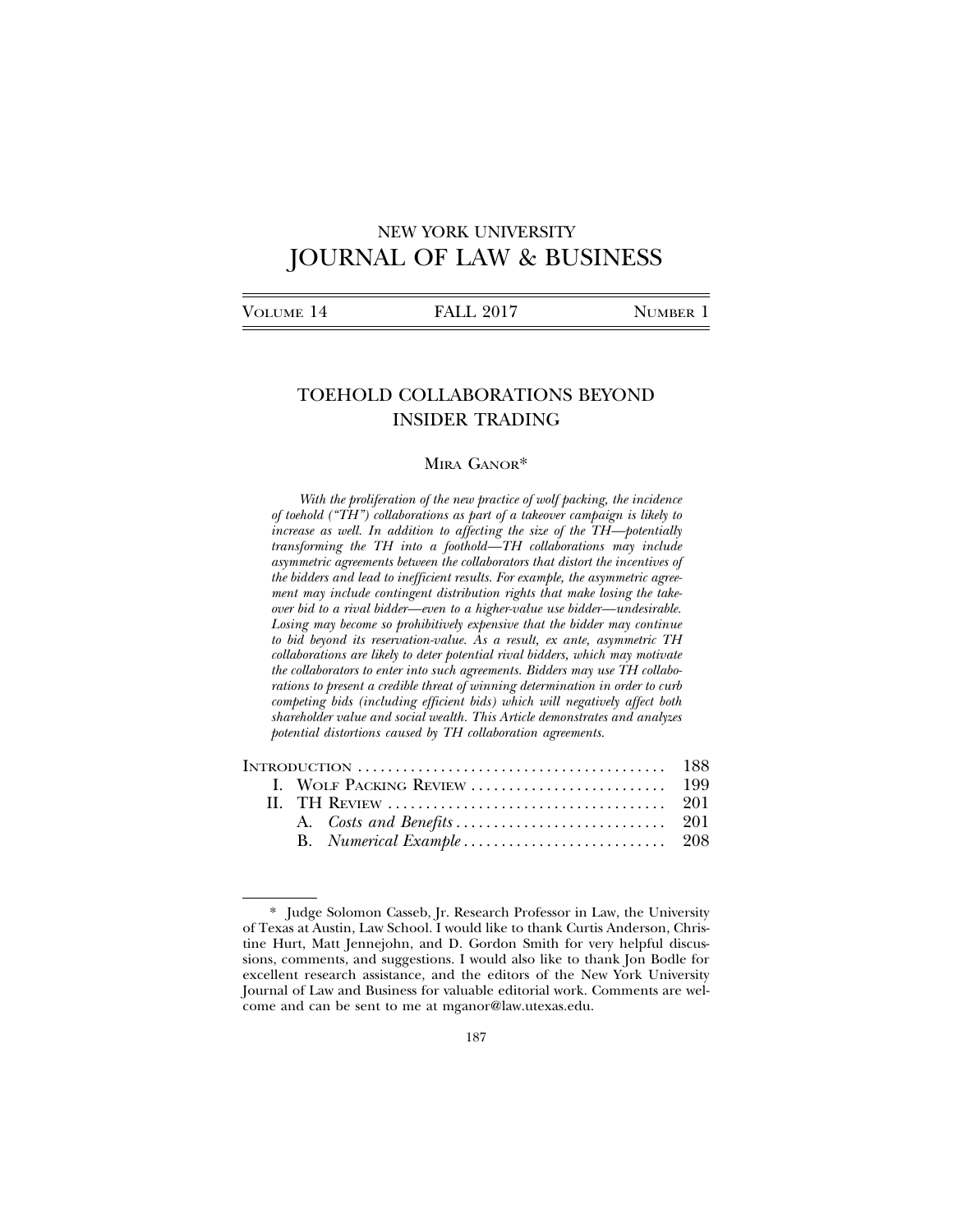| 188     | NYU JOURNAL OF LAW & BUSINESS                                                   | [Vol. 14:187 |
|---------|---------------------------------------------------------------------------------|--------------|
|         | TH with Neither Competition nor<br>1.                                           |              |
|         | $\textit{Collaboration}\ \dots \dots \dots \dots \dots \dots \dots \dots \dots$ | 209          |
|         | TH with Competition but without<br>2.                                           |              |
|         | Collaboration                                                                   | 212          |
|         | Strategic Overbidding<br>3.                                                     | 216          |
| HL.     | TH COLLABORATION AGREEMENTS-SIZE AND                                            |              |
|         |                                                                                 | 218          |
| $W_{-}$ | THE EFFECT OF A TH WITH AN ASYMMETRIC TH                                        |              |
|         | COLLABORATION                                                                   | 229          |
|         | A. TH, Competition, and Collaboration                                           | 229          |
|         | 1. Forward Asymmetric Collaboration                                             |              |
|         | Agreement                                                                       | 232          |
|         | Collaboration in the Opposite Direction—<br>2.                                  |              |
|         | Reverse Asymmetric Collaboration                                                |              |
|         | Agreements                                                                      | 235          |
|         |                                                                                 | 237          |

#### **INTRODUCTION**

Wolf packing, the novel practice of investors collaborating in the targeting of publicly traded firms, has changed the market for corporate control.<sup>1</sup> Hedge funds and institutional investors join forces and form a unified active front against management of publicly traded US firms. This collaboration has rattled the balance of power in the market and has thus gained a dominant role in the corporate governance debate.<sup>2</sup>

Practitioners and academics have analyzed and evaluated the effects of wolf packing on the market. This has led to a review of the applicable securities laws and a renewed focus on disclosure requirements and trade restrictions promulgated under the Securities and Exchange Act of 1934.3 Specifically, opponents of the current early notification requirements of

<sup>1.</sup> *See, e.g.*, John C. Coffee, Jr. & Darius Palia, *The Wolf at the Door: The Impact of Hedge Fund Activism on Corporate Governance*, 41 J. CORP. L. 545, 549 (2016) ("activist hedge funds have recently developed a new tactic—'the wolf pack'—that effectively enables them to escape old corporate defenses").

<sup>2.</sup> *See, e.g.*, Alon Brav et al., *Wolf Pack Activism,* HARVARD LAW SCH. FO-RUM ON CORP. GOVERNANCE AND FIN. REGULATION (February 9, 2015), https:/ /corpgov.law.harvard.edu/2015/02/09/wolf-pack-activism/ ("The use of wolf packs has intensified in recent years and has attracted a great deal of attention.").

<sup>3.</sup> Martin Lipton, *The Threat to Shareholders and the Economy from Activist Hedge Funds*, HARVARD LAW SCH. FORUM ON CORP. GOVERNANCE AND FIN. REG-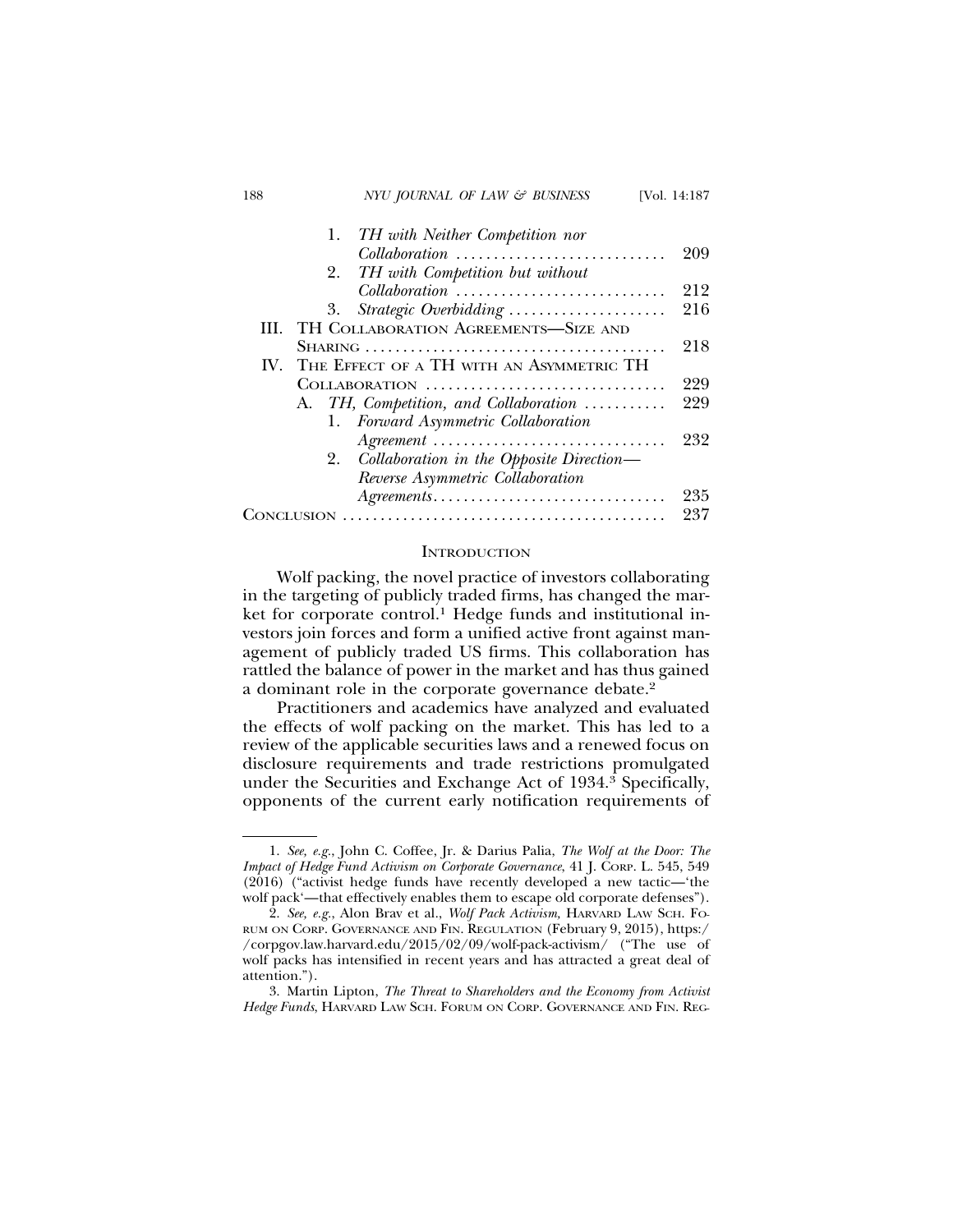Rule 13d-3 have used the collaboration as fresh ammunition to argue for tightening the rule and shortening the notification period.4

ULATION (January 14, 2015), https://corpgov.law.harvard.edu/2015/01/14/ the-threat-to-shareholders-and-the-economy-from-activist-hedge-funds/.

<sup>4.</sup> The securities rules require an acquirer to disclose its stake in the company and purpose of the acquisition within 10 days of owning at least 5% of the company. *See* § 13(d)(1) of the Securities and Exchange Act of 1934 and Rule 13d-1 promulgated thereunder. 15 U.S.C.A.  $\frac{1}{5}$  78m(d)(1) (2015); 17 C.F.R. § 240.13d-101 (as amended in 1997). Tomas Lee Hazen, THE LAW OF SECURITIES REGULATION 405 (7th ed. 2009) ("There have been many proposals before the SEC to require advance filing under Section 13(d)"); *see, e.g.*, H.R. REP. NO. 90-1711 (1968); *see* Cleary Gottlieb, *The Schedule 13D Ten-Day Window and Other Issues: Will the Pershing Square/Valeant Accumulation of a 9.7% Stake in Allergan Lead to Regulatory or Congressional Action?*, CLEARYMA WATCH.COM (Apr. 24, 2014), http://www.clearymawatch.com/2014/04/theschedule-13d-ten-day-window-and-other-issues-will-the-pershing-squarevale ant-accumulation-of-a-9-7-stake-in-allergan-lead-to-regulatory-or-congressional-action/ ("For many years numerous market participants have urged Congress to shorten the [ten-day] window . . . . Eventually, the Dodd-Frank Act authorized the SEC to close the ten-day window . . . . The SEC has not yet taken a position and has not yet exercised its authority . . . high-profile events regarding Allergan may put pressure on the SEC (and potentially Congress) to address . . . whether the 13D 'window' should be closed"); David Gelles & Michael J. De La Merced, *Threatening a Proxy Battle, Valeant Raises Its Offer on the Botox Maker Allergan*, N.Y. TIMES (May 28, 2014), http:// dealbook.nytimes.com/2014/05/28/valeant-raises-bid-for-allergan/?php= true&\_type=blogs&\_r=0 (quoting California Congressman Ed Royce's statement, "[t]his proposed merger has also raised questions about the efficacy of the ten-day rule outlined in Schedule 13D. Taking into account technological advancements, there are good public policy reasons for the S.E.C. to again revisit this rule and shorten the window that investors have to disclose stakes of 5 percent or more in a target company."); Trevor Norwitz, *A New Takeover Threat: Symbiotic Activism*, HARVARD LAW SCH. FORUM ON CORP. GOV-ERNANCE AND FIN. REGULATION (April 25, 2014), https://corpgov.law.harvard .edu/2014/04/25/a-new-takeover-threat-symbiotic-activism/ ("This new stratagem emphasizes the crying need for the SEC to bring its early-warning rules into the 21st century, as we have been urging for several years."); *cf.* Lucian A. Bebchuk & Robert J. Jackson, JR., *The Law and Economics of Blockholder Disclosure*, 2 HARV. BUS. L. REV. 40, 45–47 (2012) ("This legislative history suggests that the ten-day window between the acquisition of a 5% stake and required disclosure is not a technical 'gap' left open by incompetent congressional drafters. Instead, the window reflects the balance that Senator Williams and his colleagues struck between the benefits that the holders of large blocks of stock convey upon public investors and the need for disclosure of these blocks," and "tightening the rules that apply to blockholders can be expected to reduce the incidence of outside blocks as well as blockholders' investments in monitoring and disciplining manage-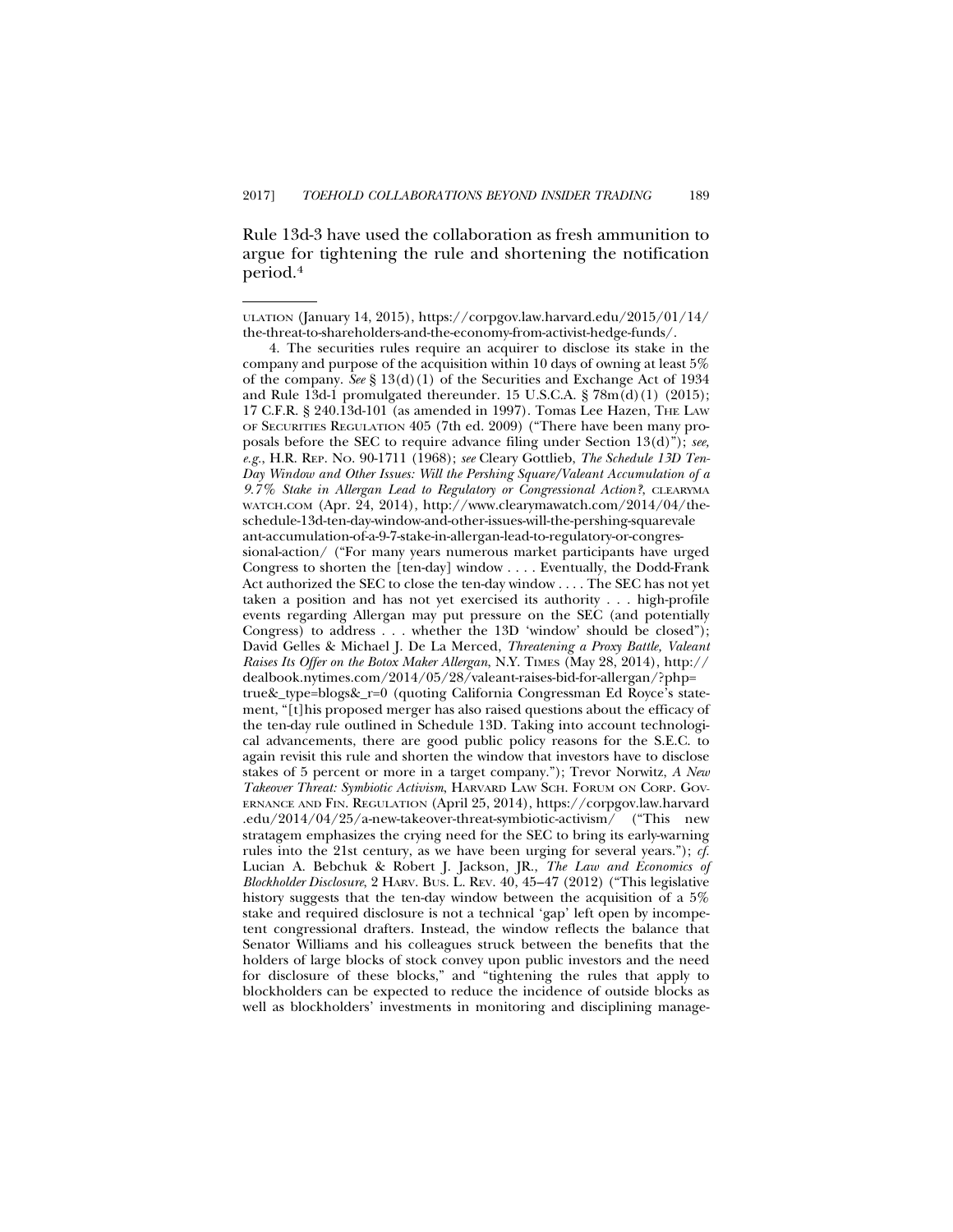One significant form of collaboration in the market is the emerging practice of corporate bidders collaborating in toehold acquisitions prior to the formal launch of a takeover attempt. A toehold ("TH") is a stake in a target firm that a bidder acquires on the open market before publicly announcing its plans to acquire the target.5 Economic and finance scholars as well as legal academics have studied the TH in the simple context of a bidder interested in acquiring a target, without the added complexity of collaboration with additional investors. Indeed, the review of the reasons for this practice and its efficiency has produced an important body of work.6 This Article adds to the existing body of work on THs by analyzing the evolving practice of collaborations in TH acquisitions, and uncovers a new concern associated with the purchase of a TH that may have an adverse effect on the market for corporate control and which should not be ignored.

This new practice of TH collaboration has reached the headlines in the widely publicized case of the failed acquisition attempt of Allergan Inc. ("Allergan"),<sup>7</sup> in which Valeant Pharmaceuticals International Inc. ("Valeant") joined forces with renowned hedge fund manager William Ackman and his fund Pershing Square Capital Management ("Pershing"). While Valeant's acquisition attempt was unsuccessful and a

ment."); Nagel, et al., *The Williams Act: A Truly "Modern" Assessment*, HARVARD LAW SCH. FORUM ON CORP. GOVERNANCE AND FIN. REGULATION 23 (2011) ("[T]he proposals for piecemeal changes to the Williams Act regime raised by advocates of incumbent management are self-serving and flawed," and "further disclosure requirements on engaged investors will have widespread and detrimental impact to the markets and will benefit only underperforming managers.").

<sup>5.</sup> *See, e.g.*, Deon Strickland et al., *Toeholds as an M&A Strategy?*, 21 J. CORP. ACCT. & FIN. 57 (2010) ("Toeholds are defined as a bidder-investor purchasing an ownership interest in a target firm prior to initiating mergerand-acquisition (M&A) discussions.").

<sup>6.</sup> For a survey of the financial literature see Sandra Betton, et al., *Corporate Takeovers*, 2 HANDBOOK OF CORPORATE FINANCE: EMPIRICAL CORPORATE FINANCE 330–56 (Elsevier/North-Holland Handbook of Finance Series, 2008), http://mba.tuck.dartmouth.edu/pages/faculty/karin.thorburn/publications/ch15-n53090.pdf.

<sup>7.</sup> Allergan is also famous for being the maker of Botox. For a description and comparison of the business-strategies of both Allergan and Valeant see Max Nisen, *How Allergan Rose and Valeant Fell*, BLOOMBERG GADFLY (March 24, 2016), www.bloomberg.com/gadfly/articles/2016-03-24/allergan-and-valeant-similar-starts-different-outcomes.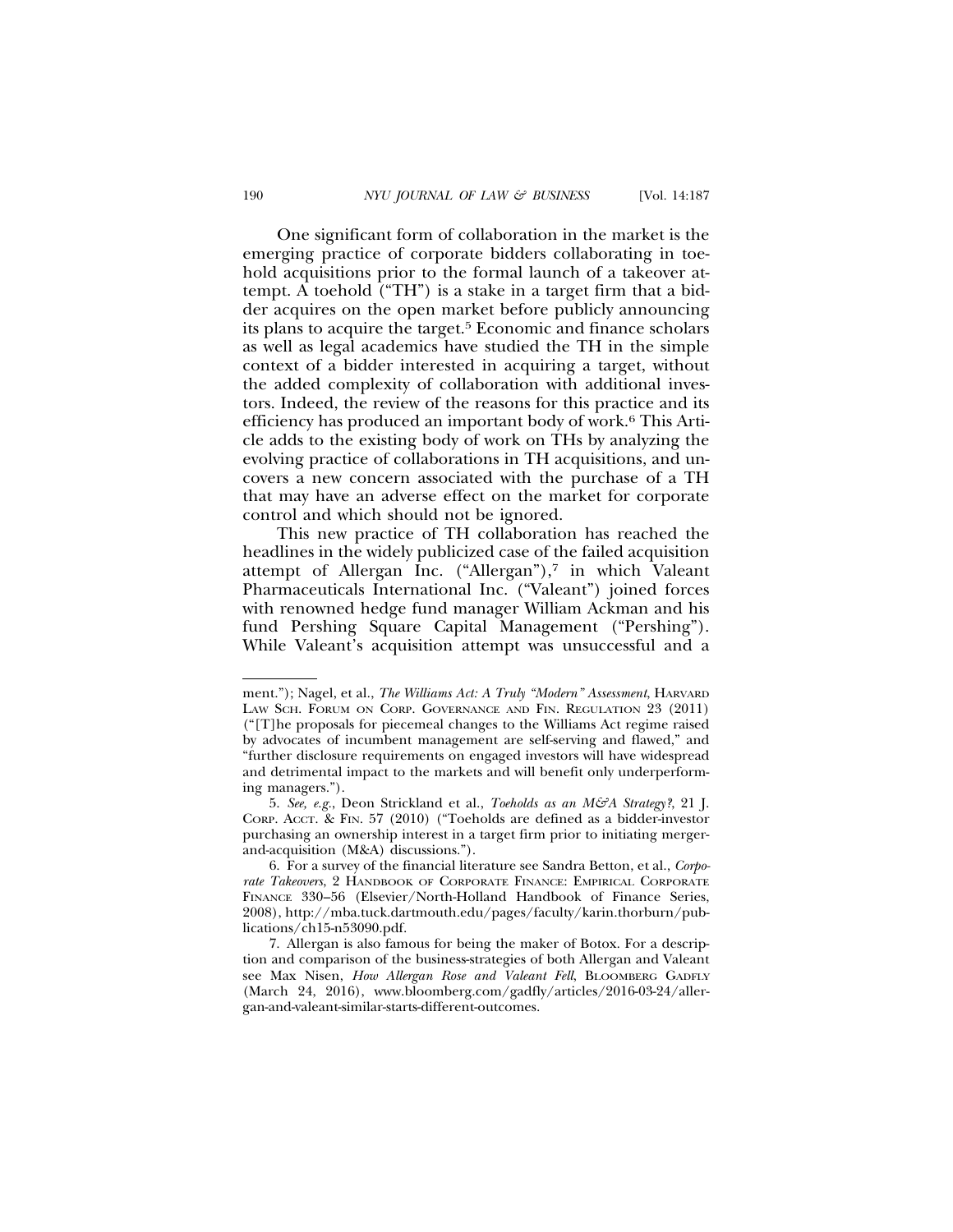competing bidder, Actavis plc,<sup>8</sup> ultimately acquired Allergan, Pershing reportedly made a substantial gain on its TH position.9 In a subsequent lawsuit, plaintiffs alleged that the collaboration between Valeant and Pershing, specifically the purchasing of the TH, violated insider trading rules, because it allegedly took place while preparations for a tender offer,<sup>10</sup> rather than a friendly acquisition, were already underway.<sup>11</sup> The particular facts of the Allergan case have given rise to concerns regarding violations of tender offer rules partly because the collaboration in the TH acquisition came on the heels of a failed attempt to negotiate a friendly acquisition, making it likely that a hostile tender offer was in the offing. Putting aside the factual question of whether the acquisition of the TH preceded or followed the decision to pursue a tender offer in this unique case, collaboration in the acquisition of a TH is a novel practice that has the potential of affecting the market for corporate control and the corporate governance of firms. Thus, as this Article will show, this novel practice has far-reaching implications that go beyond the question of the applicability of insider trading rules in a specific case.12

<sup>8.</sup> *See, e.g.*, Margaret Cronin Fisk & Cynthia L Koons, *Valeant, Ackman Lose Bid to Escape Suit Over Allergan Offer*, BLOOMBERG (Nov. 11, 2015), www .bloomberg.com/news/articles/2015-11-11/valeant-ackman-loses-bid-to-dismiss-suit-over-allergan-offer; David Gelles, *Allergan Escapes Valeant's Pursuit, Agreeing to Be Bought by Actavis*, N.Y. TIMES (Nov 17, 2014), dealbook.nytimes .com/2014/11/17/allergan-agrees-to-be-sold-to-actavis/?\_r=0.

<sup>9.</sup> Over \$2.2 billion profit. S*ee, e.g.*, Fisk & Koons, *supra* note 8; Complaint & Demand for Jury Trial, Basile v. Valeant Pharmaceuticals Int'l, Inc., No. 8:14-cv-02004-JLS-JCG (C.D. Cal. S. Div. filed Dec. 16, 2014).

<sup>10.</sup> To be sure, the bidder (defined as an "offering person" in 17 C.F.R § 240.14e-3 (2015) (hereinafter Rule 14e-3)), unlike "any other person," can purchase shares in the open market and acquire a TH even after it starts preparing for a hostile takeover and before plans for a tender offer are publicly announced.

<sup>11.</sup> The Williams Act and Rule 14e-3, which was promulgated thereunder, focus on tender offers because at the time of adoption "tender offers were the principal means of acquisitions and there were concerns about people trading based on advanced knowledge of tender offers." *See* Cleary Gottlieb, *supra* note 4.

<sup>12.</sup> To avoid allegations of insider trading due to collaboration in the purchase of the TH while contemplating a tender offer, bidders can enter into a TH collaboration agreement before negotiations with the target company begin.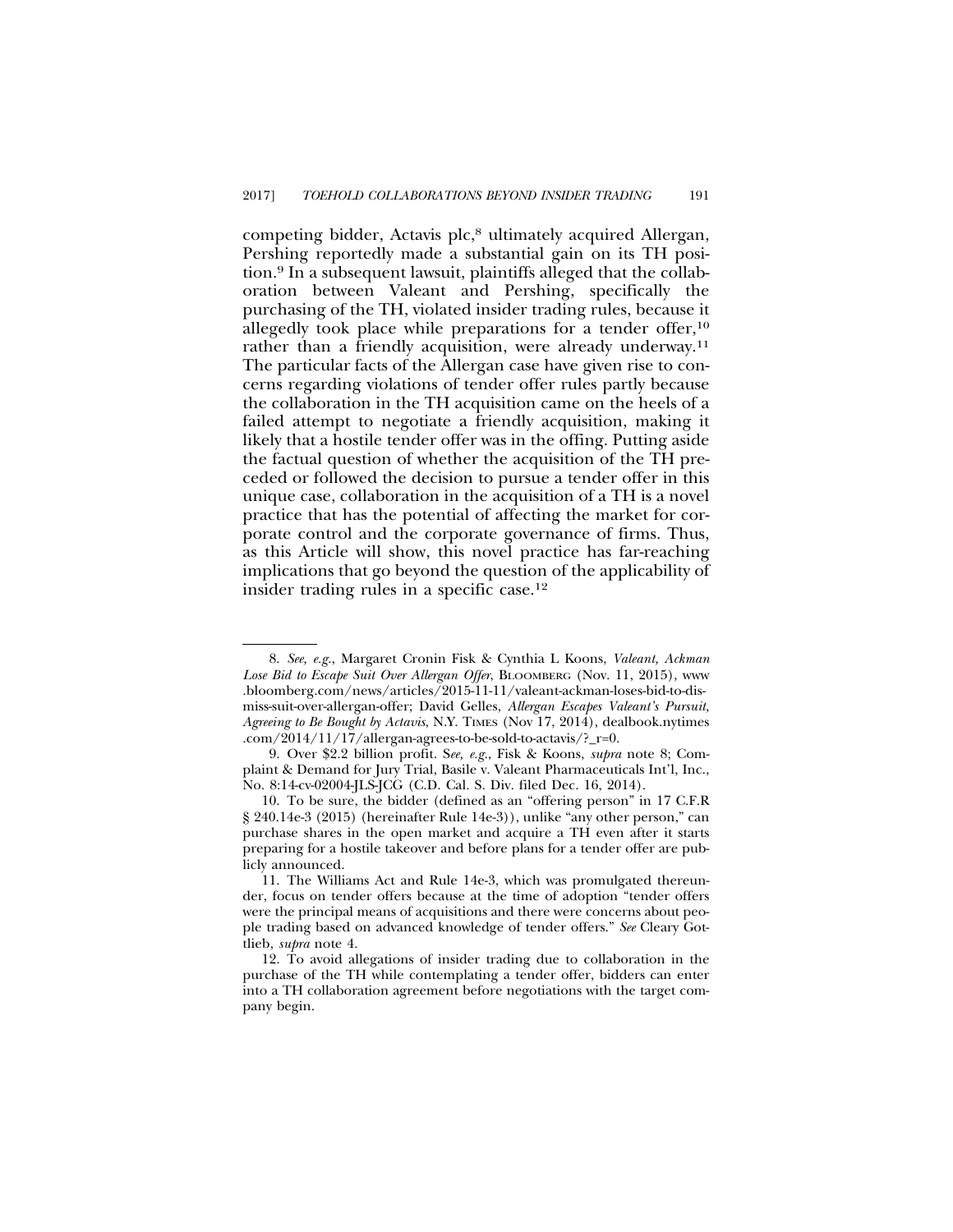To the best of my knowledge, this Article is the first to analytically study the novel practice of TH collaboration, including its potentially distortive effects.13 The natural outcome of TH collaboration is that it may affect the size of the TH14 or the *effective* size of the TH, which is the size of the TH that the bidder benefits from and internalizes even if it does not own it directly. Even more importantly, it is crucial to distinguish between two forms of TH collaboration: symmetric and asymmetric. I measure the symmetry in relation to the outcome of the acquisition attempt by the bidder. An asymmetric agreement will treat winning and losing the bid for the target differently and will provide for different outcomes accordingly. Conversely, in a symmetric TH collaboration agreement the profit sharing arrangement is not contingent upon the fate of the bidding for the target.

The symmetry of the TH collaboration or lack thereof is central to the understanding of the effect of the TH collaboration. The effects of a symmetric TH collaboration are broadly equivalent to changing the size of the TH that the bidder holds when making decisions about the proposed acquisition. For example, it may increase the size of the TH, which will amplify the positive effects of the TH. On the other hand, as this Article will show, an asymmetric collaboration may have

<sup>13.</sup> To be sure, practitioners have noticed the novelty of the practice and reviewed the relevant legal rules. *See, e.g.*, Jeffery B Floyd et al., *Hostile Activists: Collaborations between Shareholder Activists and Hostile Bidders*, 14 M&A J., no. 10, 2014, at 1, 3 ("[T]he first collaboration between a strategic acquirer and a shareholder activist to launch a hostile takeover as co-bidders."). Practitioners also noted that the novel practice helps "to establish a bigger beachhead more quickly and cheaply than had previously been thought possible". Trevor Norwitz, *A New Takeover Threat: Symbiotic Activism*, HARVARD LAW SCH. FORUM ON CORP. GOVERNANCE AND FIN. REGULATION (April 25, 2014), https:/ /corpgov.law.harvard.edu/2014/04/25/a-new-takeover-threat-symbiotic-activism/. However, they did not identify the potentially distortive effects of the novel practice analyzed in this Article.

<sup>14.</sup> The level of noise trading is another example for what may affect the size of the TH. *See* Albert S. Kyle & Jean-Luc Vila, *Noise Trading and Takeovers*, 22 RAND J. ECON., no. 1, 1991, at 54, 55 ("'[N]oise trading'—uninformative trading for liquidity or life cycle motives—provides enough camouflage to enable a large outsider to profit by acquiring a significant stake in a target first without being noticed. When there is a great deal of noise trading. . . the market attributes changes in the quantity of shares supplied in the market to changes in noise trading, not to changes in the behavior of a large trader with private information about takeover prospects.").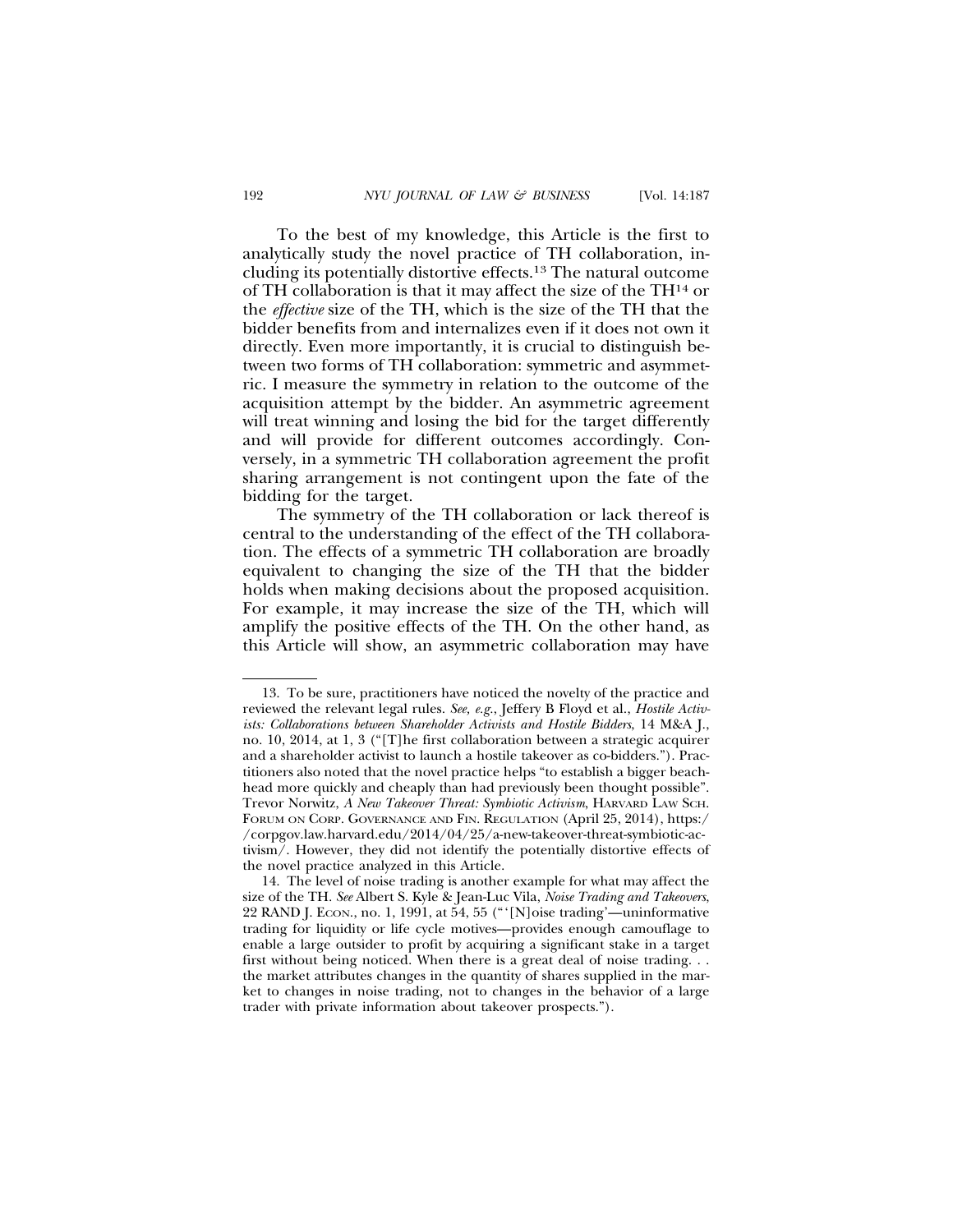distortive effects on the potential acquirer which, depending on the direction of the asymmetry, may incentivize it to either over- or under-bid in a bidding competition for the target. Furthermore, the asymmetric agreement may have deterrent effects on additional potential bidders, chilling the competition in the market for corporate control. In fact, the bidder may use an asymmetric TH collaboration agreement to make a credible threat to continue bidding past the reservation value, thereby deterring efficient competing bids.

To be sure, if the potential acquirer acts unilaterally and purchases a larger TH without collaboration, the purported harm to the selling shareholders who consent to the sale of their stake in the target with no knowledge of the contemplated acquisition is identical to a case in which the acquirer collaborates with another entity to acquire a larger TH. The collaboration, however, may allow the potential acquirer to accumulate a larger combined TH than it would have been able to acquire unilaterally. The reasons for this may stem from the fact that the collaborator may provide additional funds and ease liquidity constraints as well as lower the risk associated with purchasing a larger stake at a preliminary stage when the ultimate success of the proposed takeover is uncertain.15

If the bidder does not have the required liquidity to purchase a large TH, the bidder can take out a loan to purchase the TH,16 which allows the bidder to reap the expected profits from the larger TH. Alternatively, the bidder can join forces with a collaborator and share the TH and the future profits from the TH with the collaborator who will own part of the TH. In other words, the parties can enter into a financing transaction and structure it in a manner that has similar financial results to a TH collaboration agreement. One complication with the financing solution can be that in order to convince the lender to extend the loan to purchase the TH,

<sup>15.</sup> *See, e.g.*, Floyd et al., *supra* note 13, at 7 ("By teaming up with a deeppocketed and experienced activist hedge fund, the new structure significantly lowers the risks of a hostile takeover.").

<sup>16.</sup> If one identifies a good investment, such as an investment with a positive net present value, then even if it does not have the required funds needed to undertake the investment, it can take out a loan to finance the investment assuming the financial markets are efficient. To be sure, the investment expected return should cover the cost of financing (the interest on the loan) to make the investment still viable.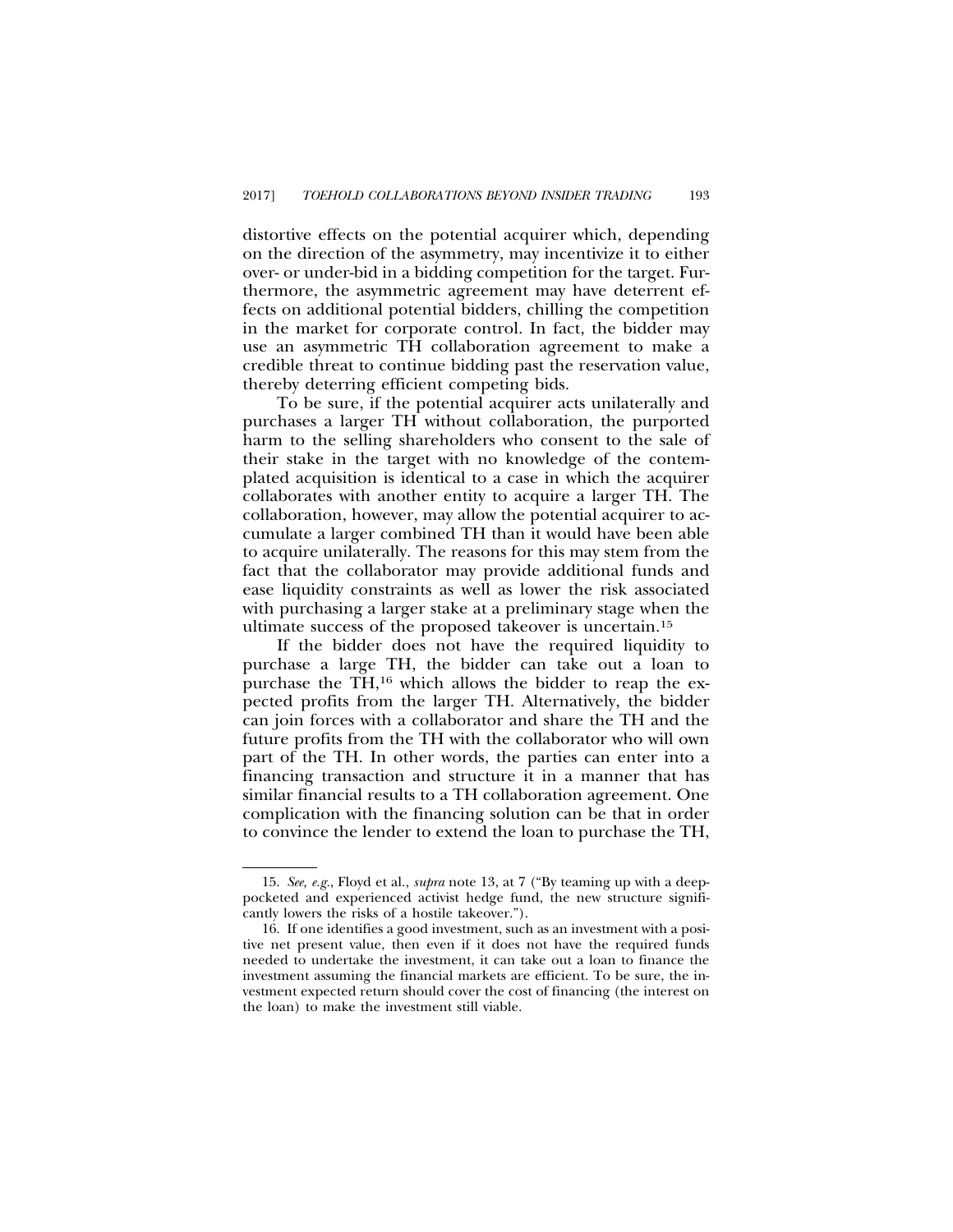the bidder may be required to disclose the contemplated takeover to the lender and trust the lender's ability to maintain the secrecy of the bidder's plans. If information leaks, the price will rise,<sup>17</sup> making the takeover more difficult to execute, more expensive for the acquirer to purchase the TH (and possibly the target itself), and potentially lowering the benefits of acquiring a TH in the first place.18 Thus, the bidder may prefer to use a collaborator who shares the interest of keeping the plans for the contemplated takeover concealed.

Yet, the increase in the size of the TH is most likely to affect uninformed public shareholders who will sell shares without knowing about the contemplated takeover. Still, regardless of collaboration, the size of the TH has an upper limit: a ceiling of generally 10% of the target, which stems from numerous concerns such as poison pill triggers,19 controller laws,<sup>20</sup> the Hart-Scott-Rodino Antitrust Improvements

<sup>17.</sup> For example, after Valeant publicly disclosed its plans to acquire Allergan, Allergan's stock increased by 22% in one day. Fisk & Koons, *supra* note 8.

<sup>18.</sup> In particular, such benefits include profiting from a sale of the TH to a free-rider bidder who ultimately takes over the target.

<sup>19.</sup> In order to avoid triggering a poison pill, the TH will be just below the threshold, which is typically 10 or 15%. *See* Bebchuk et al., *The Powerful Antitakeover Force of Staggered Boards: Theory, Evidence, and Policy*, 54 STAN. L. REV. 887, 904–07 (2002) (explaining the mechanism of a poison pill); Ronald Gilson & Jeffrey Gordon, *The Agency Costs of Agency Capitalism: Activist Investors and the Revaluation of Governance Rights*, 113 COL. L. REV. 863, 910–11 (2013) ("The poison pill affords a remedy that can effectively prohibit undisclosed accumulations. . . One way to read the current campaign to compel quicker disclosure of shareholder accumulations is as an effort to persuade the SEC to impose the equivalent of a poison pill with a very low trigger at a time when institutional investors are successfully pressuring boards to turn away from poison pills."); Paul H. Edelman & Randall S. Thomas, *Selectica Resets the Trigger on the Poison Pill: Where Should the Delaware Courts Go Next?*, 87 IND. L. J. 1087 (2012) (studying poison pills, their triggering level, and the relevant case law).

<sup>20.</sup> Transactions with controllers may be subject to the higher judicial standard of entire fairness review. *See, e.g.*, Kahn v. M&F Worldwide Corp., 88 A.3d 635 (Del. 2014).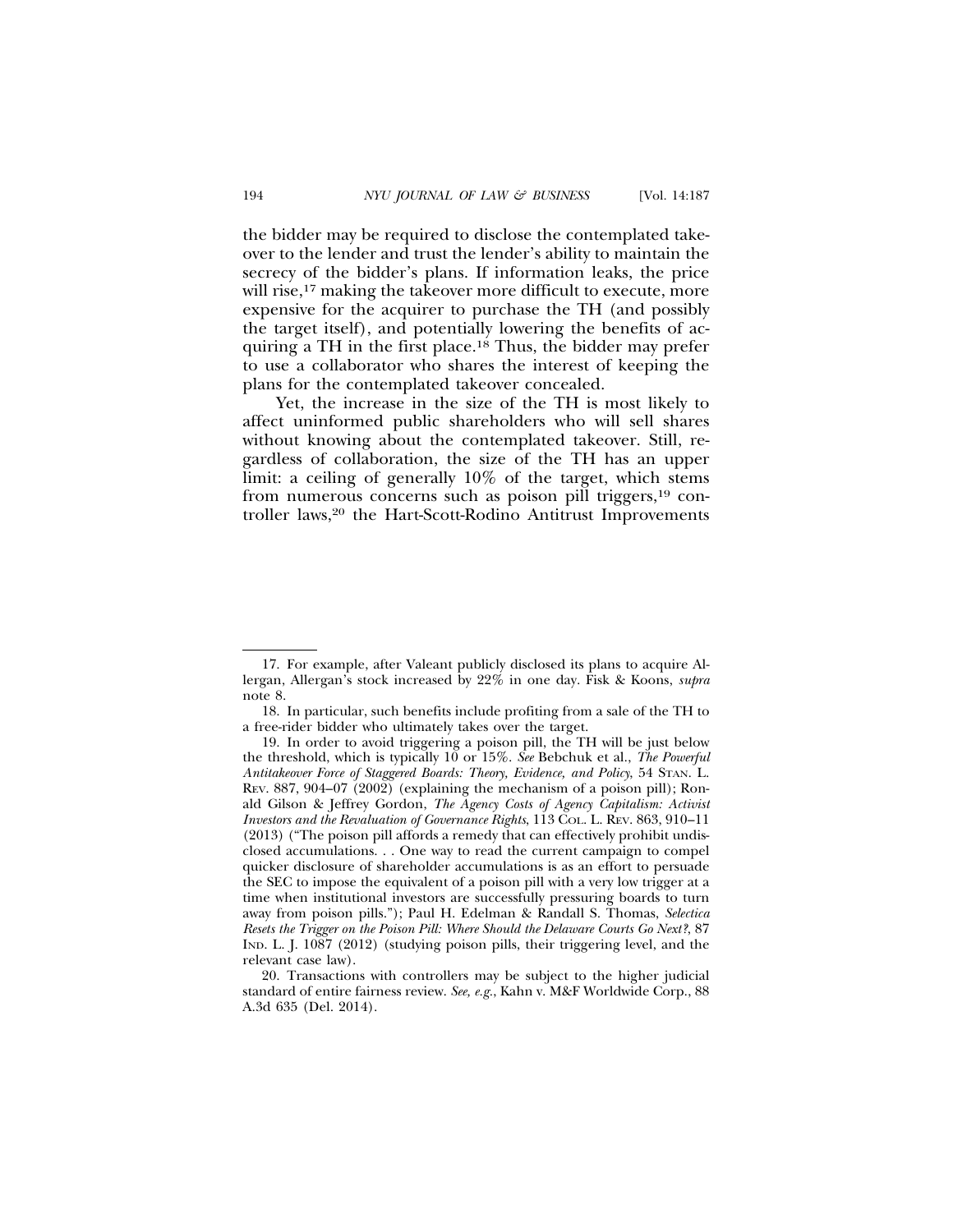Act of 1976,<sup>2122</sup> change-of-control provisions,<sup>23</sup> and shortswing profit disgorgement under Section 16(b) of the Securities Exchange Act of 1934.2425 Whether this ceiling is set at the

For a summary of the current thresholds of the HSR Act filing requirements, which apply to potential mergers of competitors see FED. TRADE COMM'N, WHAT IS THE PREMERGER NOTIFICATION PROGRAM?: AN OVERVIEW (2009), https://www.ftc.gov/sites/default/files/attachments/premerger-introductory-guides/guide1.pdf; J. Hart Holden, *2016 Revised (Higher) Hart-Scott-Rodino Act Thresholds*, PAUL HASTINGS LLP (Feb. 8, 2016), http://www .paulhastings.com/publications-items/details/?id=3f52e869-2334-6428-811cff00004cbded; COOLEY ALERT, *Revised 2016 Hart-Scott-Rodino Antitrust Thresholds – Effective February 25, 2016*, COOLEY LLP, (Jan. 26, 2016), https://www .cooley.com/news/insight/2016/2016-01-26-revised-2016-hsr-antitrust-

thresholds-effective-feb-25-2016.

22. However, the collaboration agreement might be used to circumvent the HSR requirements by choosing a collaborator who is not a competitor. *See, e.g.*, Floyd, *supra* note 13, at 6 ("If Valeant, rather than Pershing Square, would have had to file for HSR clearance with respect to the toehold stake in Allergan, there likely would have been significant delays in obtaining antitrust approval because of Allergan's and Valeant's overlapping business.").

23. For change-of-control provisions that act as embedded defenses see Jennifer Arlen & Eric Talley, *Unregulable Defenses and the Perils of Shareholder Choice*, 152 U. PA. L. REV. 577, 582 (2003) ("[T]he inclusion of a 'change of control' provision in an everyday business contract (such as lease, joint venture, license, employment agreement or debt instrument) that imposes costs on the firm in the event of a change of control. These provisions, particularly when employed in a variety of the firm's contracts, can be sufficient to deter most (if not all) bids.").

24. Section 16 of the Exchange Act is triggered when a shareholder who owns more than 10% buys and sells shares within 6 months. If another bidder buys the target, including the TH, before half a year from the acquisition of the TH has lapsed, or if the Bidder decides not to proceed with the takeover and sell the TH back to the market less than half a year since acquiring the TH, then the bidder's profits will fall under the short swing profit disgorgement requirements of Section 16. *See, e.g.*, Basile v. Valeant Pharms. Int'l, Inc., Case No. 8:14-CV-02004-JLS-JCG (C.D. Cal. Dec. 16, 2014) (Noting that a TH acquisition of 9.7% "was just shy of the 'short swing' profits prohibition in Section 16 of the Exchange Act, which requires holders of greater than 10% of a company's stock to disgorge any profits made in sixmonth buy-sell period.").

25. For a list of regulations and provisions that the acquisition of a TH may trigger see David Fox, "Toehold Stakes" in Target Firms, Harvard Law

<sup>21.</sup> *See, e.g.*, Gilson & Gordon, *supra* note 19, at 911 n. 164 ("[B]arriers to rapid accumulation of equity positions are [ ] significant. For example, for large capitalization firms, the requirement to file under Section 7A of the Clayton Act, 15 U.S.C. § 18a (2006), which is keyed to the value of the stock acquired rather than the percentage of outstanding equity acquired, will often limit the toehold to a level far short of that allowed under § 13(d).").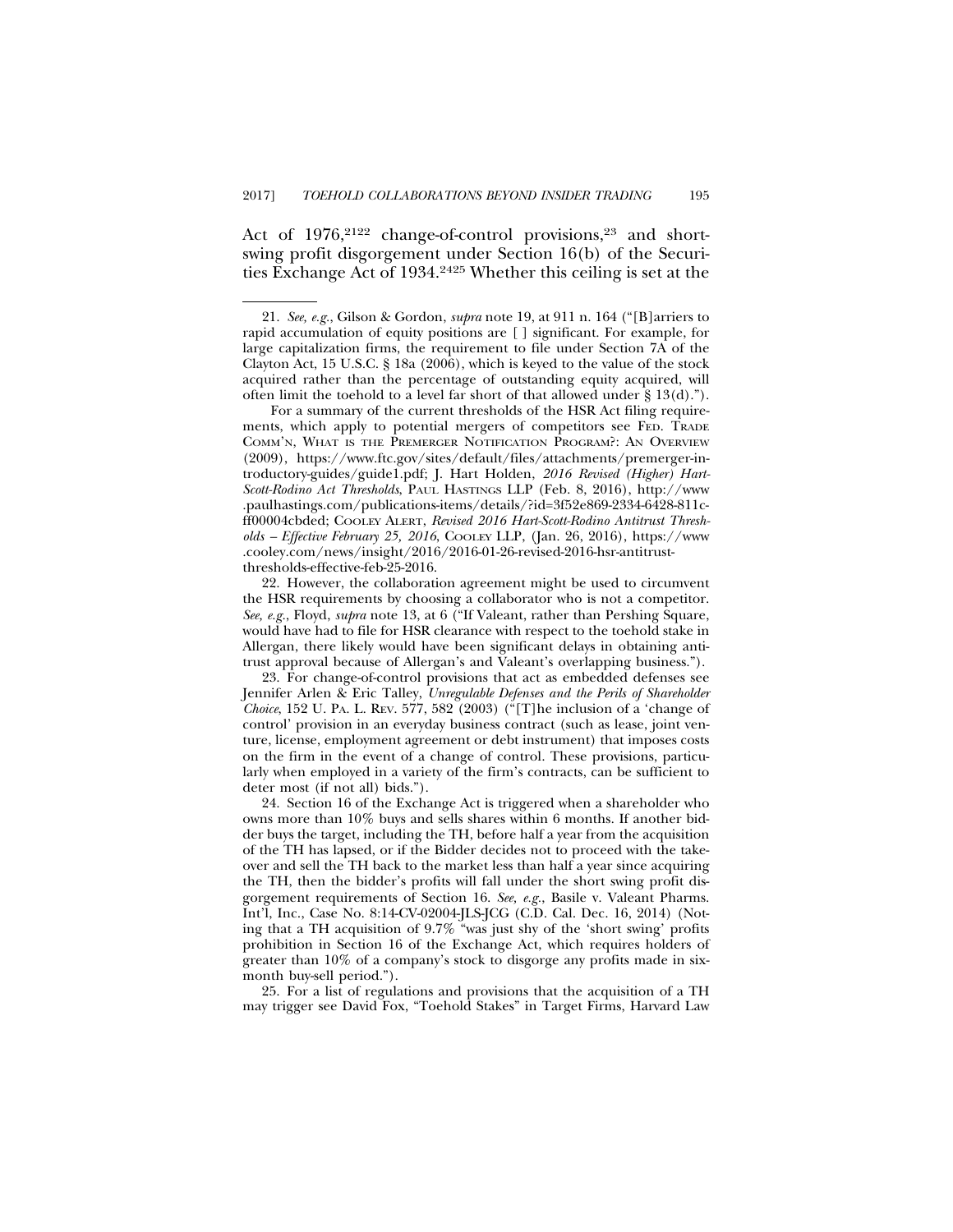right level is a policy question. The answer to this question lies in the balancing of (i) the negative effects on the uninformed selling shareholders on the one hand, and (ii) the benefits of a TH—including supporting the market for corporate control by compensating the bidder for searching and monitoring

the other. The size of the TH matters not merely because of concerns about the number of uninformed selling shareholders whom the acquisition of the TH may directly affect, or the effect on remaining shareholders who may face a new controlling shareholder. ${}^{26}$  The size of the TH is likely to affect the bidder as well.27 Collaboration agreements may convert the TH into a foothold, making the searching endeavor more

costs if a competing bidder ultimately acquires the target—on

Sch. Forum on Corp. Governance and Fin. Regulation (May 15, 2012) https://corpgov.law.harvard.edu/2012/05/15/toehold-stakes-in-targetfirms/.

<sup>26.</sup> I should note that when the uninformed shareholders sell their shares to the bidder, who accumulates shares to create a TH, they are doing so out of their own free will but without full information. The sale itself is not under duress, unlike a freeze out merger transaction, and the decision whether to sell is in each individual shareholder's hands. Nonetheless, the lack of information renders the decision to sell on the eve of a price increase an economically misfortunate decision for the selling shareholders, whether the shareholders sell to the bidder or to an unrelated third party. The TH acquirer does not owe a duty to disclose to the selling shareholders its plans because its decision to attempt a takeover is not information that was misappropriated. Furthermore, the intent of Rule 13d, which requires disclosure of the intent and purpose of the 5% or more acquisition, is to protect the remaining shareholders, those who did not sell their shares, from a new controller rather than those who did sell and thus severed their affiliation with the target. See Thomas Lee Hazen, THE LAW OF SECURITIES REGULATION 399 (7th ed. 2017) ("Section 13(d) of the 1934 Act was enacted as part of the Williams Act to give investors and the public markets as early warning of a major stock acquisition that could be a first step in acquiring control of the target company.  $\ldots$  The Purpose of the Section 13(d) filing is to give investors and/or the public markets early warning of the existence of a person or a group that may be in a position to exert control over the corporation."); SEC v. Savoy Industries, Inc., 587 F.2d 1149, 1165 (D.C. Cir. 1978)  $("S]$ ection 13(d) was designed, in part, to allow investors an opportunity to know of potential changes in corporate control and to evaluate the situation").

<sup>27.</sup> *See, e.g.*, Edelman & Thomas, *supra* note 19 ("Reducing the amount of target stock that strategic acquirers can accumulate will decrease the expected value of a takeover attempt and adversely affect their incentive to pursue value-enhancing acquisitions.").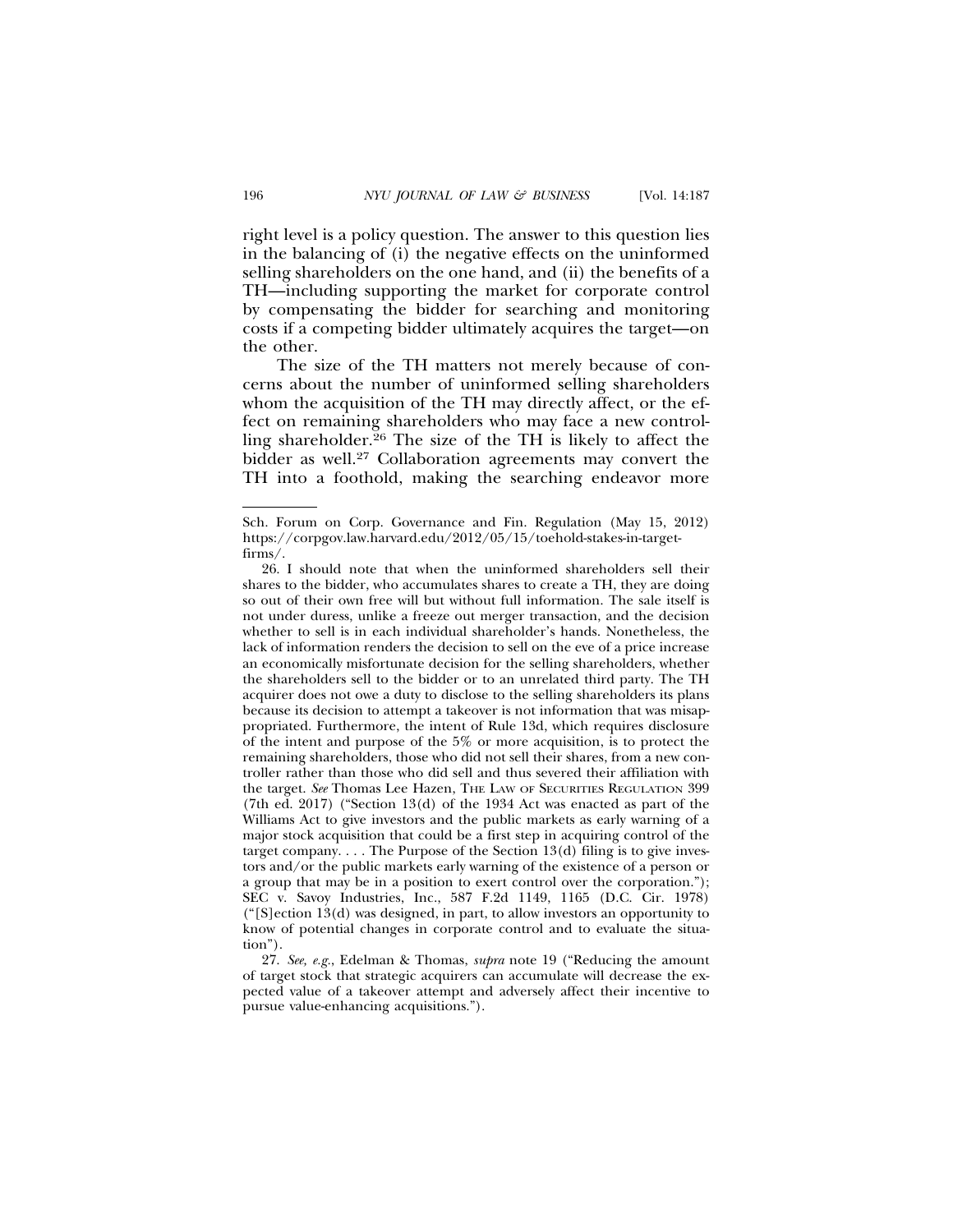profitable and a takeover more attainable to the bidder. To be sure, if the bidder ultimately takes over the target, a larger TH allows it to purchase a larger stake in the target for less than the price of the takeover deal. A larger TH will also increase the benefit from the TH in case a more efficient bidder competes with the first bidder and acquires the target (including the first bidder's TH), and thus will compensate for the bidder's costs as well as help it overcome concerns of reputational losses<sup>28</sup> that otherwise may prevent an efficient outcome.

On the other hand, a larger TH may increase the bidder's incentive to overbid in an attempt to force a competing bidder to increase its offer closer to the competing bidder's reservation price.29 The bidder may adopt this overbidding strategy in order to increase its profits from selling the TH to the competing bidder. The larger TH means a larger potential upside to the bidder from selling the TH for an even higher price.30 Thus, the larger TH may increase the incidence of overbidding and the associated risk of failure and inefficient outcome where the first bidder wins despite being the lower-valuing bidder.

In the case of TH collaboration, the actual size of the bidder's *direct* interest in the TH (that is, how much it *personally* owns) matters.31 In addition, the collaboration agreement may provide for the transfer of a portion of the profits gained from the TH between the first bidder and its collaborator. Such provisions will have the effect of changing (increasing or decreas-

<sup>28.</sup> *See* John C. Coates IV & Guhan Subramanian, *A Buy-Side Model of M&A Lockups: Theory and Evidence*, 54 STAN. L. REV. 307, 360 (2000) (showing that reputational effects may distort the bidding choices of first bidders); Guhan Subramanian, *The Drivers of Market Efficiency in Revlon Transactions,* 28 J. CORP. L. 691, 702 (2003) ("[T]here may be potential reputational costs that are borne disproportionately by a first bidder. . .having a deal taken away may create a reputation for weakness, which would then impose costs (or reduce opportunities for profits) in future rounds.").

<sup>29.</sup> *See* discussion of strategic overbidding *infra* Part II.B.3.

<sup>30.</sup> For an algebraic model of the bidder's decision process see Appendix.

<sup>31.</sup> The collaborator may vote in favor of the deal, however, it will be against its own interest to favor the deal over a higher bidder's offer. Though the parties might be in a repeat game in which they would like to collaborate in future deals and value the potential profits from such future relationship more than the present benefit of selling to a competing highervalue bidder.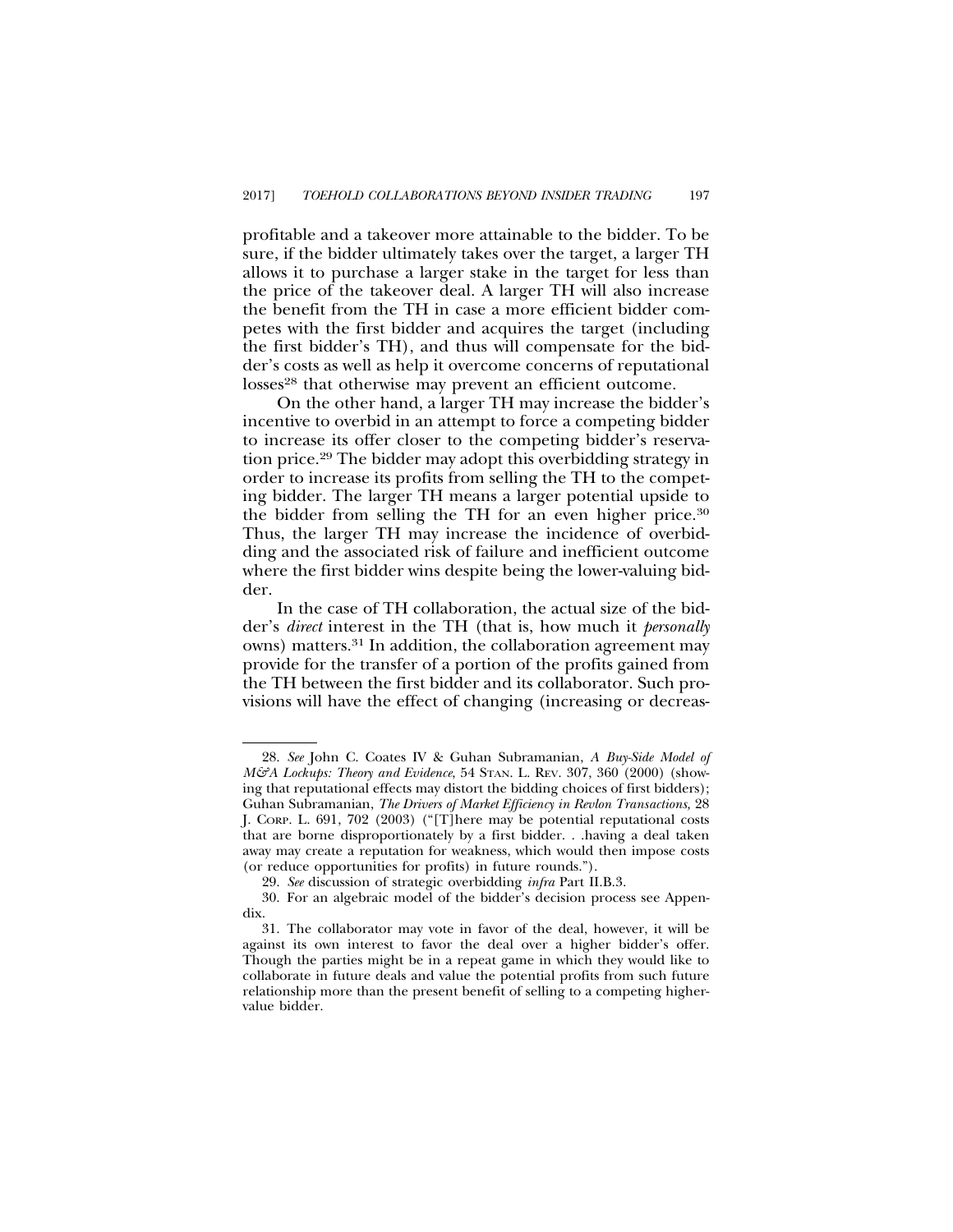ing) the de facto size of the TH that the bidder takes into account.

The size of the aggregate TH (that is, the holdings of both collaborators taken together), can be identical to the size of the TH in the case of an acquirer who acts independently, and thus the direct effect on the uninformed shareholders in such a case would also remain the same. In other words: the acquirer may purchase fewer shares, enabling the collaborator to purchase shares without exceeding the aggregate limit of just under 10% of the target.32 However, the fact that it is not the acquirer who owns part of the TH has novel effects on the incentives and outcome of the planned acquisition, especially when the collaboration agreement is asymmetric.

The following points summarize the potential effects of the TH, which I discuss and illustrate with numerical examples below:

- 1) The TH may compensate the first bidder for search costs in case a competitor buys the target.33
- 2) The TH opportunity cost makes a higher-valuing bidder the optimal winner for the first bidder.<sup>34</sup>
- 3) Strategic bidding above the reservation price aimed at increasing the offer price of the competing bidder for the TH may result in overbidding above the competitor's reservation value.35
- 4) Forward asymmetric collaboration agreements may motivate the first bidder to increase the offer price above its reservation price and the reservation price of the competitor in order to win.36
- 5) Forward asymmetric collaboration agreements may credibly deter a competing bidder from entering the competition for the target, thus resulting in a lower price and potentially inefficient acquisition of the target.37

<sup>32.</sup> *See supra* notes 20–26 and accompanying text.

<sup>33.</sup> *See* Easterbrook & Fischel, *Auctions and Sunk Costs in Tender Offers*, 35 STAN. L. REV. 1, 17 (1982) ("Reductions in the number of shares the bidder can buy in secret make it harder still for the bidder to recover the costs of search."); for the numerical example *see infra* Part II.B.2.

<sup>34.</sup> *See infra* Part II.B.2.

<sup>35.</sup> *See infra* Part II.B.3.

<sup>36.</sup> *See infra* Part IV.A.1.

<sup>37.</sup> *See infra* notes 164–165 and accompanying text.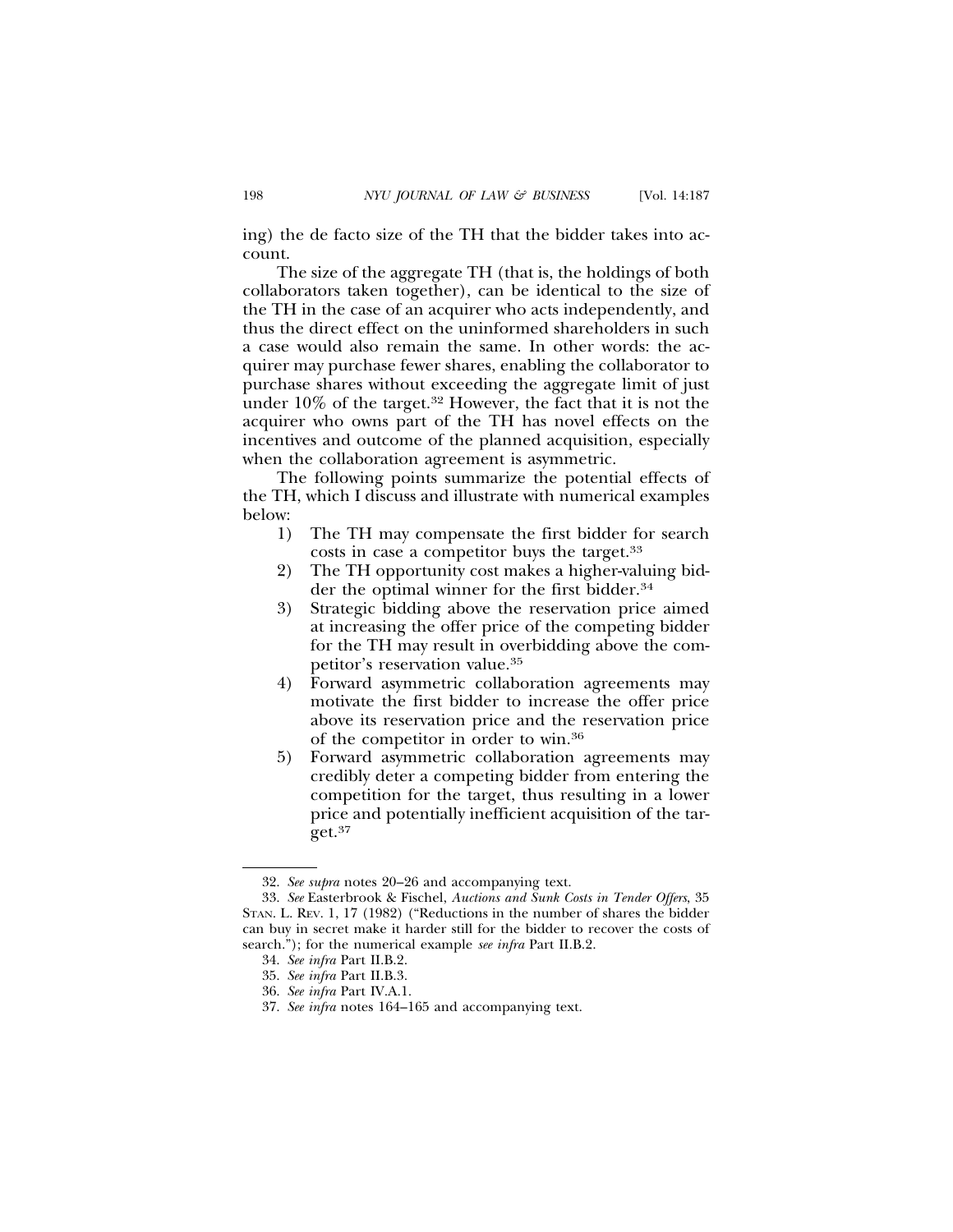- 6) Reverse asymmetric collaboration agreements may motivate the first bidder to offer less than its reservation price, possibly below the reservation price of the competitor, causing it to lose the bidding war.38
- 7) Reverse asymmetric collaboration agreements may repel free-riders who will be confused by the signals received.39

The Article proceeds as follows: Part I provides a concise review of the wolf packing practice. Part II offers an analytic review of the costs and benefits of the TH acquisition. Part II also includes a discussion on strategic over-bidding. A numerical example illustrates the effects of acquiring a TH without collaboration. Part III analyzes TH collaboration agreements. Part IV focuses on the special case of asymmetric TH collaboration agreements and examines both forward and reverse asymmetric agreements. The Appendix studies TH collaborations with the use of algebraic modeling.

## I.

# WOLF PACKING REVIEW

The term "wolf pack" commonly refers to activist investors and institutional investors who engage in a target collaboratively. A wolf pack consists of multiple activist investors who share the goal of, and work towards, corporate control.40 For example, forming a wolf pack can help an activist investor in a proxy fight. Typically, a lead investor will initially acquire a stake in a target and will subsequently encourage other investors to acquire large stakes in the target, thereby establishing a wolf pack.41 The wolf pack increases the pressure on the target and thus the likelihood of success in implementing the corporate scheme promoted by the activist investors.<sup>42</sup>

While the members of the wolf pack exploit the advantages of collaborating with activist investors with whom they share similar interests, they are careful to avoid classification as

<sup>38.</sup> *See infra* Part IV.A.2.

<sup>39.</sup> *Id*.

<sup>40.</sup> Carmen X.W. Lu, *Unpacking Wolf Packs*, 125 YALE L. J. 773 (2016) (defining a wolf pack as a "group of activist investors working in unison to gain control of corporate boards").

<sup>41.</sup> *Id.* at 775.

<sup>42.</sup> Beth E. Flaming, *Best Defense Against 'Wolf Pack' Investors Is to Anticipate Their Attack*, FORBES (Nov. 3, 2015), http://onforb.es/1kpkNv4.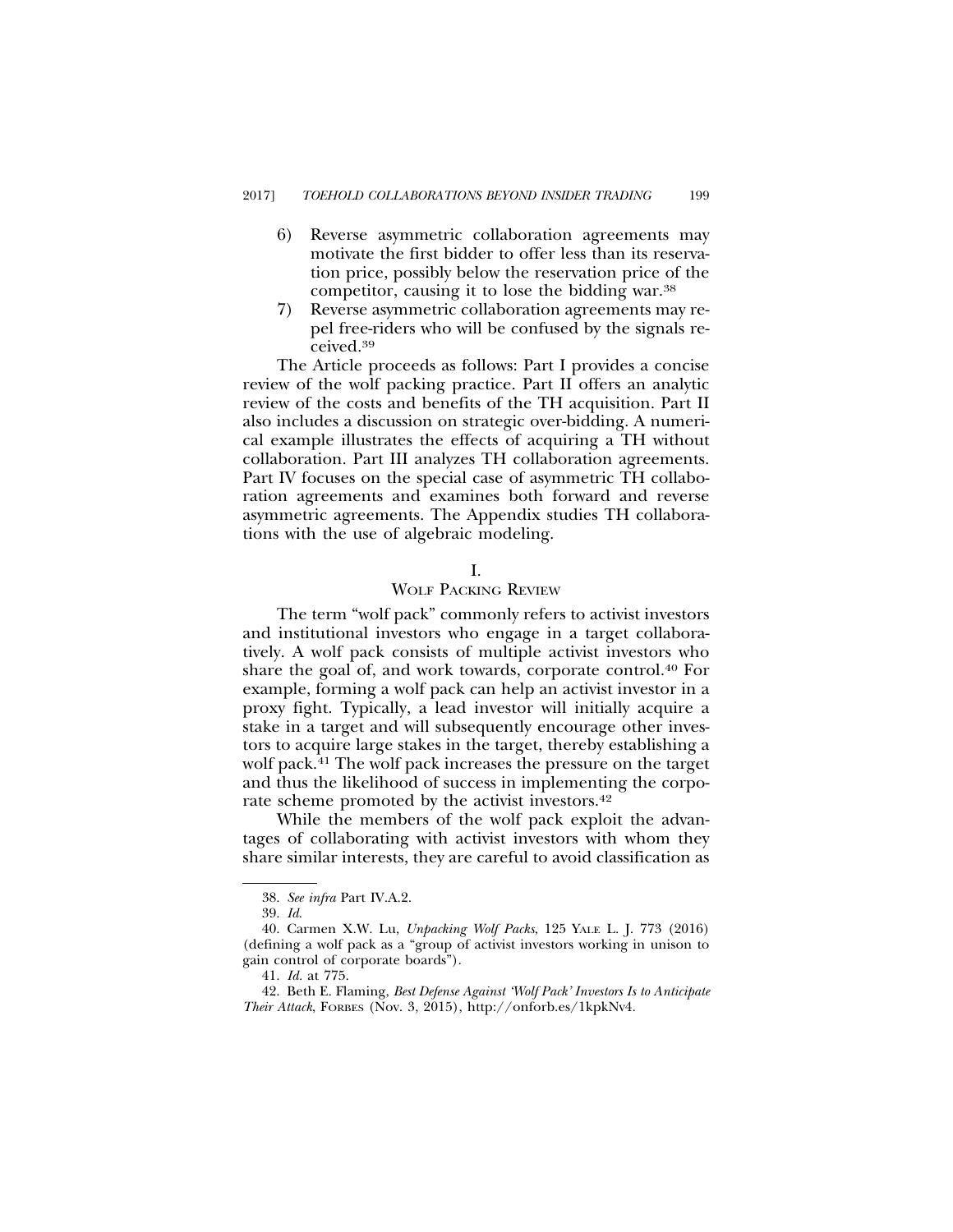a "group of persons" under the Securities Exchange Act (the "Act").43 Thus, the members of the wolf pack normally avoid entering into a formal and explicit agreement in an attempt to circumvent disclosure and reporting requirements<sup>44</sup> and to avoid disgorgement of short-swing profits45 that may apply to groups under the Act. Despite the risk of violating the Act, the lack of a uniform judicial definition for the term "group" under Section 13(d) of the Act may account for the proliferation of wolf packs.46 In the case of TH collaboration, which is the focus of this Article, investors collaborate in the acquisition of a TH in a way that mirrors the collaboration by the members of the wolf pack. However, as this Article shows, unlike the members of a traditional wolf pack, the collaborators in the TH acquisition join forces openly and publicly.47

Wolf pack activism is reportedly on the rise,<sup>48</sup> though it is difficult to measure wolf pack activism with certainty because those activist investors who form wolf packs seek to keep their relationship as tenuous as possible in order to avoid disclosure requirements.49 With the proliferation of wolf packs, the debate among scholars and practitioners about the long-term benefit of activist intervention has intensified.<sup>50</sup> Recent empiri-

45. *See* 17 C.F.R. § 240.16a-1 (2010).

46. Lu, *supra* note 40, at 776 (exploring the over and under inclusive nature of SEC regulations and case law with respect to wolf pack activism).

47. *See infra* notes 153–57 and accompanying text.

49. Briggs, *supra* note 43 at 698.

50. Lucian A. Bebchuk et al., *The Long-Term Effects of Hedge Fund Activism*, 115 COLUM. L. REV. 1085, 1087 (2015).

<sup>43.</sup> John C. Coffee, Jr. & Darius Palia, *The Wolf at the Door: The Impact of Hedge Fund Activism on Corporate Governance*, 41 J. CORP. L. 545, 562 (2016); Thomas W. Briggs, *Corporate Governance and the New Hedge Fund Activism: An Empirical Analysis*, 32 J. CORP. L. 681, 697–98 (2007).

<sup>44.</sup> *See* 17 C.F.R. § 240.13(d)-1 (2010) (requiring any person or "group" of persons owning more than a 5% of the voting rights of a corporation to file a Schedule 13D with the SEC within 10 days of acquisition); *id*. at § 240.16(a)-2 (requiring any ten percent beneficial owner to report short swing transactions, i.e., a sale and purchase of stock within a 6-month period).

<sup>48.</sup> Martin Lipton, *The Threat to Shareholders and the Economy from Activist Hedge Funds*, HARVARD LAW SCH. FORUM ON CORP. GOVERNANCE AND FIN. REG-ULATION (Jan. 14, 2015), https://corpgov.law.harvard.edu/2015/01/14/thethreat-to-shareholders-and-the-economy-from-activist-hedge-funds ("Again in 2014, as in the two previous years, there has been an increase in the number and intensity of attacks by activist hedge funds. Indeed, 2014 could well be called the 'year of the wolf pack.'").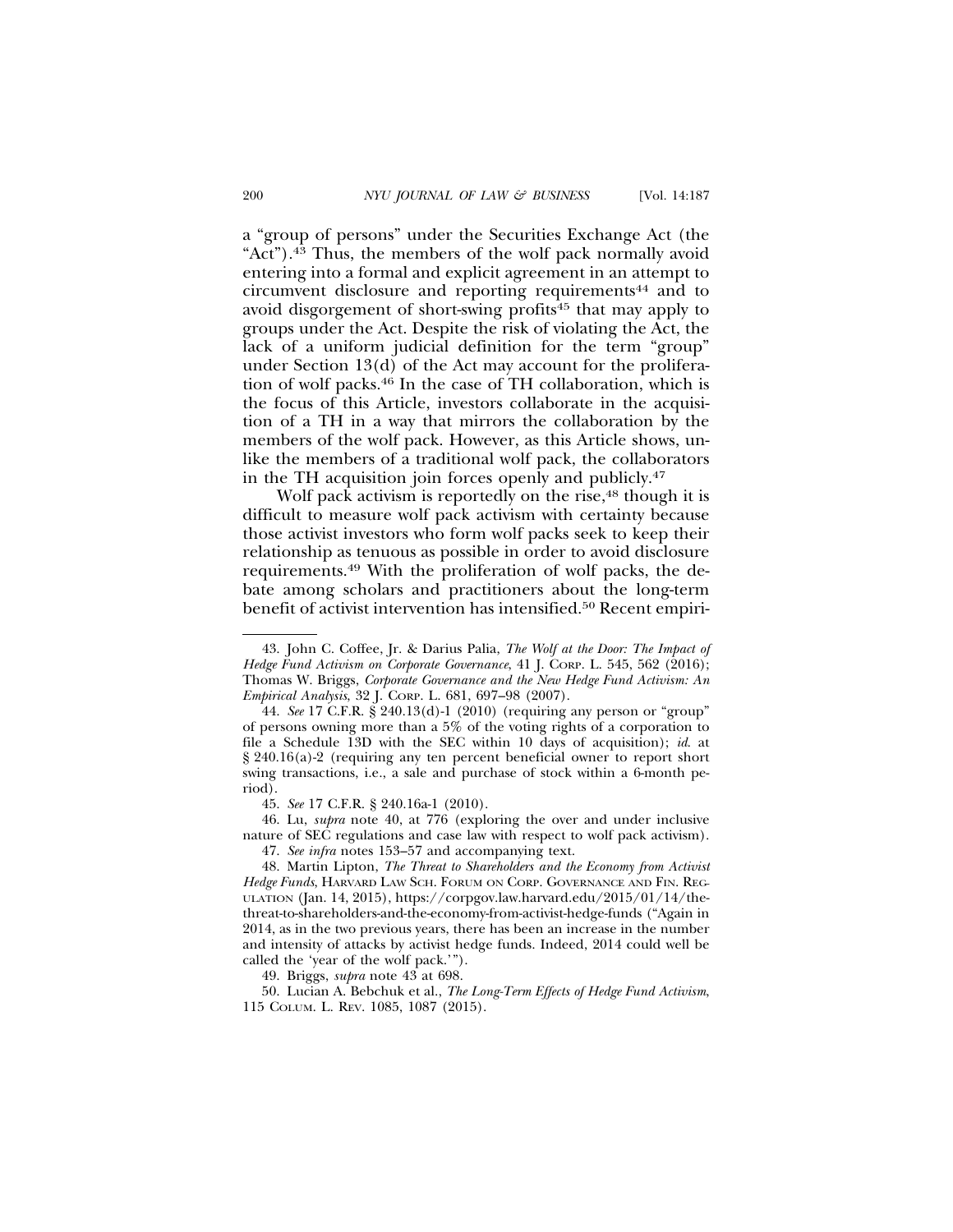cal studies have found support for the view favoring activist investors' involvement.51

# II.

# TH REVIEW

## A. *Costs and Benefits*

Shortly before a merger or a tender offer takes place, acquirers often purchase part of the target in anticipation of the takeover deal.52 The opportunity to buy some of the shares at the lower price—the price that prevails before the dissemination of plans of a potential deal—motivates this purchase. Thus, the equity stake in the target may serve the important role of covering the search costs of the first bidder.53 A raider can also use the acquired equity stake to influence the target's shareholder vote either directly (by voting the shares) or indirectly (by initiating a proxy fight or threatening to do so).<sup>54</sup> However, since the TH does not confer a control position on the bidder, its direct influence may be only marginal. The benefits from the TH are further limited since the size of such purchase of equity is restricted by several factors<sup>55</sup> including

<sup>51.</sup> *Id.* at 1154 (empirically testing "the claim that interventions by activist hedge funds have an adverse effect on the long-term interests of companies and their shareholders" and finding that "activist interventions are on average associated with beneficial outcomes in the long term").

<sup>52.</sup> *See, e.g.*, Ronald Gilson, *A Structural Approach to Corporations: The Case Against Defensive Tactics in Tender Offers*, 33 STAN. L. REV. 819, 871 (1981) ("Increasingly, a potential bidder takes a potential block position in the stock of a target before announcing its intentions.").

<sup>53.</sup> *See* Easterbrook & Fischel, *Auctions and Sunk Costs in Tender Offers*, 35 STAN. L. REV. 1, 16 (1982) ("Reductions in the number of shares the bidder can buy in secret make it harder still for the bidder to recover the costs of search.").

<sup>54.</sup> *See, e.g.*, pSivida Ltd., Annual Report for the fiscal year ended June 30, 2007 (Form 20-F) at 17, https://www.sec.gov/Archives/edgar/data/1314 102/000119312507211073/d20f.htm (describing the potential risk from Pfizer's ownership of about 13% of its equity: "Pfizer owns a significant percentage of our ordinary shares and therefore may be able to influence our business in ways that are less beneficial to [the shareholders]. . . . As a result, Pfizer may be able to exert significant influence over our board of directors and how we operate our business. The concentration of ownership may also have the effect of delaying or preventing a change in control of our company.").

<sup>55.</sup> *See* Fox, *supra* note 25, for a list of regulations and provisions that acquiring a TH may trigger.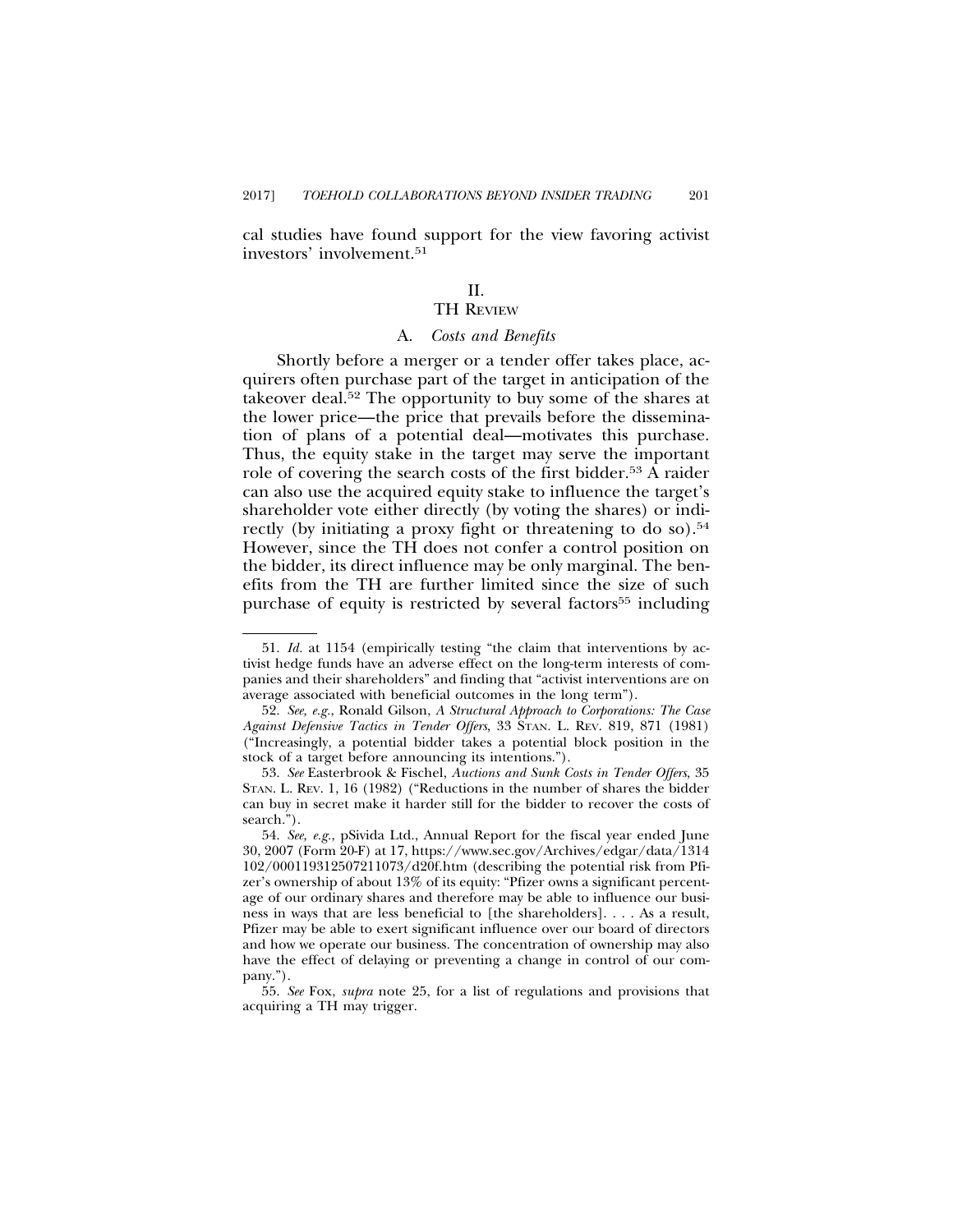poison pill triggers,<sup>56</sup> controller laws,<sup>57</sup> Hart-Scott-Rodino Antitrust Improvements Act of 1976 (HSR Act),<sup>58</sup> change-of-control provisions,59 and short-swing profit disgorgement under Section 16(b) of the Securities Exchange Act of 1934.<sup>60</sup>

In addition, Section 13(d) of the Securities Exchange Act of 1934 further restricts the acquirer, as it requires disclosure of an acquisition of a stake in the company of 5% or greater and disclosure of whether the purpose of a purchase that results in more than 5% ownership of a company is to acquire control of the company.61 The securities rules, however, allow the acquirer both to file the report up to 10 days after reaching the 5% threshold, *and* to continue to purchase additional shares of the target during that window.<sup>62</sup> Thus, in the Allergan case, for example, the collaborators were able to acquire a 9.7% TH.63

The acquisition of a TH has clear benefits for the bidder.64 It signals to the management of the target and its share-

63. *See, e.g.*, Cleary Gottlieb, *supra* note 4.

64. *See, e.g.*, Easterbrook & Fischel, *supra* note 33, at n.6 (1982) ("We agree with Bebchuk and Gilson that bidders' purchase of targets' shares in advance of their offers is both desirable and lawful. A bidder has the right to do this without disclosing any intent to make a tender offer eventually. Staffin v. Greenburg, 672 F.2d 1196, 1202–03 (3d Cir. 1982).")

<sup>56.</sup> *See supra* note 19.

<sup>57.</sup> If the bidder is a controlling shareholder, or becomes one following the acquisition of the TH, then the takeover transaction might be subject to heightened review as a self-dealing transaction. *See, e.g.*, Kahn v. M & F Worldwide Corp., 88 A.3d 635, 642 (Del. 2014) (reasoning that absent certain procedural approvals, a transaction involving self-dealing is subject to the more demanding "entire fairness" judicial review standard as opposed to the business judgment standard).

<sup>58.</sup> *See supra* note 21.

<sup>59.</sup> *See supra* note 23.

<sup>60.</sup> *See supra* note 24.

<sup>61.</sup> *See* 15 U.S.C. § 78m(d)(1)(C) (2008); *see also* Gaf Corp. v. Milstein, 453 F.2d 709, 720 ("[S]ection 13(d) was intended to alert investors to potential changes in corporate control so that they could properly evaluate the company in which they had invested or were investing."); *cf.* Easterbrook & Fischel, *supra* note 33 ("Reductions in the number of shares the bidder can buy in secret make it harder still for the bidder to recover the costs of search.").

<sup>62.</sup> Hazen, *supra* note 4, at 400 ("This ten-day period provides a window of opportunity for acquiring considerably more than the five percent threshold before Section 13(d)'s early warning disclosures must be made.").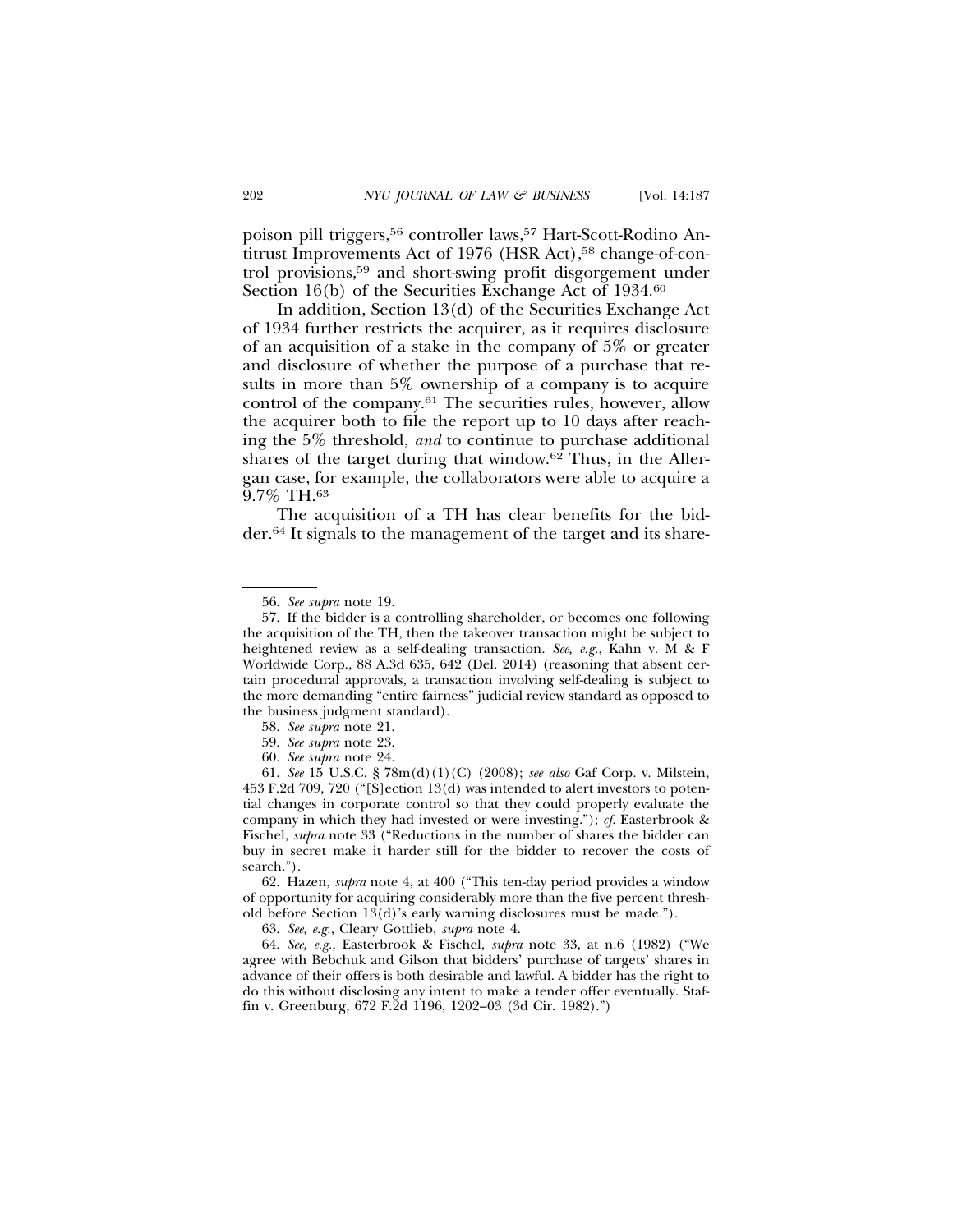holders that the bidder is serious about the acquisition.<sup>65</sup> It also lowers the total cost of acquisition of the target.<sup>66</sup> The expected profit from the TH enables the bidder to pay the remaining shareholders more and to potentially overcome the free-rider problem of small shareholders holding out in an attempt to gain a higher premium.67 Becoming a shareholder of the target due to the TH acquisition confers both the right to vote and to have standing, which may enable the bidder to bring a lawsuit against the target and its management.<sup>68</sup> Notably, the TH also enables the bidder to hedge against the cost of losing to a competing bidder.69

A competitor can free-ride on the search costs and takeover activities of the first bidder. This is amplified by the securities laws (Williams Act), which require that a tender offer remain open for a lengthy period.70 Furthermore, state corporate law requires management to retain a fiduciary-out option and to renege on a board-approved agreement to pursue the best interest of the shareholders, including selling to a higher bidder who did not incur search costs in certain situations such as a sale of the company for cash.<sup>71</sup> Ex post, these laws help secure an efficient result: placing the target in the hand of the assigner of highest value. One ex ante effect of the potentially successful free-rider counterbid, however, is the reduction of the incentive to search for a target.72

<sup>65.</sup> Fox, *supra* note 25; Floyd et al., *supra* note 13, ("It. . . sends a message to a target's shareholders about the extent of the bidder's commitment.").

<sup>66.</sup> Fox, *supra* note 25 ("[The TH] could advantage a buyer in a subsequent sale process by reducing its average cost (by acquiring shares before a deal premium attaches)").

<sup>67.</sup> *See, e.g.*, Strickland et al., *supra* note 5; Shaul Grossman and Oliver Hart, *Takeover bids, The Free-Rider Problem and the Theory of the Corporation*, 11 BELL J. ECON. 42 (1980) (Studying the problem of shareholder free-riding and its adverse effects on the market for corporate control); Shleifer and Vishny, *Large Shareholders and Corporate Control*, 94 J. POL. ECON. 461 (1986) (Studying the ability of large shareholders to overcome the shareholder freerider problem and facilitate takeovers).

<sup>68.</sup> *See* Fox, *supra* note 25.

<sup>69.</sup> *Id.*

<sup>70.</sup> *See* 17 C.F.R. § 240.14e-1 (requiring a tender offer to remain open for at least 20 business days).

<sup>71.</sup> Revlon, Inc. v. MacAndrews & Forbes Holdings, Inc., 506 A.2d 173 (Del. 1986).

<sup>72.</sup> *See* Easterbrook & Fischel, *supra* note 33, at 7.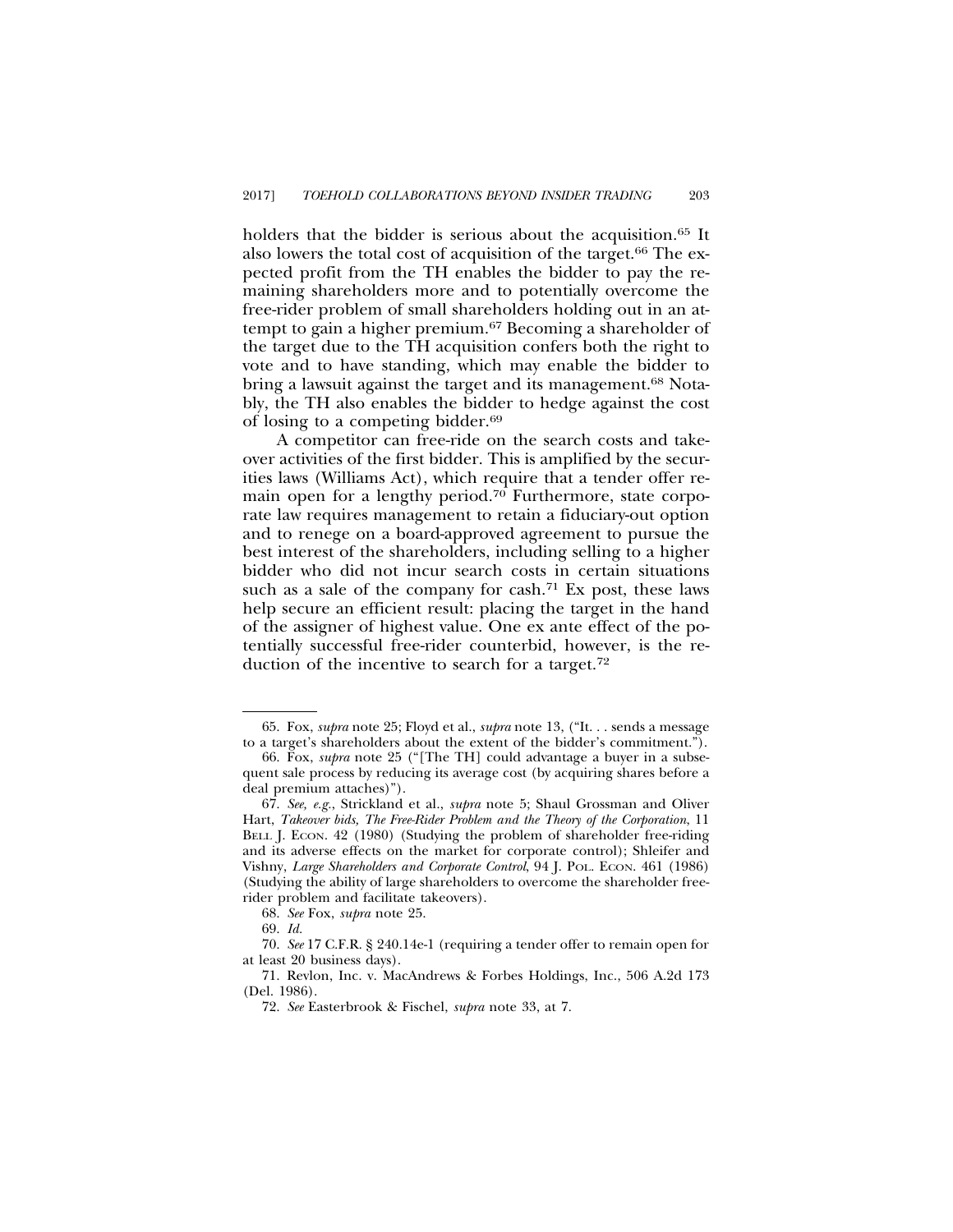The TH serves to mitigate this free-rider problem by giving an incentive to search for potential targets and identify poorly managed businesses or potential synergies. If a free-riding competitor-bidder successfully acquires the target, then the increase in the price of the TH itself may offset the costs associated with searching for and initiating the takeover of the target.73 Thus, the TH facilitates the market for corporate control by encouraging searches for potential targets.

On the other hand, the bidder has to take into consideration the potential negative effects that acquiring a TH entails. The TH may antagonize the management of the target, who may perceive this move as either a hostile attack or as a precursor to one, and respond with defensive tactics, which may stand in the way of friendly negotiations.74 Additionally, the TH acquisition may affect the reputation of the bidder both in case of failure and in case of success.75 The TH also increases the economic risk that the bidder faces: should the acquisition attempt fail the TH investment itself may lose its value.76

<sup>73.</sup> *See* Lucian Arye Bebchuk, *The Case for Facilitating Competing Tender Offers: A Last (?) Reply*, II:2 J. L. ECON. ORG. 253, 255 (1986) ("Whether or not the searcher ultimately acquires the target, the searcher will usually make a substantial profit on its pre-bid purchases.").

<sup>74.</sup> Fox, *supra* note 25; Strickland et al., *supra* note 5, at 57 ("[The toehold] may cause the target management to turn hostile and oppose the acquisition.").

<sup>75.</sup> *See, e.g.,* Fox, *supra* note 25 ("([S]trategic acquirers have largely avoided [acquiring toehold stakes] . . . fearing the possible negative reputational . . . consequences.").

<sup>76.</sup> Strickland et al., *supra* note 5, at 57, 59 ("If bidder establishes a large toehold and, for whatever reason management successfully opposes the transaction, the bidding firm will likely lose on their investment in the Target firm, because toehold shares will probably decline in value . . . . [The failed takeover may be interpreted by the market as a signal that the target is not] a viable takeover candidate."); Vijay S. Sekhon & Jason Kornfeld, *Efficient Disclosure by Public Company Shareholders of Takeover Proposals*, 44 SEC. REG. L. J. 283, 288 (2016) (referring to the reputation of a takeover target as "damaged goods" reputation if the takeover is not consummated); Floyd et al., *supra* note 13, ("[I]f the target remains independent, the bidder is left with a large investment that might be impossible to divest without incurring significant losses."). *But cf.* Bebchuk, *supra* note 73, at n.2 ("And if the target's shareholders reject all available bids, then the searcher will still make a substantial gain, because in such a case the market price of the independent target's shares will probably be higher than the pre-bid price for which the searcher bought the shares."); GEORGESON, 2012 ANNUAL CORPORATE GOV-ERNANCE REVIEW 7 (2012) (describing the case of Airgas Inc. and of CF In-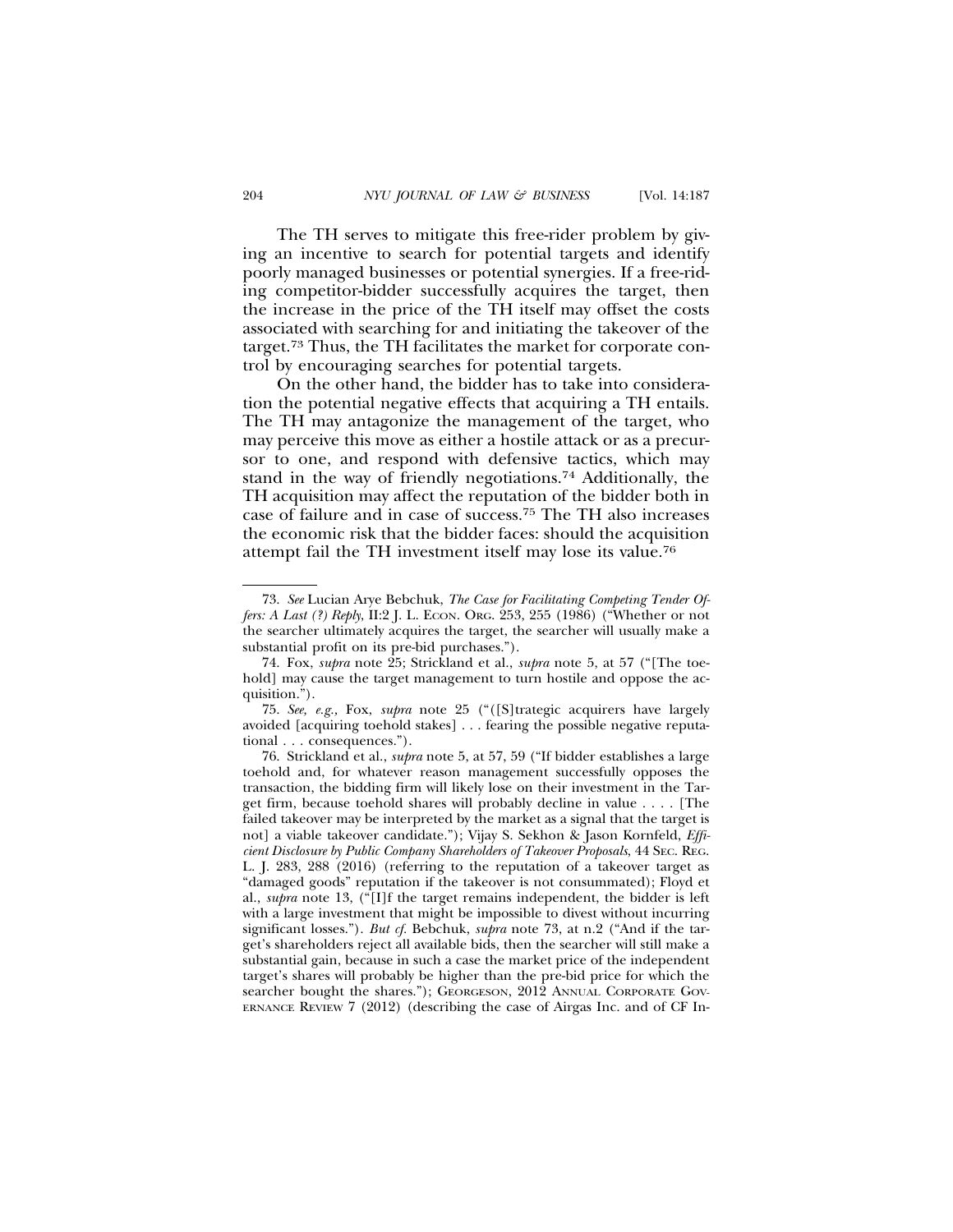Furthermore, potential acquirers may refrain from acquiring a TH because of the effect such purchase may have on the price of the stock of the target.77 The increased demand produced by a TH acquisition is likely to increase the stock price in the market and subsequently the price that the bidder will have to pay for the entire target.<sup>78</sup> The higher stock price in the market right before the formal takeover commences may also increase the stock price that a court will consider in determining the stock value in appraisal procedures, and thus increase the cost for the bidder.79 However, for the purpose of appraisal valuations<sup>80</sup> the court usually goes beyond the unaffected share price.81 Additionally, sophisticated acquirers will trade in intervals so that the break in trading will help estab-

79. *See* Ravid & Spiegel, *supra* note 77.

80. *See, e.g.*, Peter V. Letsou, *The Role of Appraisal in Corporate Law*, 39 B.C. L. REV. 1121, 1156–60 (1998) (describing and analyzing procedural rules of appraisal remedy); Robert B. Thompson, *Exit, Liquidity, and Majority Rule: Appraisal's Role in Corporate Law*, 84 GEO. L.J. 1, 40 (1995) (describing the requirements of appraisal).

81. *See, e.g.*, Martin Lipton & Theodore N. Mirvis, *Delaware Court of Chancery Appraises Fully-Shopped Company at Nearly 30% Over Merger Price*, HARVARD LAW SCHOOL FORUM ON CORPORATE GOVERNANCE AND FINANCIAL REGULA-TION (June 3, 2016) ("Chancery decisions have held that the merger price . . . is the most reliable indicator of fair value."), https://corpgov.law.harvard .edu/2016/06/03/delaware-court-of-chancery-appraises-fully-shopped-company-at-nearly-30-over-merger-price/; Gail Weinstein & Philip Richter, *2017: Where Things Stand—Appraisal, Business Judgment Rule and Disclosure*, HARVARD LAW SCHOOL FORUM ON CORPORATE GOVERNANCE AND FINANCIAL REGULA-

dustrial Holdings, Inc., whose respective stock price substantially surpassed failed hostile bids); Liz Hoffman, *Investors Press Airgas To Destagger Board*, LAW360 (Aug. 7, 2013, 3:53 PM), http://www.law360.com/articles/463213/ investors-press-airgas-to-destagger-board ("Since the chase ended, Airgas' stock is up nearly 65 percent.").

<sup>77.</sup> *See* Abraham Ravid & Matthew Spiegel, *Toehold Strategies, Takeover Laws and Rival Bidders*, 23 J. BANKING & FIN. 1219, 1229 (1999) ("[T]o the degree that a toehold drives up the stock price, and thereby increases the target's value in the eyes of the court system, a toehold purchase may actually hurt the bidding firm.").

<sup>78.</sup> Ronald J. Gilson & Reinier H. Kraakman, *The Mechanisms of Market Efficiency*, 70 VA. L. REV. 549, 570 (1984) ("[E]ven a single knowledgeable trader with sufficient resources[ ] can . . . cause prices to reflect information by persistent trading at a premium over 'uninformed' price levels."). *But see* Kyle & Vila, *supra* note 14, at 55 (1991) ("When noise traders are heavy sellers, the large informed trader notices an opportunity to buy a large stake at favorable prices and does so . . . the large trader has an incentive to declare a  $takeover \dots$ ").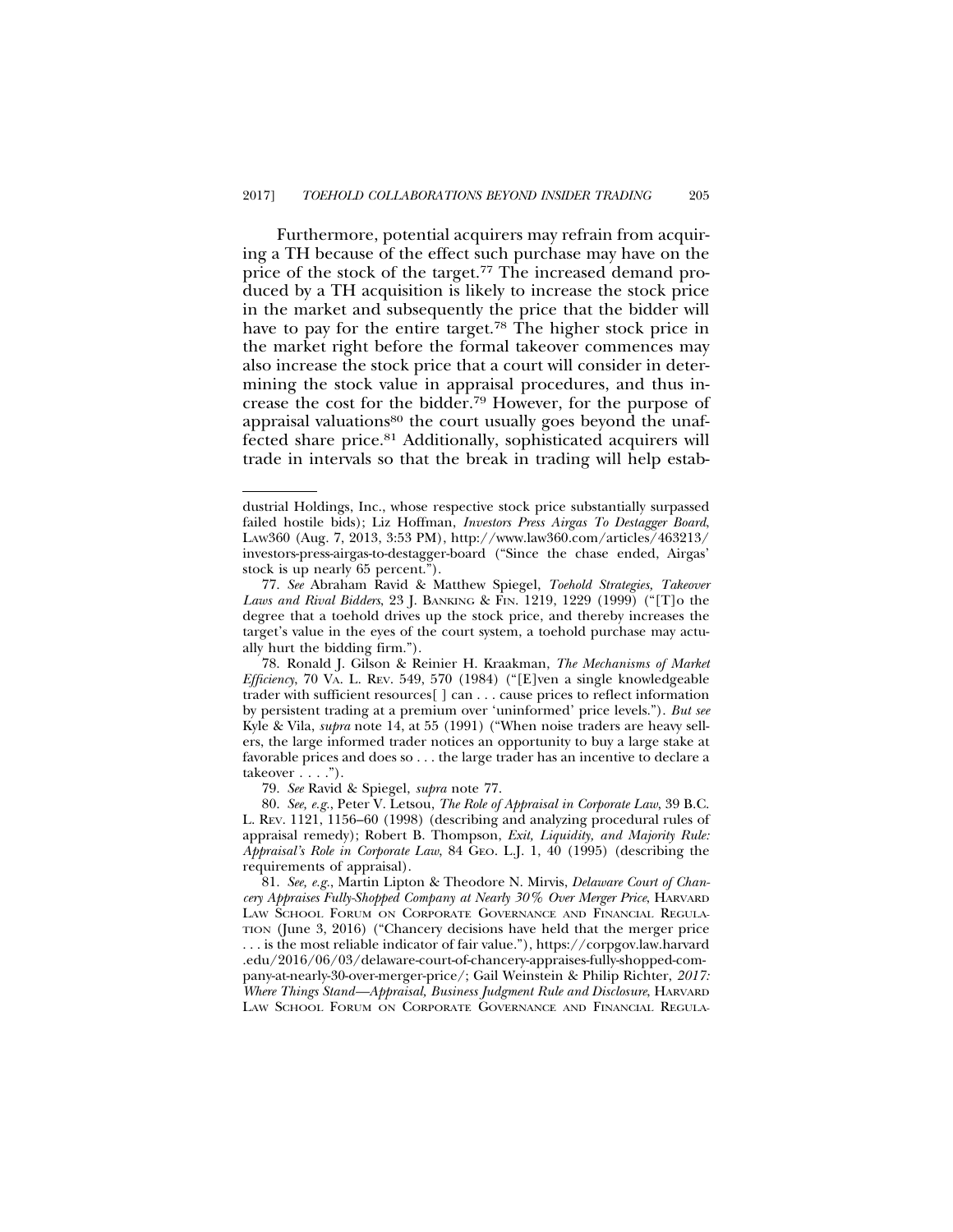lish an unaffected stock price despite the large share accumulation prior to the takeover.82

I should note that some view termination fees (pre-negotiated fees paid by the target to the bidder in the event of a sale of the target to a competing bidder<sup>83</sup>) as a substitute for a TH that avoids the potential negative outcomes of a TH.84 However, in addition to the fact that the management of the target has to agree to the granting of termination fees to the bidder, termination fees are imperfect substitutes for THs because of their effect on the target's value. Termination fees lower the value of the target for a competing bidder because termination fees transfer value from the target itself to the bidder in the event the competing bidder acquires the target.85 If the termination fees are high, they may discourage an even higher-valuing competing bidder from purchasing the target.86 If the competing bidder purchases a target that must pay termination fees to the first bidder, the competing bidder will pay less for the target than it would without the agreement to

TION (2017), https://corpgov.law.harvard.edu/2017/02/28/2017-wherethings-stand-appraisal-business-judgment-rule-and-disclosure/.

<sup>82.</sup> *See, e.g.*, Floyd et al., *supra* note 13 at 5 ("Pershing Square . . . initially accumulate[d] 4.99% of Allergan's common stock . . . then halted trading for two days in order to establish a colorable claim for Allegan's unaffected share price . . . . After this brief waiting period, Pershing Square attempted to accumulate as many shares as possible.").

<sup>83.</sup> For a general analysis of termination fees *see, e.g.*, Afra Afsharipour, *Transforming the Allocation of Deal Risk Through Reverse Termination Fees*, 63 VAND. L. REV. 1161, 1179–80 (2010).

<sup>84.</sup> *See, e.g.*, Strickland et al., *supra* note 5, at 60 ("Sometimes the termination fee can be used as a substitute for a toehold."); Floyd et al., *supra* note 13, at 7, ("This [TH Reverse collaboration] arrangement effectively serves as the functional equivalent of a 'break-up fee' for the hostile bidder . . . .").

<sup>85.</sup> *See* Ian Ayres, *Analyzing Stock Lockups: Do Target Treasury Sales Foreclose or Facilitate Takeover Auctions?*, 90 COLUM. L. REV. 682, 684 (1990); Marcel Kahan & Michael Klausner, *Lockups and the Market for Corporate Control*, 48 STAN. L. REV. 1539, 1544 (1996) ("If a target grants a lockup to one bidder, the lockup will effectively constitute a liability to another bidder . . . that succeeds in acquiring the target. The lockup reduces the profit the lockedout bidder obtains from acquiring the target at any given price by a sum equal to the value of the lockup. It therefore reduces the locked-out bidder's reservation price by that amount. . . . Lockups have this effect whether they take the form of a termination fee, a stock lockup, or an asset lockup.").

<sup>86.</sup> *See, e.g.*, Ayres, *supra* note 85, at 684 ("[E]xtreme forms of treasury sales can foreclose third parties with higher target valuations from making competitive bids.").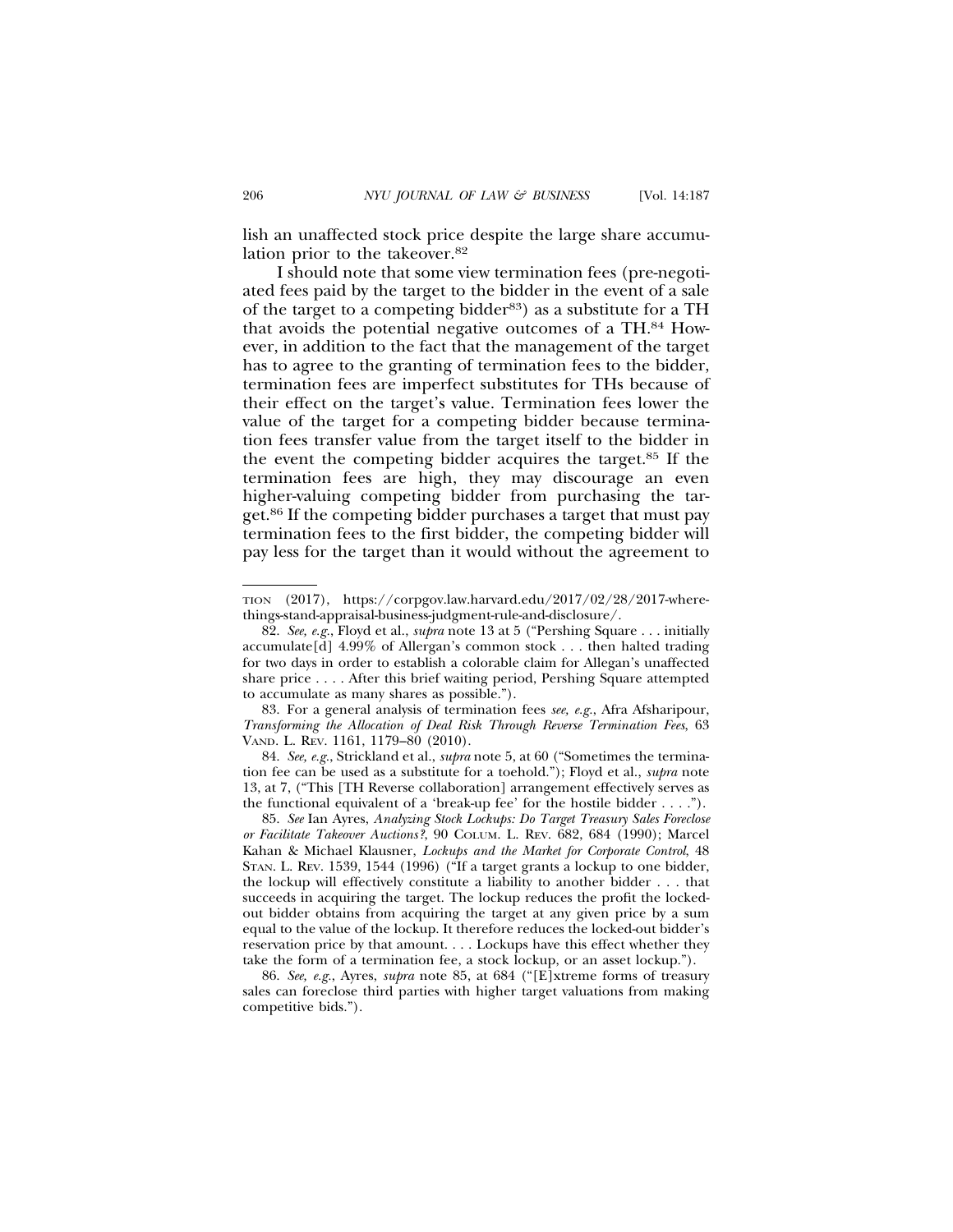pay termination fees, thus negatively affecting all of the shareholders of the target.

On the other hand, THs do not have the same negative effect on the *value* of the target. A TH transfers value between the first bidder and the shareholders of the target who agree to sell their stake to the first bidder without information about the forthcoming acquisition attempt, but does not affect the intrinsic value of the target itself.87 Should a subsequent takeover materialize, the uninformed selling shareholders will not receive compensation for the sale of control. If the target remains independent, however, the stock price may decline following the failure of the acquisition,<sup>88</sup> and the selling shareholders may be better off. Hence, the choice between a TH and termination fees may have both distributional effects and efficiency effects. This choice may determine (i) whether all the shareholders bear the costs of negotiating with the first bidder, or whether only the uninformed selling shareholders do, and (ii) whether a higher-valuing competing bidder acquires the target, or is instead discouraged from even competing because of the additional cost associated with the termination fees.

In addition, as long as the termination fees are lower than the expected profit from the acquisition, termination fees do not affect the outcome of the bidding contest: the bidder who wins the contest will still be the higher-value user. This is because the termination fees have an identical effect on the value that all bidders assign to the target, decreasing the value by the size of the termination fees. If the first bidder loses, the target has to pay the fees to the first bidder; and if the first bidder wins, it is forfeiting the value of the termination fees it would have otherwise received. In other words, termination fees lower the valuation of both sides—the competing bidders—by exactly the same amount.89 On the other hand, a TH acquired without collaboration does not change the valuation of the target for the competing bidder because the TH only changes the identity of the shareholders from whom it will ac-

<sup>87.</sup> To be sure, once the market learns about the increased transaction volume and the purchase of the TH it is likely to react positively and increase the stock price in anticipation of the contemplated acquisition of the target.

<sup>88.</sup> *See* Ravid & Spiegel, *supra* note 77.

<sup>89.</sup> *Cf.* Ayres, *supra* note 85, at 684 ("[S]elling treasury shares causes all auction participants to lower their maximum bid.").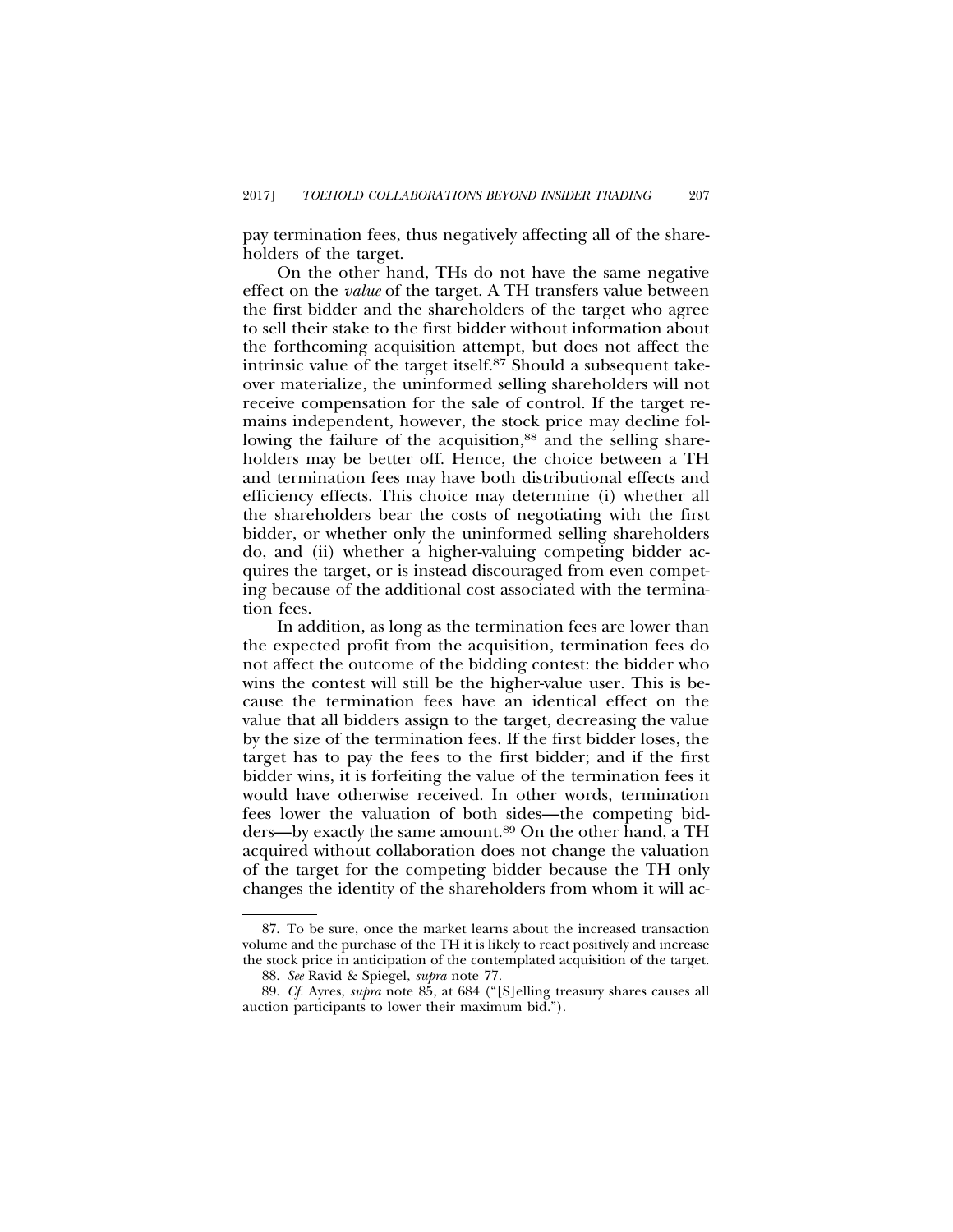quire the shares. In addition, a TH acquired without collaboration also does not affect the bidding contest's outcome because the first bidder will prefer to sell its TH to a competing bidder if that bidder is willing to pay more than the TH's worth to the first bidder.<sup>90</sup> A classic TH makes winning less valuable to the holder of the TH only if a competing bidder is willing to pay more for the target than is the TH holder (who is, thus, the efficient winner). However, as I will demonstrate numerically in Part IV.A.1 below, a TH asymmetric collaboration agreement may distort the outcome of the bidding war and lead to a lower-value bidder winning the contest. This is because the TH affects only the first bidder's value of the target and its effect is asymmetric. For example, it can make losing more expensive for the collaborating first bidder, thus making it harder to beat the first bidder. In comparison, termination fees lower the gain from winning symmetrically for all bidders, and thus do not entail the same potential for an adverse efficiency effect. A TH that includes an asymmetric agreement may change the equilibrium and result in an inefficient outcome in which the lower-valuing bidder wins the contest.

#### B. *Numerical Example*

The following example illustrates the effects of purchasing a TH before announcing the proposed acquisition of the target. The basic framework consists of a potential acquirer, the First Bidder, who has identified the target—a company suitable for acquisition. In the following Parts, I will analyze three scenarios.

Under the first scenario there is no competition for the target and the First Bidder attempts to convince the target's shareholders to either tender their shares or merge the target with the acquirer, instead of allowing the target to continue as an independent entity.

The second scenario introduces competition for the target in the form of the Competing Bidder. The latter learns about the First Bidder's plans to acquire the target following the public announcement of the First Bidder's acquisition of the TH and the disclosure of its plans to acquire the entire

<sup>90.</sup> See *infra* Part II.B.2 for a numerical example.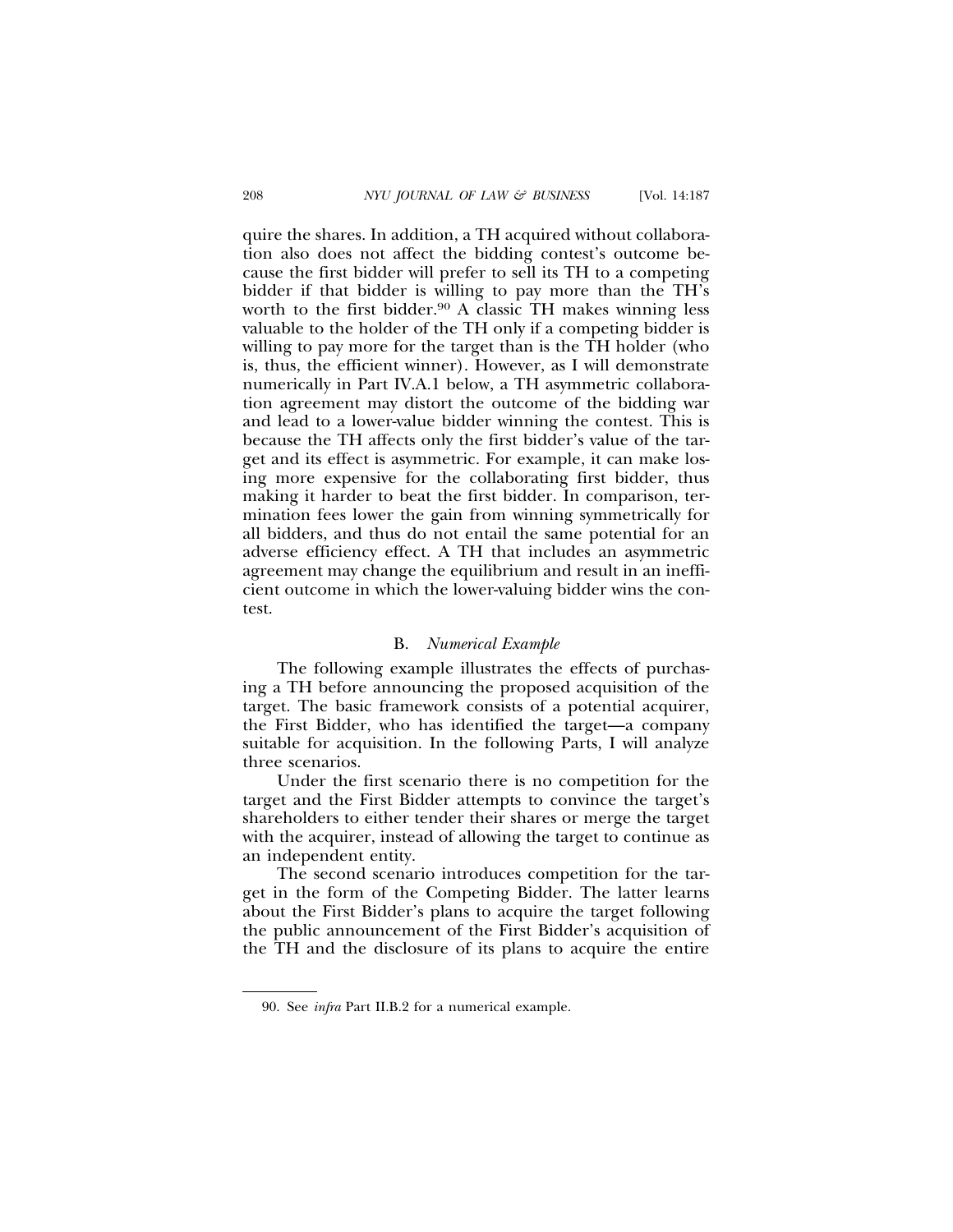target.91 The Competing Bidder decides to compete and attempts to acquire the target in lieu of the First Bidder. Once there is competition for the target, the First Bidder may decide to engage in strategic-bidding because of the TH, as discussed in Part II.B.3 below.

Under the third and final scenario, the First Bidder enters into an agreement with a Collaborator. This agreement between the First Bidder and the Collaborator focuses on the purchase of the TH and on the profits gained from the TH in the event of an acquisition of the target. I will analyze this scenario in Part III below. In the Appendix, I further study TH collaborations using algebraic modeling.

#### 1. *TH with Neither Competition nor Collaboration*

The First Bidder purchases the TH before it announces the proposed acquisition of the target. At the time of the purchase of the TH, the selling shareholders are unaware of the buyer's intent to purchase control of the target. At this preliminary stage, the market price is low, as it does not include a control premium.92 Thus, the First Bidder profits from the low share price, which prevails in the market. Following the announcement of the proposed acquisition, negotiations about the deal terms ensue, particularly the price per share of the target. The management of the target will not have to approve the deal, which could take the form of a hostile takeover directly targeting the shareholders of the target using a tender offer.93 Nonetheless, management will influence the shareholder vote: formally, management is required to recommend to the shareholders whether to sell or not to sell even in the

<sup>91.</sup> The actual size of the TH is likely to surpass the 5% ceiling, which triggers the disclosure requirement under Section 13(d) of the Securities Exchange Act of 1934, by the time of the actual disclosure, because the acquirer may continue and purchase shares in the market during the ten-day period between reaching 5% ceiling and making the disclosure. *See* Cleary Gottlieb, *supra* note 4.

<sup>92.</sup> *See* Alexander Dyck & Luigi Zingales, *Private Benefits of Control: An International Comparison*, 59 J. FIN. 537, 542 (2004) ("[T]he control premium . . . represents an estimate of private benefits of control enjoyed by the controlling party.").

<sup>93.</sup> A merger transaction requires the approval of the board as well as the shareholders. See DEL. CODE ANN. tit. 8, § 251 (West 2011). To circumvent management opposition to a merger, the bidder may initiate a proxy fight in an attempt to replace the management with a supportive management.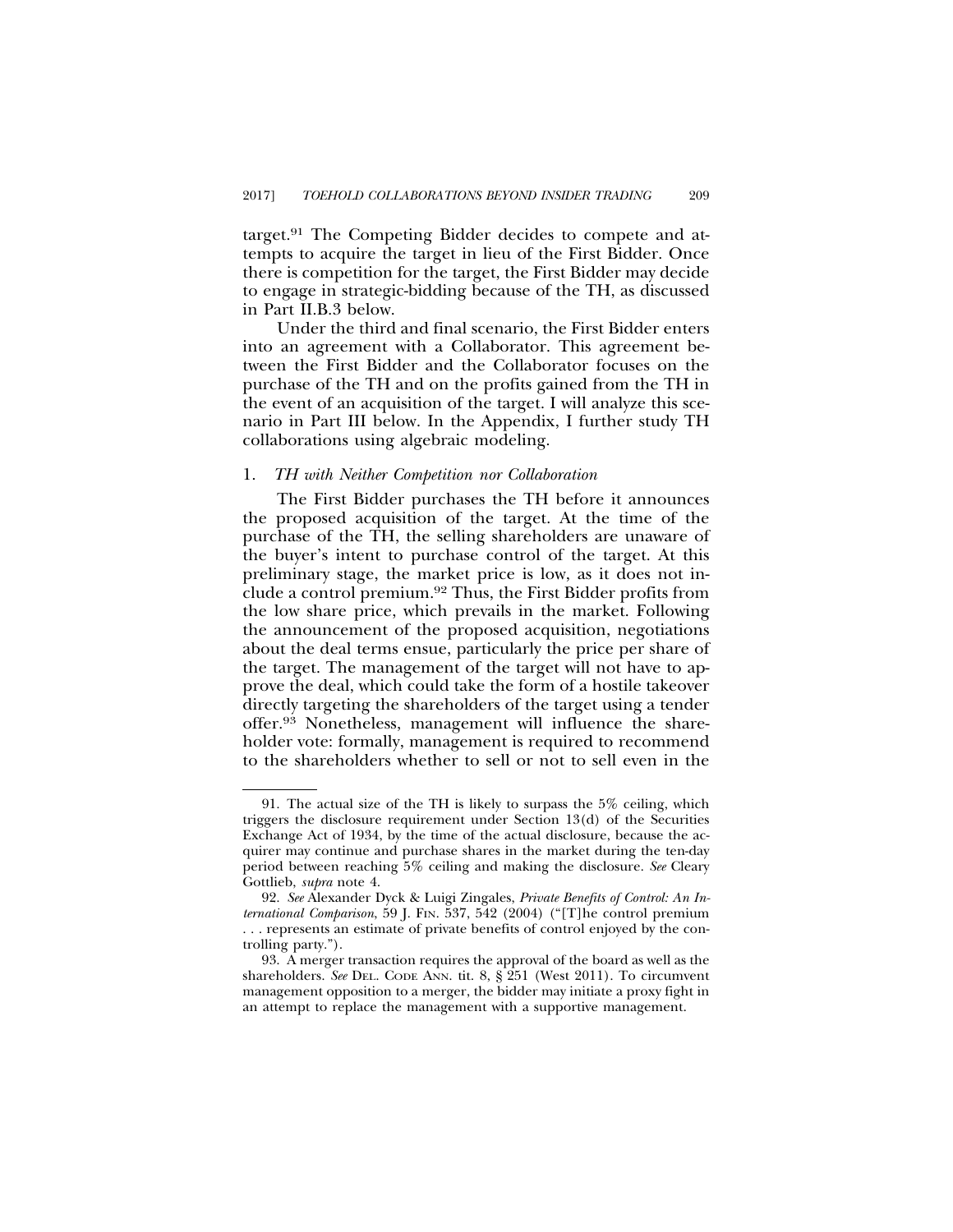case of a tender offer.94 More restrictive than management's recommendations to the shareholders are antitakeover and entrenchment mechanisms that management is likely to utilize in order to prevent a hostile takeover.95 Winning management support $96$  may not be enough either, as recommendations by shareholder advisory firms, such as Institutional Shareholder Services (ISS) and Glass Lewis, may render the negotiations more challenging for the First Bidder, even without any direct competition.

The First Bidder may successfully negotiate the acquisition of the target, either with or without management's blessing. The aggregate price the First Bidder will agree to pay will be less than its reservation value so that it will expect to profit from the deal.97 To be sure, paying less for the TH increases the First Bidder's total profit. Thus, the low cost of the TH enables the First Bidder to increase the price paid to the holders of the remaining shares of the target in case of fierce resistance and tough negotiations.

I now turn to consider the following basic numerical example, which illustrates the effect of the TH under the scenario at hand. The target has 100 shares issued and outstanding.

97. *See, e.g.*, Kahan & Klausner, *supra* note 85, at 1547 ("A party will make a bid only if its expected profits exceed the expected cost of bidding.").

<sup>94.</sup> The board of the target is required to advise the shareholders and disclose its position regarding the tender offer, including the reasons therefor, within 10 business days of the commencement of a tender offer. *See* 17 C.F.R. § 240.14d-9 (2010).

<sup>95.</sup> *See, e.g.*, Robert Daines & Michael Klausner, *Do IPO Charters Maximize Firm Value? Antitakeover Protection in IPOs*, 17 J.L. ECON. & ORG. 83, 116–17 (2001) ("The most restrictive level of our [antitakeover protection] variable is either dual-class or a staggered board combined with prohibitions on voting by written consent and prohibitions on shareholders calling a special meeting. . . . The second most restrictive . . . is a staggered board without shareholder voting restrictions."); Bebchuk et al., *supra* note 19, at 890 ("[S]taggered boards make it extremely difficult for a hostile bidder to gain control over the incumbents' objections.").

<sup>96.</sup> Management support may be influenced by self-interest incentives such as consulting agreements and perpetual thrones. *See, e.g.*, Lucian A. Bebchuk & Jesse M. Fried, *Pay without Performance: Overview of the Issues*, 30 J. CORP. L. 647 (2005), at 24, http://lsr.nellco.org/cgi/viewcontent.cgi?arti cle=1316&context=harvard\_olin (discussing the award of "post-retirement consulting contracts" as "stealth compensation" to CEOs). *See generally* Mira Ganor, *Salvaged Directors or Perpetual Thrones?*, 5 VA. L. & BUS. REV. 267 (2010) (analyzing the award of perpetual thrones to target directors).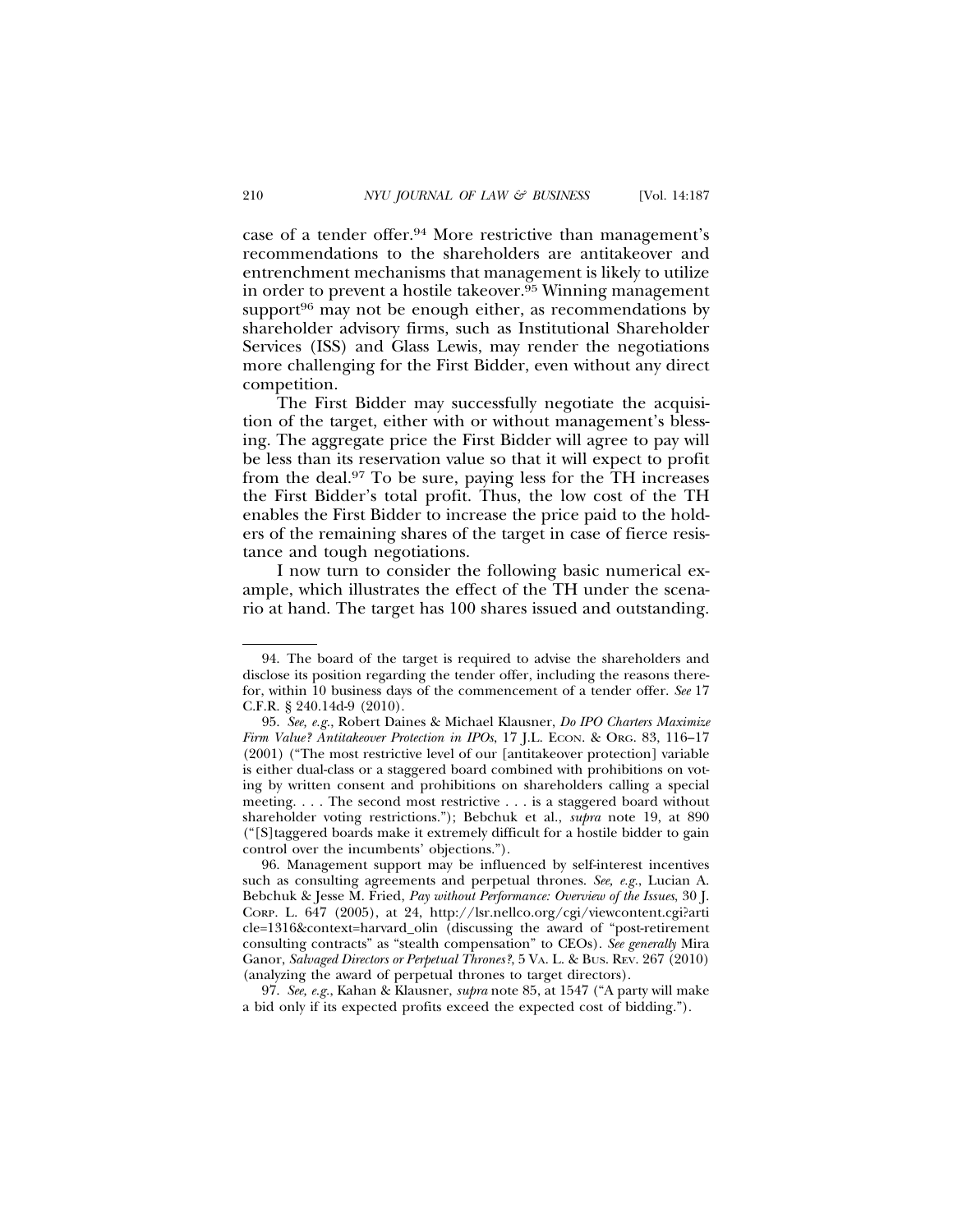Its current market capitalization is \$80, in other words the trading price of the target's stock is \$0.8 a share.<sup>98</sup> Our First Bidder values the target at \$100. The First Bidder is purchasing a TH in the open market before announcing its intent to buy the whole target. I assume that the size of the TH is 10% of the target, and the First Bidder is able to accumulate the TH without affecting the market price.<sup>99</sup> Thus, the First Bidder pays \$8 for the 10% TH in the target, i.e., \$0.8 per share. Negotiations between the management of the target and the First Bidder will follow, and the First Bidder may decide to initiate a tender offer.100 The First Bidder will try to acquire the remaining 90% of the target for a price as close as possible to the old market price of \$0.8 per share. At the same time, the shareholders will hope to receive a price closer to the first bidder's reservation price, which they will not know with certainty but which they will attempt to estimate via professional valuations of the target by investor bankers.101

Should the bidder succeed, it will own the entire target, including the TH; and the target will be worth \$100. This will increase the value of the TH, which is currently worth only \$8. The difference, \$92, is the maximum aggregate price that the First Bidder may pay the remaining shareholders for their shares. The highest price that the first bidder is willing to pay for each of the 90 shares of the target that it does not currently own is therefore \$1.0222.102,103 Thus, the TH allows the bidder

102. 92/90.

<sup>98. 80/100.</sup>

<sup>99.</sup> I assume that no arbitragers, momentum traders, or other investors notice the increased demand for the stock, there is no speculation about a potential acquirer who is responsible for the noise in the market, and thus no upward adjustment to the price occurs at this time.

<sup>100.</sup> The assumption under this Part is that the first bidder is the only bidder; there is no competition for the target.

<sup>101.</sup> To be sure, the shareholders may believe that both the market and the First Bidder undervalue the true intrinsic value of the target and thus refuse to sell their shares below that price, which exceeds the reservation value of the First Bidder.

<sup>103.</sup> The law prohibits the bidder from discriminating against any shareholders in a tender offer and all shareholders should receive the same price per share, as per the best price rule, codified in Rule 14d-10 under the Securities Exchange Act of 1934; 17 C.F.R. § 240.14d-10(a)(2) (2010) ("The consideration paid to any security holder for securities tendered in the tender offer is the highest consideration paid to any other security holder for securities tendered in the tender offer."). In a merger, however, disap-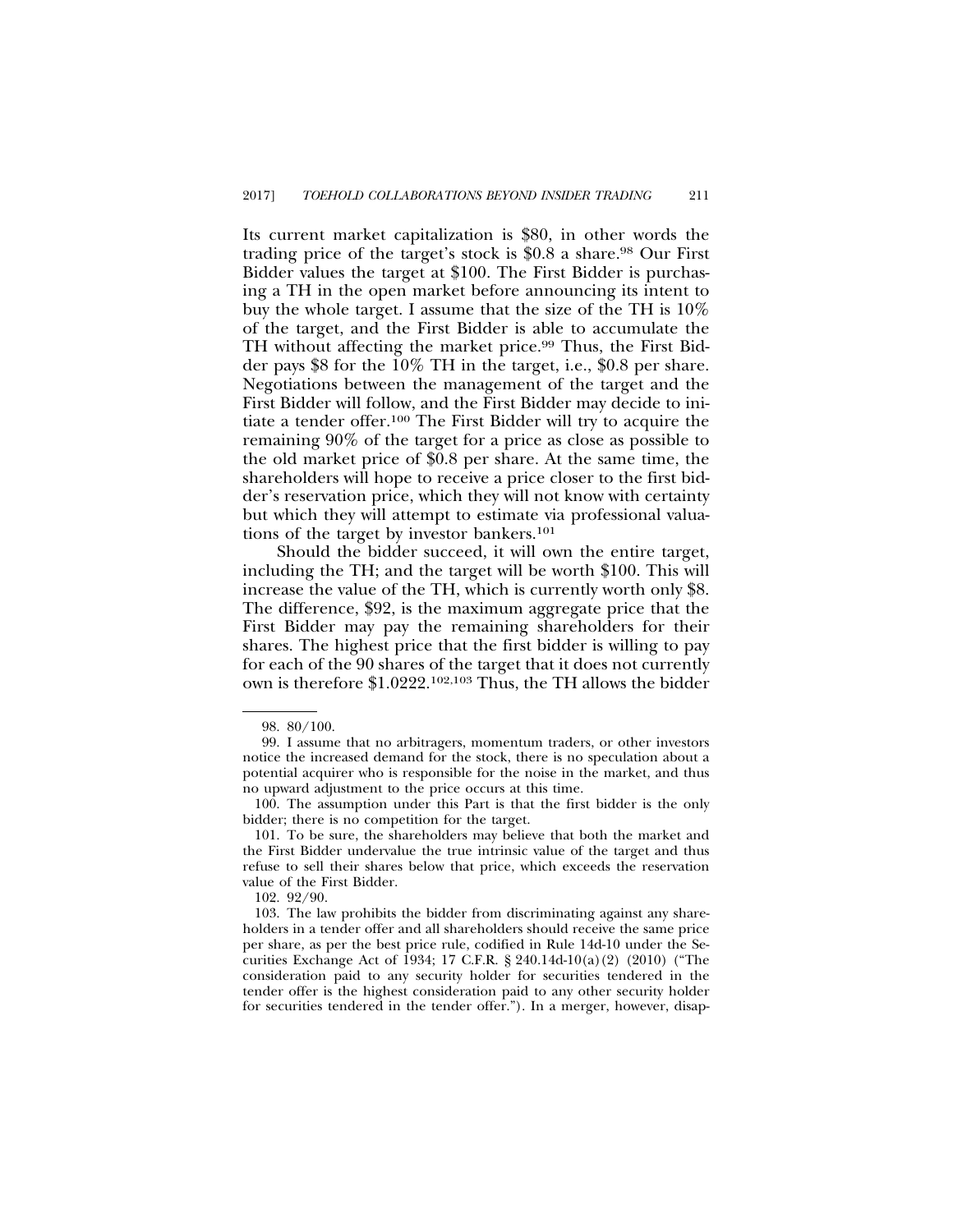to offer a higher price per share—higher than what it evaluates the price of the share to be. This is because shareholders who valued the shares at or below the market value presumably sold the TH for the lower market price. These shareholders were willing to sell because they valued the shares for less,104 and because they did not have information about the proposed sale of control, which would have suggested the opportunity to sell for more.105

#### 2. *TH with Competition but without Collaboration*

In this scenario, the Competing Bidder enters the scene after the First Bidder has done the preliminary work of identifying the target and incurring various costs in pursuing the acquisition transaction. These include costs for searching for a suitable (underpriced) target and costs related to the preparation for the acquisition following the discovery of the target. The Second bidder decides to compete for the target only after learning about the First Bidder's plans, not because it had performed an independent search. The Second bidder is thus attempting to free-ride on the efforts of the First Bidder.106

105. Assuming no liquidity constraints on the part of the selling shareholders, which may have forced them to sell at the time they did.

proving shareholders may have an appraisal right; *see* sources cited *supra* notes 80–81.

<sup>104.</sup> In efficient markets, the price of the target should incorporate all material information available in the market and thus, assuming the absence of any material inside information, closely reflect the target's intrinsic value. From a supply and demand perspective, the price of the stock on the market represents the value of the company to the marginal shareholder, who is the least-value seller. *See* Mira Ganor, *Manipulative Behavior in Auction IPOs*, 6 DEPAUL BUS. & COM. L.J. 1 (2007) (demonstrating a strategic use of the downward sloping of the demand for shares). Once the bidder discloses its takeover plans, the shareholders of the target will attempt to capture as much as possible of the surplus between the higher value that the bidder assigns to the target (the reservation price) and the lower value that the sellers assign.

<sup>106.</sup> To be sure, the free-rider will have to conduct some independent checks of the target and will not rely blindly on the signal from the First Bidder; however, the First Bidder may well have incurred research costs for checking other potential targets first before identifying the target. *See, e.g.,* Ayres, *supra* note 85, at 698 ("Potential bidders may need to incur sunk costs to investigate the value of the target."); Stephen M. Bainbridge, *Exclusive Merger Agreements and Lock-Ups in Negotiated Corporate Acquisitions*, 75 MINN. L. REV. 239, 242 ("[Bidding] typically requires the services of outside legal, accounting, and financial advisors . . . [and usually entails] commitment and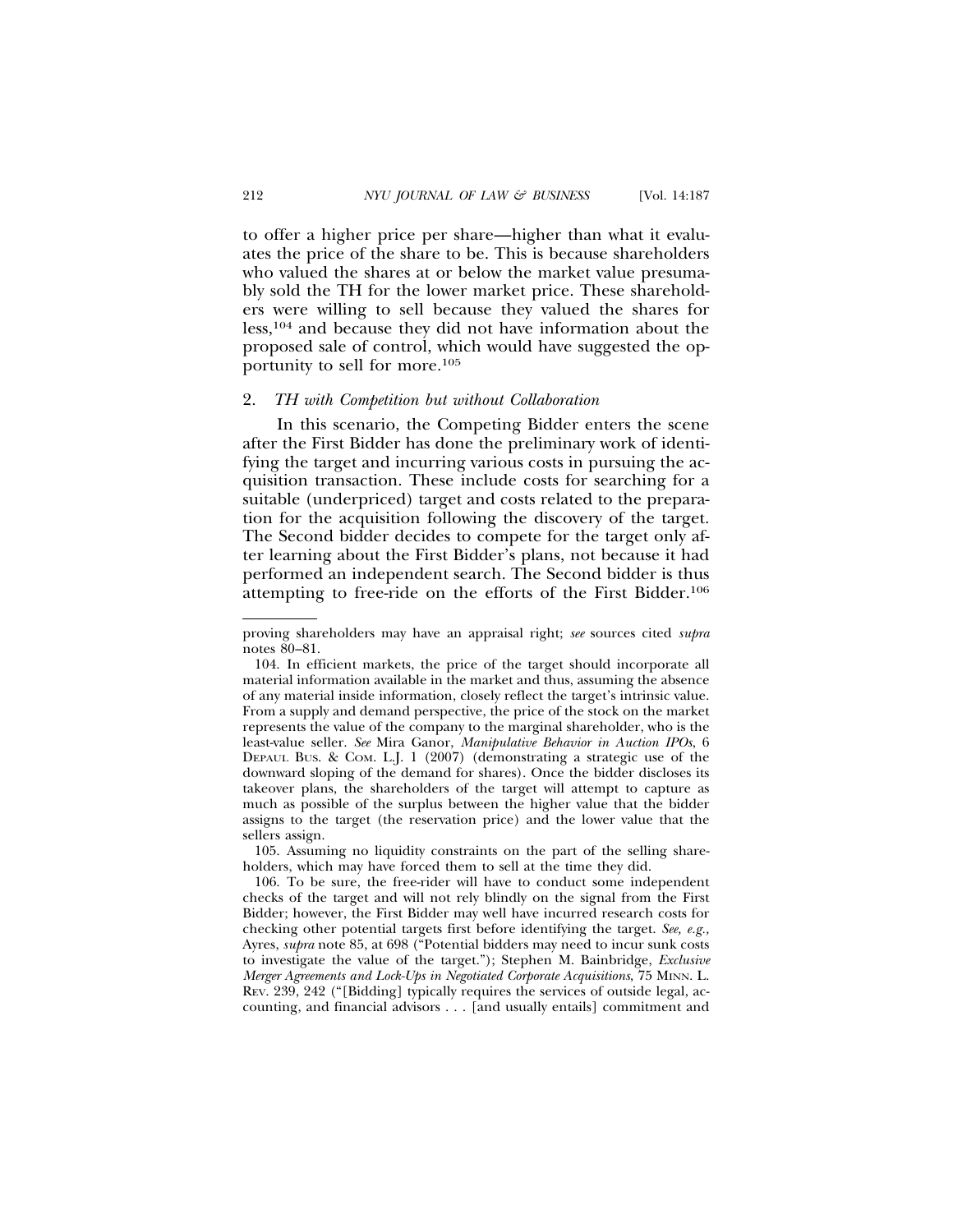Should the Second bidder win, the First Bidder will potentially incur further costs (including reputational costs) for losing the bid.107 Thus, ex ante, potential bidders might be deterred from searching for acquisition targets because of the risk of losing to free-riders who may materialize following the announcement of the proposed acquisition.108 This may well stifle the market for corporate control.109 However, the acquisition of the TH may serve as compensation to offset the potential cost of losing to a free-rider. In fact, the First Bidder may profit even where it loses the target by choosing to sell the TH to a free-riding competing bidder. The potential profit from selling the TH may be large enough to encourage search for acquisition targets despite the free-rider risk.110 Thus, a TH may support the market for corporate control, even where a bidding war between an initial bidder and a free-rider ensues. Should a competitor value the target for more than the First Bidder does, that competitor will win the bidding contest.<sup>111</sup> The First Bidder will lose its search costs and may suffer reputational losses, but its profits from the sale of the TH to the competitor who is the higher bidder will compensate the First Bidder for its efforts.

While trying to overcome the other bidder, each bidder attempts to purchase the target for the lowest price acceptable to the target's shareholders. In the bidding war between the first and the Competing Bidder, each bidder attempts to counter the other bidder's offer in an auction-like competition. Once a bidder offers a price that is equal to or higher than the other bidder's reservation price, the other bidder will cease to raise its offer, since the other bidder will not pay more than the value it assigns the target. Thus, the higher-value bidder will be the last to bid and, assuming the shareholders accept the offer, it will win the bidding war.

other financing fees."). For further discussion on free-riders, see *supra* notes 67–73 and accompanying text.

<sup>107.</sup> *See* sources cited *supra* note 28.

<sup>108.</sup> *See, e.g.*, Easterbrook & Fischel, *supra* note 33, at 7.

<sup>109.</sup> *Id.*

<sup>110.</sup> *See, e.g.,* Bebchuk, *supra* note 73, at 255–56.

<sup>111.</sup> To be sure, this result may not happen in case of reputational costs, *see supra* note 28, or in the case of strategic bidding gone wrong, *see infra* note 118 and accompanying text.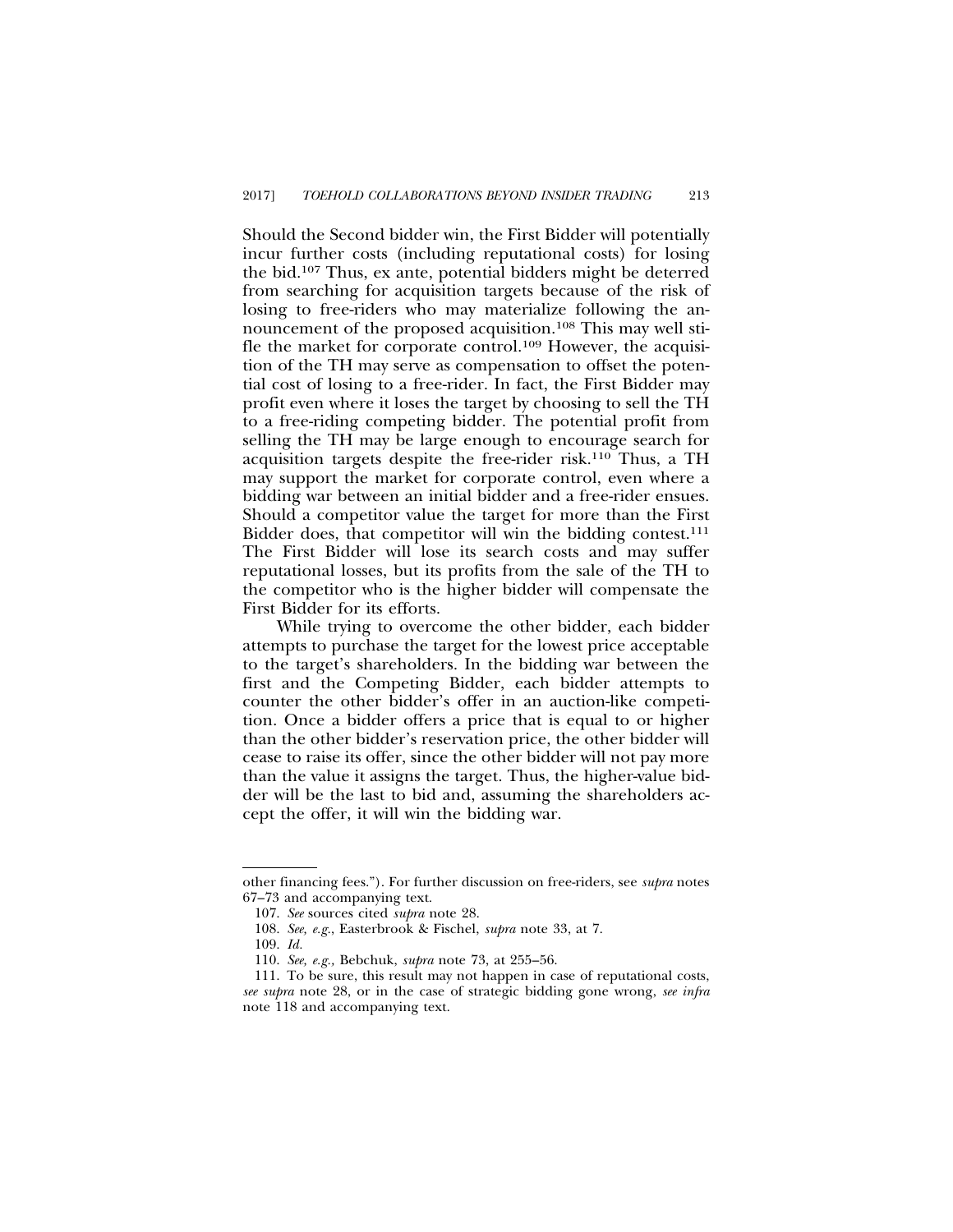To illustrate the effects of the TH under this scenario, I revisit the numerical example from Part II.B.1 above. The First Bidder is interested in acquiring the target, a company whose stock trades at \$0.8 per share. The First Bidder values the target at \$1 per share, which is 25% more than the market price. The First Bidder's initial move is to purchase a TH of 10% of the target for \$8. Then the First Bidder publicly announces its plans to acquire the target.

This time another bidder is also interested in the target and values it at \$102. In this example, the Competing Bidder is assigning a higher-value to the target. The following Table I summarizes the different valuations of the target.

TABLE I

|                                    | Market Value<br>(target stays)<br>independent) | First Bidder | Competing<br>Bidder |
|------------------------------------|------------------------------------------------|--------------|---------------------|
| <b>Expected Value</b><br>of Target | \$80                                           | \$100        | \$102               |

It is easy to see that the highest price per share that the Competing Bidder will offer to pay for the target is \$1.02 for each one of the 100 shares of the target.112 The First Bidder, however, had acquired a TH of 10% of the target prior to its announcement of the acquisition plan, paying the market price of \$0.8 per share. At the end of the day, the value of the TH, which is a function of the value of the target, will depend on who will ultimately own the target. The value of the TH in each event is as indicated in the following Table II.

TABLE II

|                                | Target stays<br>independent | First Bidder<br>buys target | Competing<br>Bidder buys<br>target |
|--------------------------------|-----------------------------|-----------------------------|------------------------------------|
| <b>Expected Value</b><br>of TH | \$8                         | \$10                        | \$10.2                             |

Once the First Bidder offers \$1 per share or more to acquire the remaining 90 shares, it expects to profit only from

112. 102/100.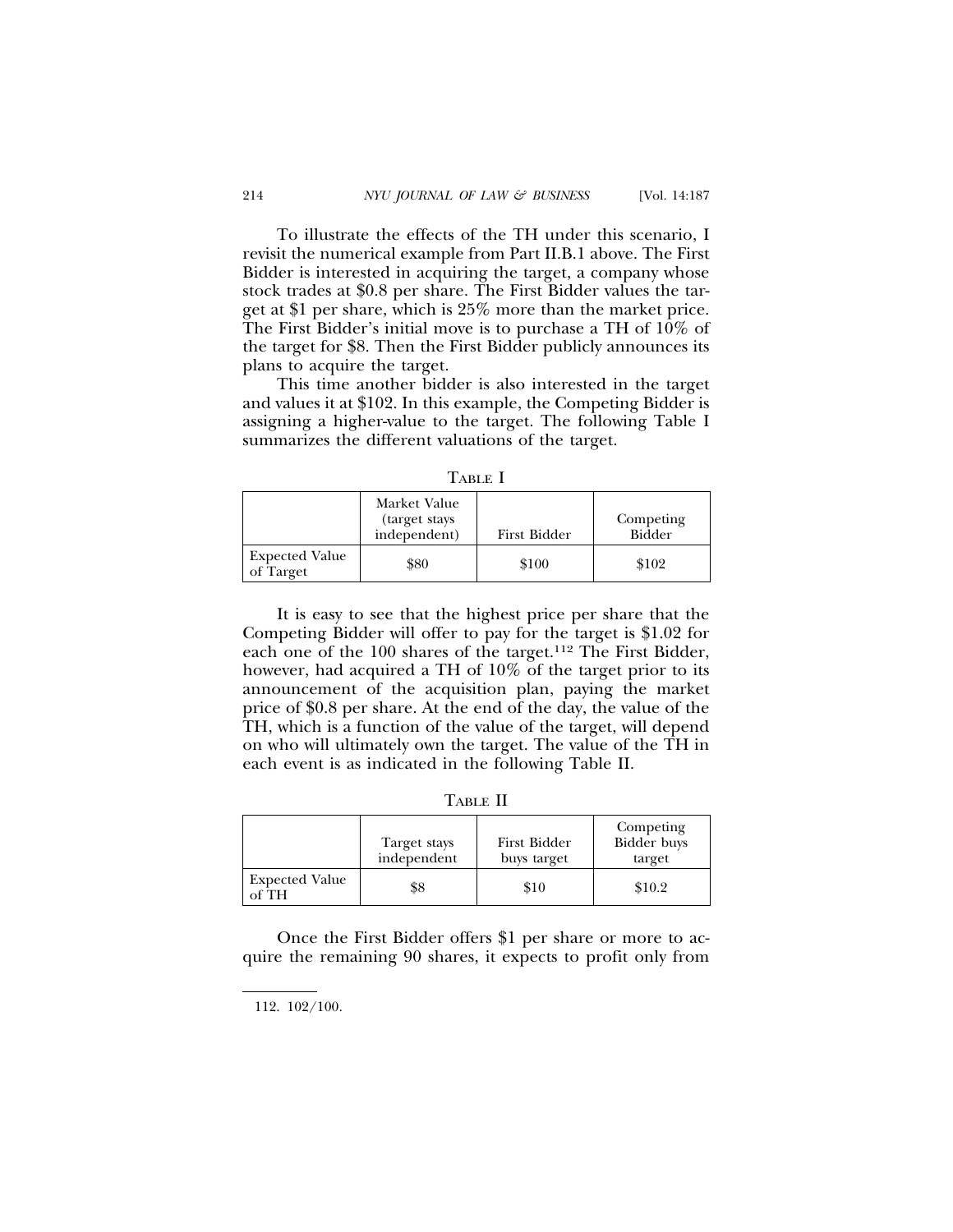the TH, because it values the share of the target at \$1 per share, for a total of \$100. In the case of purchasing the 90 remaining shares for \$1 a share, the First Bidder's profit will be \$2, or the increase in the value of the TH from \$8 to \$10.

The Competing Bidder will counter the First Bidder's offer of \$1 per share, since it values the target at a greater sum than \$1, and will bid a little higher in order to win the auction and the target. It will then offer \$1.01 per share, for example. This offer includes an offer to pay a total of \$10.1 for the First Bidder's TH.113 If the First Bidder accepts the Competing Bidder's offer it will profit from the difference between the consideration paid by the Competing Bidder (\$10.1), and the cost of acquiring the TH (\$8), for a total profit of \$2.01. The profit from accepting the Competing Bidder's offer is higher, and thus more lucrative, than increasing the bid and offering more for the 90 shares of the target that are still traded in the market. Thus, assuming there are no additional costs from losing the bidding war, such as reputational costs,  $114$  and without taking into account strategic bidding,115 a rational First Bidder will allow the Competing Bidder to win at this point. Ending the bidding war will maximize the First Bidder's profit from the target at this time. The First Bidder will allow the competitor to win even though the First Bidder could increase its bid all the way up to \$1.0222 per share, as we saw in the scenario in which there is no competing bidder, $116$  and win the bidding war. If the First Bidder were to offer \$1.0222, it would force the Competing Bidder out, since the Competing Bidder's reservation value is only \$1.02 per share and it will not want to pay more for the target than the value the Competing Bidder assigns to it. The First Bidder could offer to pay \$1.0222 per share without incurring a direct loss from its purchase of the target, even though it values the shares of the target for less, because the First Bidder purchased the TH at a discounted market price. However, should the First Bidder pay \$1.02 per share for the target, it will lose the opportunity to profit from selling the TH to the competitor. Thus, despite the presence

<sup>113.</sup> The offer for the TH equals to 10% of the total proposed consideration for the target.

<sup>114.</sup> *See* sourced cited *supra* note 28.

<sup>115.</sup> Continue bidding in an attempt to lure the competing bidder to increase its bid. *See supra* Part II.B.3.

<sup>116.</sup> *See supra* Part II.B.1.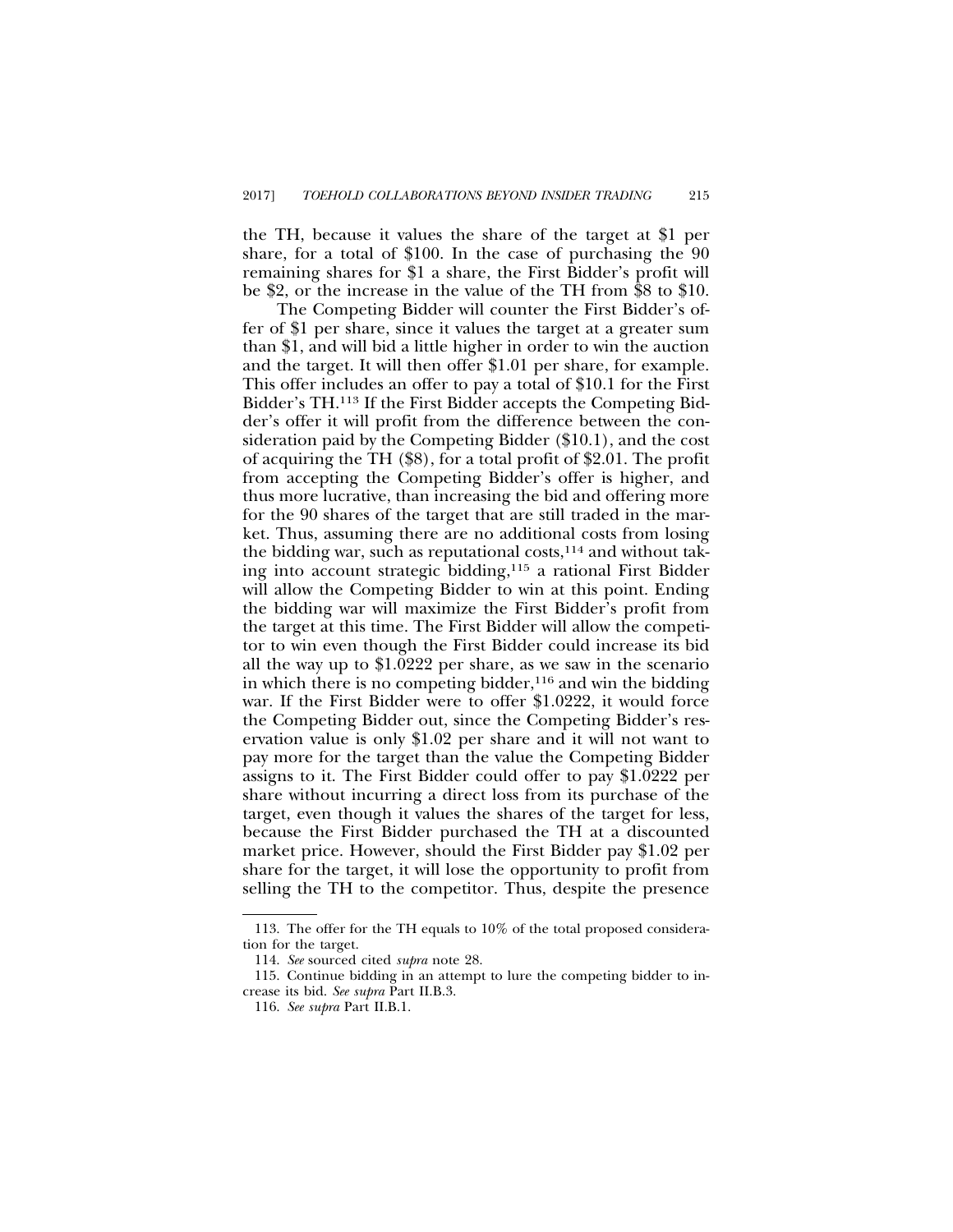of the TH, the result of the bidding war will be efficient in the sense that the higher valuing bidder will acquire the target. The First Bidder will profit, and may well be compensated for the costs it sustains in discovering the opportunity to purchase the target and competing for it. $117$ 

### 3. *Strategic Overbidding*

To the extent that the First Bidder, who owns the TH, is the lower-valuing bidder, however, it may decide to act strategically. Rather than ending its attempt to acquire the target once the Competing Bidder offers a price that is equal to or higher than the First Bidder's reservation price, it may continue to bid and counter the Competing Bidder's last offer. The First Bidder may do so in order to cause the Competing Bidder to increase its offer further. Should this strategy succeed, the Competing Bidder will purchase the shares of the target—including the TH (which is owned by the Fist Bidder)—for a higher price than the price it would have paid without this strategy. This higher price will be closer to the Competing Bidder's reservation price. Thus, following this strategy, the First Bidder may increase its profits from the sale of the TH.

To illustrate the strategic overbidding process, we can think about the bidding war. Each bidder will continue to bid and attempt to acquire the target so long as the bid does not exceed the bidder's valuation of the target. The bidding will stop when the higher-value bidder offers a marginally higher bid than the reservation price of the competing bidder, who values the target for less. This last bid will set the purchase price of the target (assuming the selling shareholders accept the highest bid offered to them without additional attempts to increase the sale price at the end of the bidding war). The higher bidder will attempt to conceal its reservation price and only offer an incrementally higher bid than the bid of the competing bidder, thus profiting from the difference between its reservation price and the purchase price that is below the reservation price.

<sup>117.</sup> Ex ante, this will encourage searching for undervalued, inefficiently managed targets and for synergies, and it will discourage shirking and private extractions by managers and enhance the market for corporate control*. See* Bebchuk and Jackson, *supra* note 4.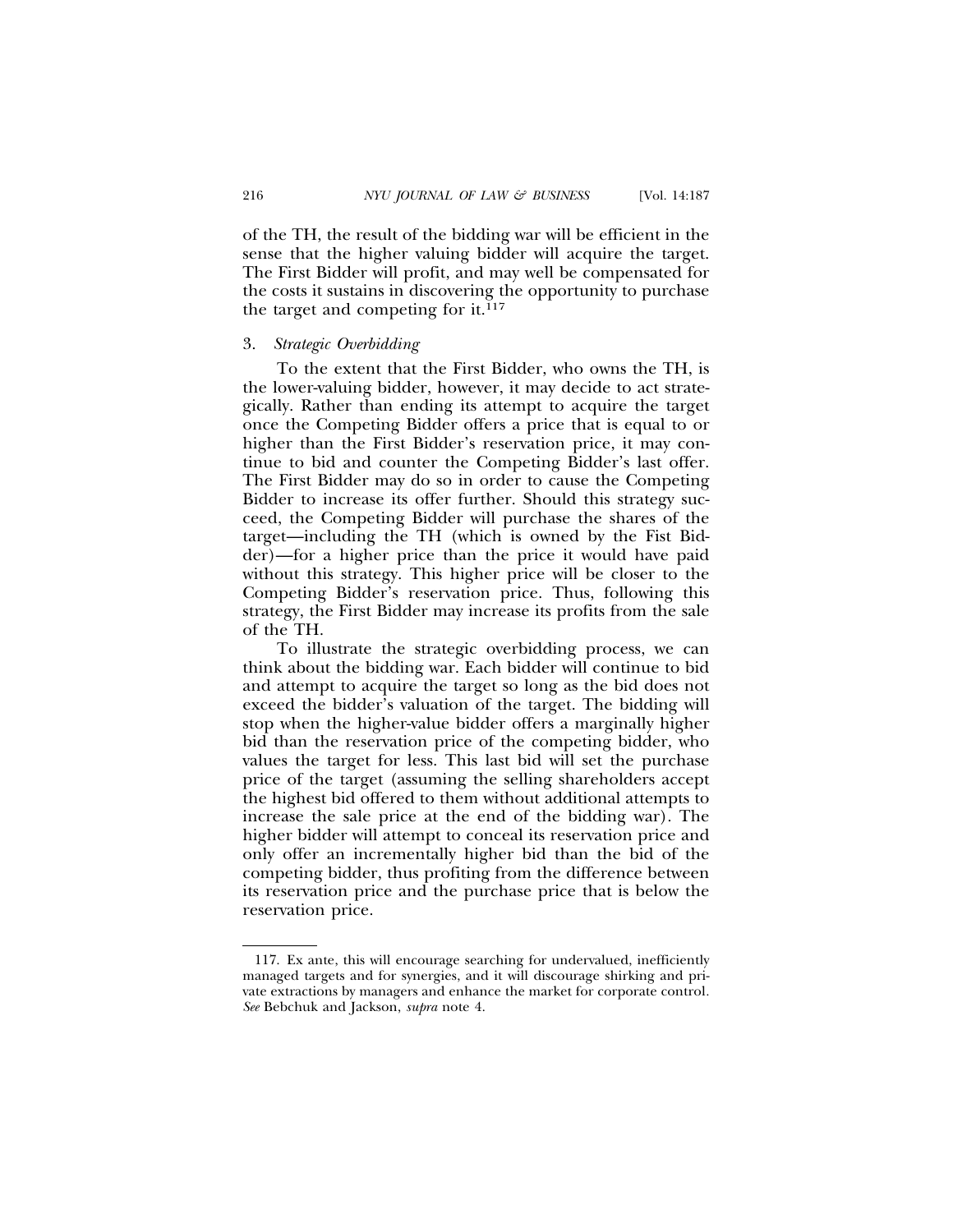The First Bidder does not want to pay more for the target than the value it assigns the target. If the Competing Bidder wins the bidding war and the First Bidder loses, the Competing Bidder will purchase the target, including the First Bidder's TH. Thus, when the Competing Bidder wins and purchases the target, the First Bidder is selling its TH to the Competing Bidder, and the First Bidder would like to receive the highest possible price for its TH, which is the Competing Bidder's reservation price. In order to induce the Competing Bidder to offer its reservation price, the First Bidder may strategically continue bidding after it reaches its own reservation price. The First Bidder will do so if it believes that there is a reasonable likelihood that the Competing Bidder values the target for even more, so that the Competing Bidder will have to increase its bid for the target, which will increase the First Bidder's profit from the TH.

However, this strategic bidding is not without risk: if the First Bidder over-estimates the Competing Bidder's reservation value, the Competing Bidder will not counter the strategic over-bidding. Since the bidders conceal their reservation prices and each bidder only attempts to predict the other bidder's reservation price, the First Bidder might over-estimate the Competing Bidder's reservation price. Thus, the First Bidder might continue bidding, surpassing both the First Bidder's true reservation price and the Competing Bidder's in a failed attempt to force the Competing Bidder to pay more for the target (including the First Bidder's TH). Offering to pay more for the target than it is worth to the competitor (and to itself) may actually force the First Bidder to overpay for the target. The First Bidder might unintentionally win the auction and acquire the target for an excessive price.118

This result will have both distributive and efficiency effects. The First Bidder will pay for the target more than its own valuation of the target, transferring value to the target's shareholders. This undoubtedly creates a positive outcome for the shareholders, which may have the effect of encouraging investment in the stock market. The First Bidder will end up owning the target despite valuing it for less than the Competing Bidder does. An efficient, subsequent transfer of the target from

<sup>118.</sup> Restrictions, such as reputational costs, may prevent the first bidder from renouncing its offer at this time even though the price is excessive.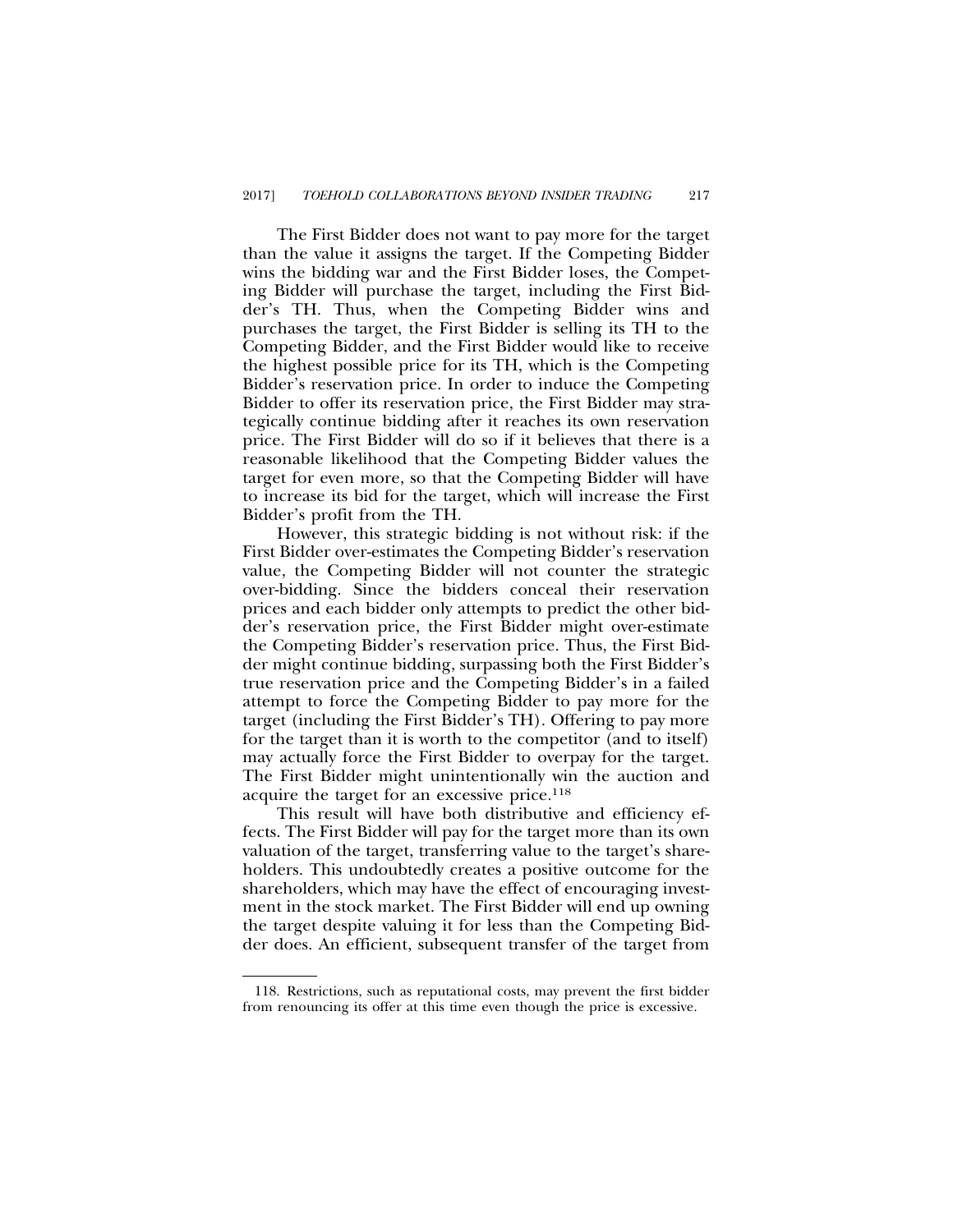the First Bidder to the Competing Bidder may not take place, even though the latter assigns a higher-value to owning the target. Such subsequent transfer may not take place because of transaction costs, reputational costs, $119$  or because of the delay, which may have caused the window of opportunity to close by the time the First Bidder is ready to allow the transfer of the target to the Competing Bidder.120 For example, a business opportunity may be time sensitive and the competitor may no longer assign a higher-value to the target than the value the First Bidder assigns it. The Competing Bidder may have pursued an alternative business transaction once it lost the auction and purchased another firm that competes with the target, even though the target would have been a better fit initially. At this later time, however, adjustment may have already taken place and the Competing Bidder may no longer have a use for the target.

To be sure, the First Bidder's decision to overbid strategically will not always result in an inefficient outcome, because the First Bidder may estimate the Competing Bidder's evaluation of the target at or below the true value and thus will stop the bidding war at a stage that will allow the Competing Bidder to win the auction. This will transfer value from the Competing Bidder to the First Bidder and the other target's shareholders, but will be an efficient transaction in the sense that the Competing Bidder—the higher-value bidder—will acquire the target.

#### III.

# TH COLLABORATION AGREEMENTS—SIZE AND SHARING

With the increased use of wolf packs,<sup>121</sup> bidders can collaborate in the acquisitions of THs. TH collaborations may be similar to collaborations in the acquisition of an equity stake in the company prior to the formal initiation of a proxy fight; such collaborations aim at increasing the benefit from, and

<sup>119.</sup> *See* sources cited *supra* note 28.

<sup>120.</sup> Lucian A. Bebchuk, *The Case for Facilitating Competing Tender Offers: A Reply and Extension*, 35 STAN. L. REV. 23, 39 (1982) ("Impeding competing bids would substantially increase the likelihood that a target will be acquired by a firm other than the highest-valuing user. While such an acquirer may resell the target's assets to the highest-valuing user, this resale may involve delay and transaction costs and may never occur.").

<sup>121.</sup> *See supra* Part I.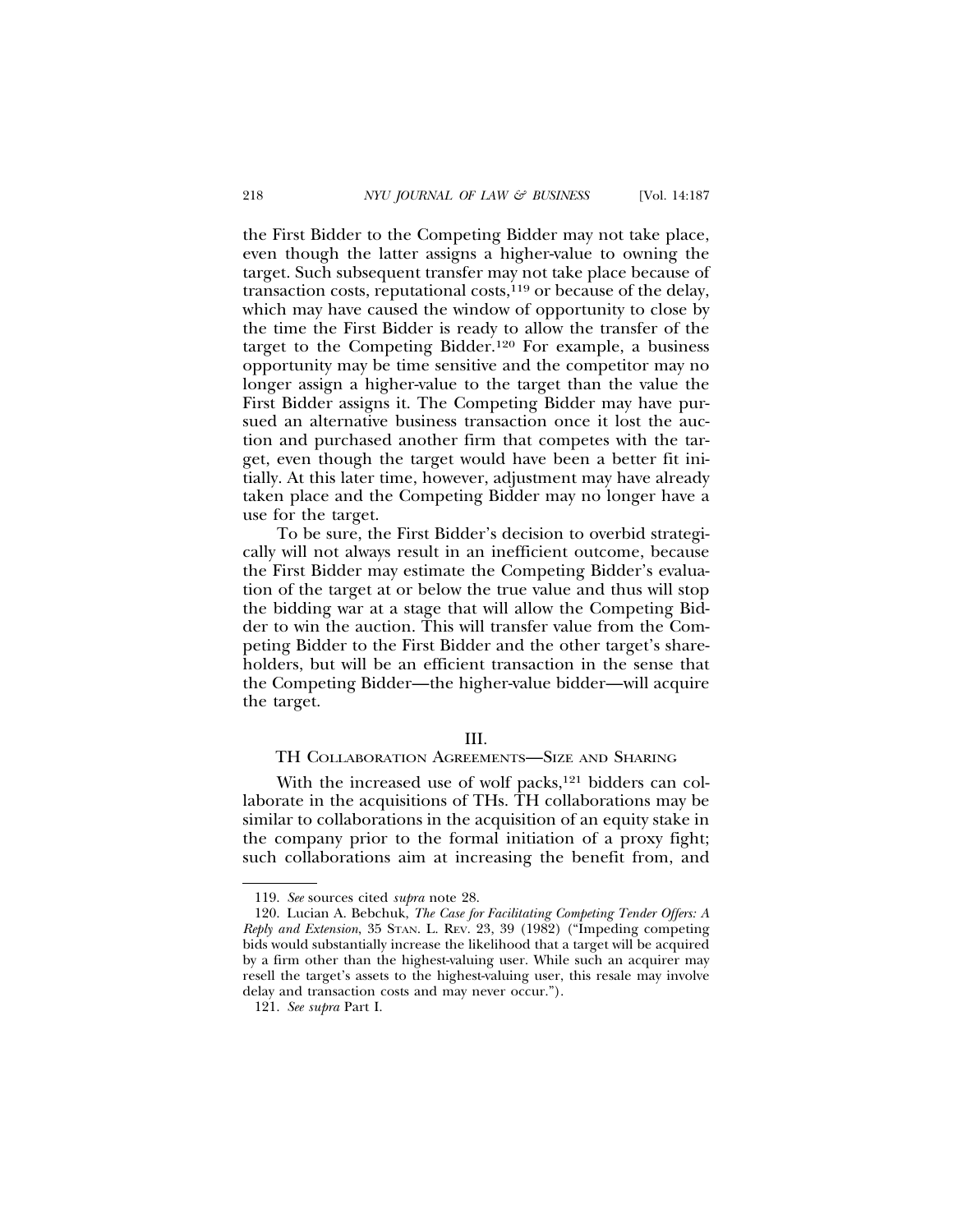the probability of success of, shareholder activism.122 Yet, TH collaboration, which involves a takeover attempt, has different and notable consequences. The collaboration can take nuanced forms and can vary in the particularities of the specific collaboration agreement.

As an example, we can look at the collaboration between Valeant and Pershing Square in the failed acquisition of Allergan. In the Allergan case, Valeant and Pershing Square formed a jointly owned entity as a vehicle to purchase and hold the TH in Allergan. The TH collaboration agreement between Valeant and Pershing Square served a few goals. Arguably, it helped circumvent the requirements of the HSR Act by using an entity that would not trigger extensive anti-trust examinations.123

The agreement between Valeant and Pershing Square included a provision which provided that if Valeant's attempt to acquire the target, Allergan, did not succeed and there existed a competing bid, then Valeant would be entitled to 15% of the profits from the TH that would otherwise be allocated to Pershing Square, in addition to its own profit from the TH.124

<sup>122.</sup> The purpose of the collaboration is to benefit from the price increase that is likely to ensue following the proxy fight. *See, e.g.*, Transcript of Record, Yucaipa America Alliance Fund II, L.P. v. Riggio, 1 A.3d 10 (Del. Ch. 2010) ("I call it the stupid acquirer rule . . . . [I]f you could capture all these upside for yourself, why not do it . . . .") (Strine, J.).

<sup>123.</sup> Floyd et al., *supra* note 13 ("If Valeant, rather than Pershing Square, would have had to file HSR clearance with respect to the toehold stake in Allergan, there likely would have been significant delays in obtaining antitrust approval because of Allergan's and Valeant's overlapping business.").

<sup>124.</sup> Letter from J. Michael Pearson, Chairman and CEO, Valeant Pharmaceuticals, to William A. Ackman, Managing Member, Pershing Square § 3 (Feb. 25, 2014) (attached as exhibit 99.3 to Schedule 13D filing No. 0001193125-14-150906); *see also* Basile v. Valeant, No. SACV 14-2004- DOC, 2015 WL 7352005, at \*14 (C.D. Cal. Nov. 9, 2015) (denying motion to dismiss) ("Plaintiffs have included many specific allegations regarding Pearson, including that 'Pearson convinced Ackman to agree that if Valeant's takeover bid was trumped and defeated by a competing bid, Pershing would kick back 15% of its insider trading profits to Valeant . . .'."); Valeant Pharmaceutical International Inc., Schedule 13D, Item 6 (April 21, 2014) ("Valeant will have a right to 15% of the net profits otherwise allocated to Pershing Square if, before dissolution and at a time when a Valeant business combination proposal for the Issuer [Allergan, Inc.] is outstanding, a proposal for a third party business combination with the Issuer is outstanding or made  $\ldots$ .").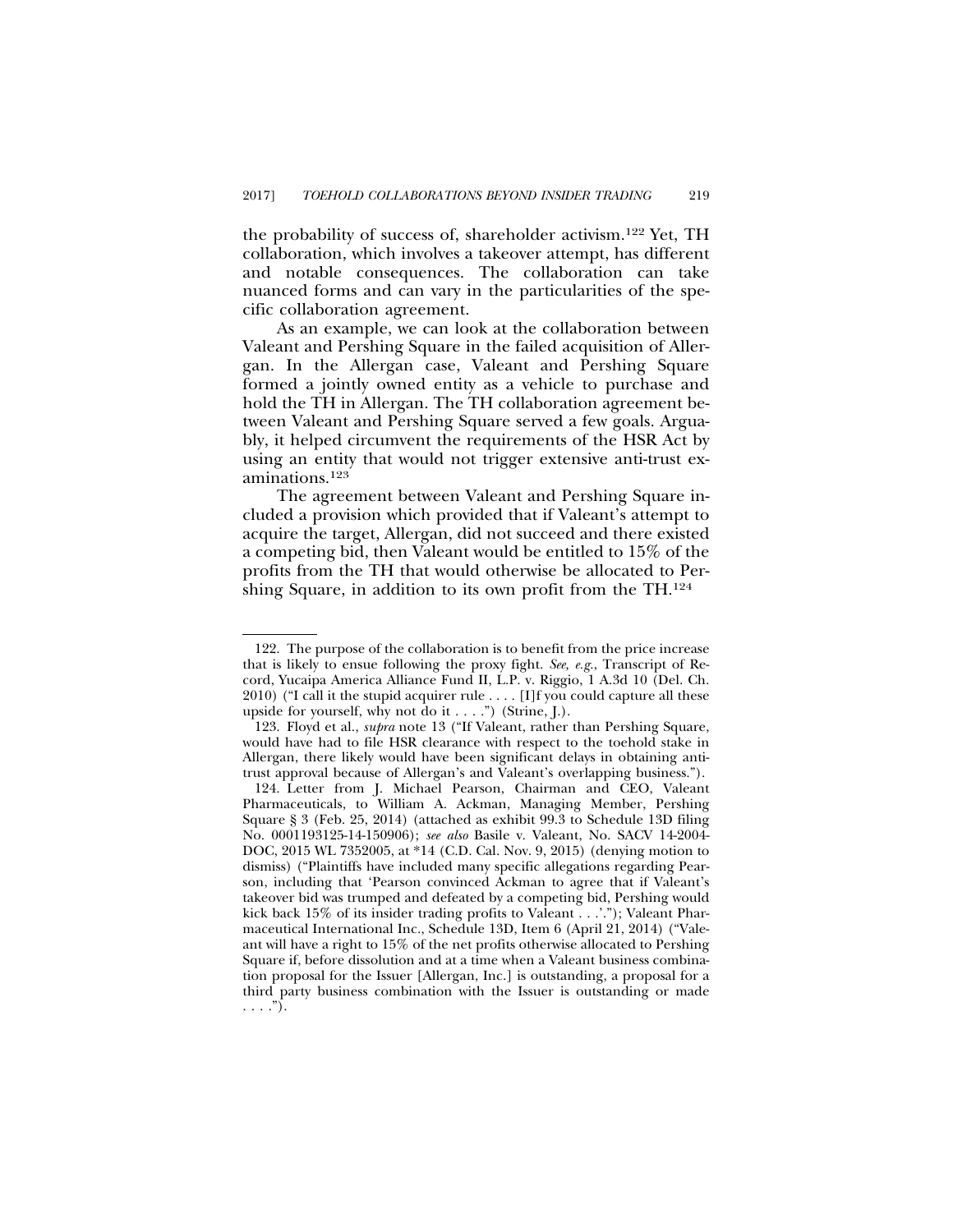In addition to a special profit sharing arrangement in case Valeant lost the bid for Allergan, Pershing Square agreed to a few provisions that would benefit Valeant if it successfully took over Allergan: it agreed to receive Valeant stock as consideration.125 Furthermore, in an attempt to convince the other shareholders of Allergan to accept Valeant's offer, Ackman announced that his fund, Pershing, was willing to accept about 12% less per share than the other Allergan shareholders.126

In the Allergan case, the claim made by pension funds shareholders was that the acquisition of the TH took place while the acquirer was contemplating a *tender offer* rather than a friendly acquisition, thus triggering the Williams Act.127 Even though the acquirer was describing its actions as an attempt to negotiate a friendly acquisition with the target's management, prior failed attempts to do the same, according to the plaintiffs, led the acquirer to plan a tender offer at that stage. However, without such history between the acquirer and the target at the time of the collaborative efforts to purchase the TH, a tender offer would be premature and the Williams Act and insider trading rules would likely not be applicable.128 Outside the realm of the Williams Act, insider trading violations require either misappropriation of the information or a breach of a duty,129 none of which applies to a standard TH collaboration. Whether the acquisition of a collaborative TH in Aller-

<sup>125.</sup> Complaint at ¶ 119, Basile v. Valeant, No. 8:14-cv-02004-JLS-JCG, 2014 WL 7176420 (C.D. Cal. Dec. 16, 2014) ("Pershing Square agreed to forego all cash and accept 100% of its consideration in Valeant stock . . . .").

<sup>126.</sup> Michael J. De La Merced, *In a Surprise Move, Valeant Again Raises Its Bid for a Rival, Allergan*, N.Y. TIMES: DEALBOOK, (May 30, 2014), http:// dealbook.nytimes.com/2014/05/30/valeant-raises-bid-for-allergan-again/.

<sup>127.</sup> *See* Complaint, *supra* note 125, at ¶ 32 ("Because Allergan's board was not interested in a transaction with Valeant in 2012 and declined to engage in discussions, Valeant was well aware in early 2014 that Allergan was not likely to be supportive of a friendly merger.") and ¶ 107 ("While Valeant initially tried to characterize its takeover as a 'merger' in an effort to skirt the federal securities regulations triggered by a tender offer, its plan from the very beginning was to launch a tender offer.").

<sup>128.</sup> Similarly, should the parties agree that both are equally involved in the takeover attempt and sufficient control is given to the collaborator, a cobidder relationship may be deemed to be created so that they may be regarded as a single offering person.

<sup>129.</sup> *See* Chiarella v. U.S., 445 U.S. 222, 235 (1980) ("[A] duty to disclose under Section  $10(b)$  does not arise from the mere possession of nonpublic market information.").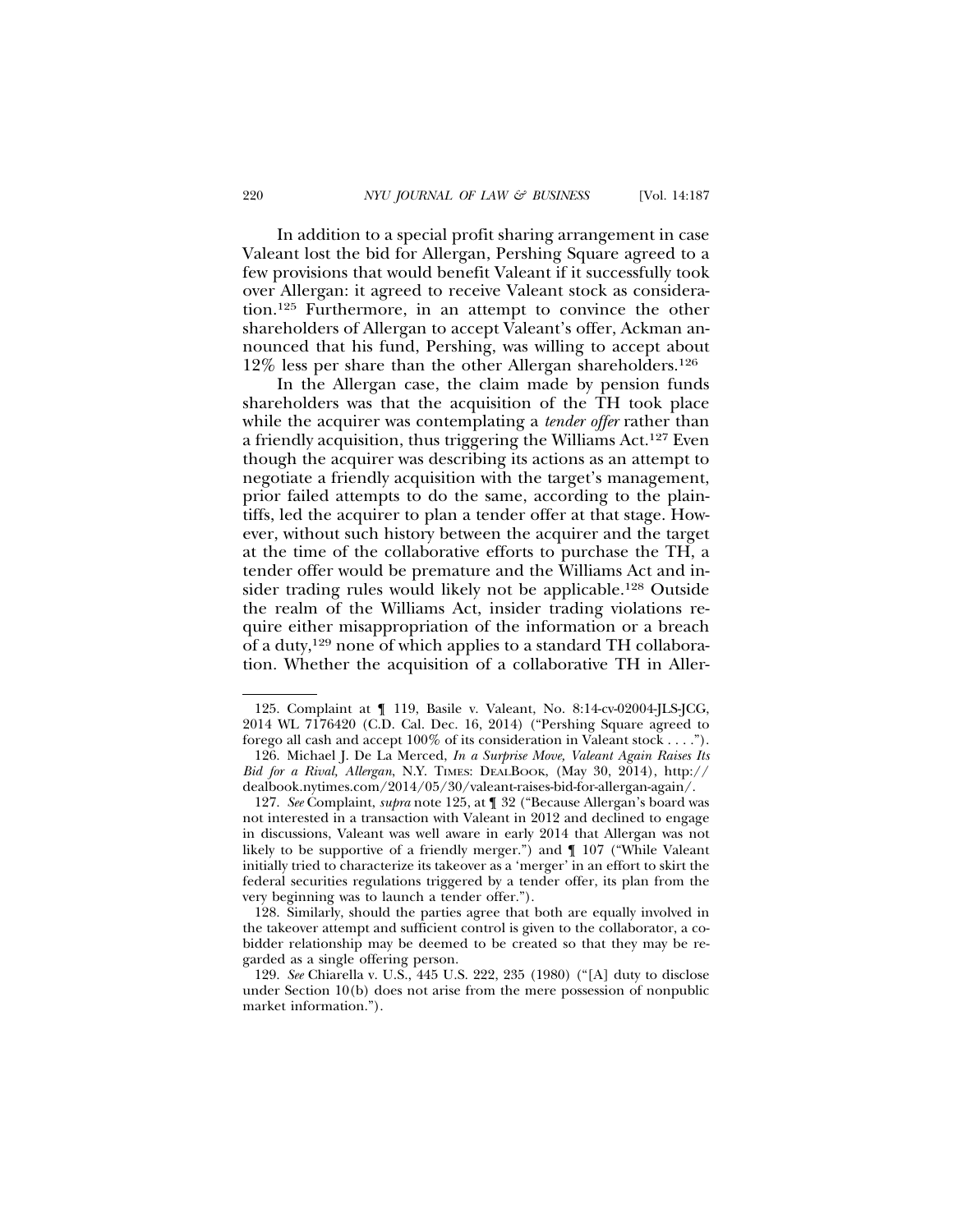gan was in violation of the securities laws, and specifically insider trading rules, is a factual question that is specific to the particular facts of that case. However, it does not restrict the adoption of the strategy of a collaborative TH in general, in cases that do not involve a tender offer.

The first bidder may enter into a TH collaboration agreement and as a result may own, directly, fewer shares in the target, since the collaborator will own a portion of the TH.130 Why would the first bidder share in the opportunity to purchase shares for a lower price on the eve of the planned takeover? It may choose to do so because it receives other benefits from the collaborator. Such benefits may be direct and related to the specific transaction, such as lower financing costs, as the collaborator may serve as the lender and provide financing for the acquisition at a more favorable cost. Alternatively, the benefit can be unrelated to the specific transaction; rather it may involve other business relations between the two collaborators, such as the collaborator identifying additional potential targets. The first bidder may also decide to use a collaborator for the purchase of the TH because of liquidity constraints that may prevent it from acquiring all of the TH directly.

There is disagreement about whether increasing the size of the TH is desirable. Proponents of THs argue that high costs lead to suboptimal levels of searching efforts and shareholder activism, while sizable THs may help incentivize searches for underperforming targets and enhances corporate governance.131 On the other hand, opponents of THs and of

<sup>130.</sup> The total size of the TH is likely to be less than 10%. *See supra* notes 19–25 and accompanying text.

<sup>131.</sup> Bebchuk, *supra* note 73, at 256 ("The rewards for search could be substantially increased by raising the statutory limit on the amount of the target's shares that a searcher can purchase without being required to disclose its purchases. As long as the researcher is required to stay below the threshold of effective control, an increase in the disclosure threshold would be consistent with an auctioneering regime."); Ronald J. Gibson, *Seeking Competitive Bids Versus Pure Passivity in Tender Offer Defense*, 35 STAN. L. REV. 51, 53–54 (1982). *See also* Subramanian, *supra* note 28, at 709 ("[Toe-holds] provide some offset against the search costs, operational costs, and reputational costs . . . ."); *Id.* at 713 ("Economic theory and anecdotal evidence suggest that first bidder costs may be substantial. . . particularly when reputational and operational costs are also considered, and that toe-holds and breakup fees may not be sufficient to mitigate these costs."); Easterbrook &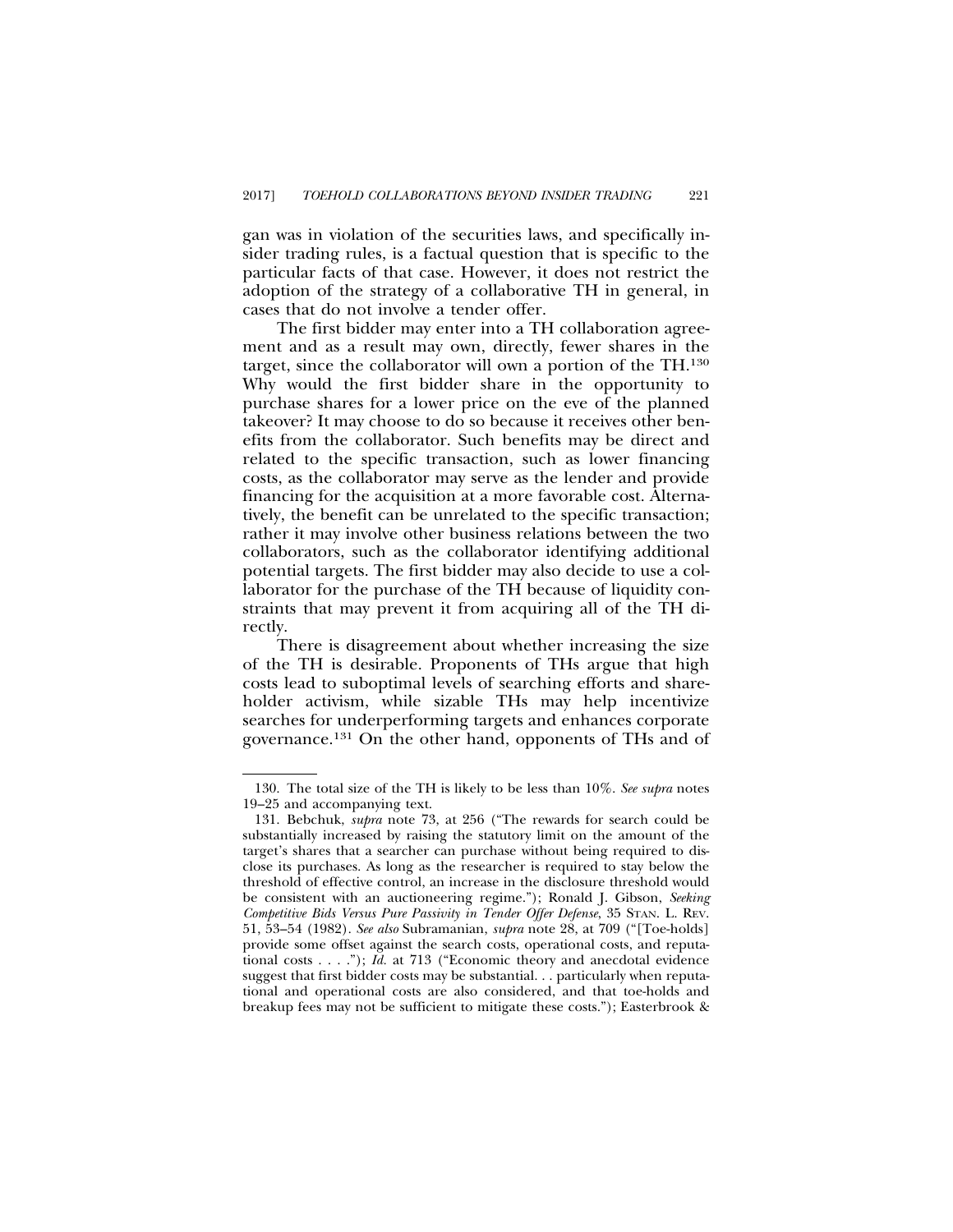increasing their size argue that, first, shareholder activism has surpassed the optimal level and intervenes to efficiently manage corporate businesses,132 and second, that the stock market will benefit from increased transparency and prompt disclosure of lower thresholds on TH acquisitions, which will curtail the size of THs.133

The TH collaboration agreements can affect both the actual and effective size of the TH through agreements to join in the purchase of the TH and share in the profits it produces. The agreement between the collaborator and the bidder can provide that the collaborator will pay the bidder if it loses and another bidder wins (meaning that the collaborator agrees to transfer part of the profits from selling the TH to the second bidder). For example, in Valeant's failed acquisition of Allergan, Pershing entered into an agreement with Valeant that provided, in part, that the fund would pay Valeant 15% of its profits from its stake in the TH if a second bidder acquired Allergan instead of Valeant. The effect of this agreement is similar to owning a larger TH directly in the sense that it increases the profits when a competing bidder wins the bidding war and acquires the TH and the rest of the target.

However, this agreement has the effect of increasing the size of the TH without the risk and expense of the original bidder acquiring a larger TH directly. Since the collaborator, rather than the First Bidder, purchases at least part of the TH, the risk to the First Bidder is lower than if it had purchased the collaborator's share of the TH directly. After all, there are no assurances that an additional bidder will materialize; and even if another bidder attempts to acquire the target, it may be that despite the potential acquirers' best efforts, the target will remain independent, and the First Bidder will be left holding

Fischel, *supra* note 33, at 17 ("The optimal level of regulation of tender offers for either purpose is zero. Private and social wealth is greatest when bidders choose their own time periods and disclosures, subject to a prohibition of fraud.").

<sup>132.</sup> *See, e.g.*, Lipton, *supra* note 3.

<sup>133.</sup> David Benoit & Liz Hoffman, *Taking Sides on Activist Investors*, WALL ST. J., (March 19, 2015), https://www.wsj.com/articles/strine-urges-closingof-10-day-investment-disclosure-window-1426791548 (reporting that Chief Justice Leo Strine recommended changing the disclosure requirements of Rule 13d in order to increase transparency in the stock market. He suggested shortening the disclosure period from 10 day to 24 hours and lowering the 5% threshold to 2%.).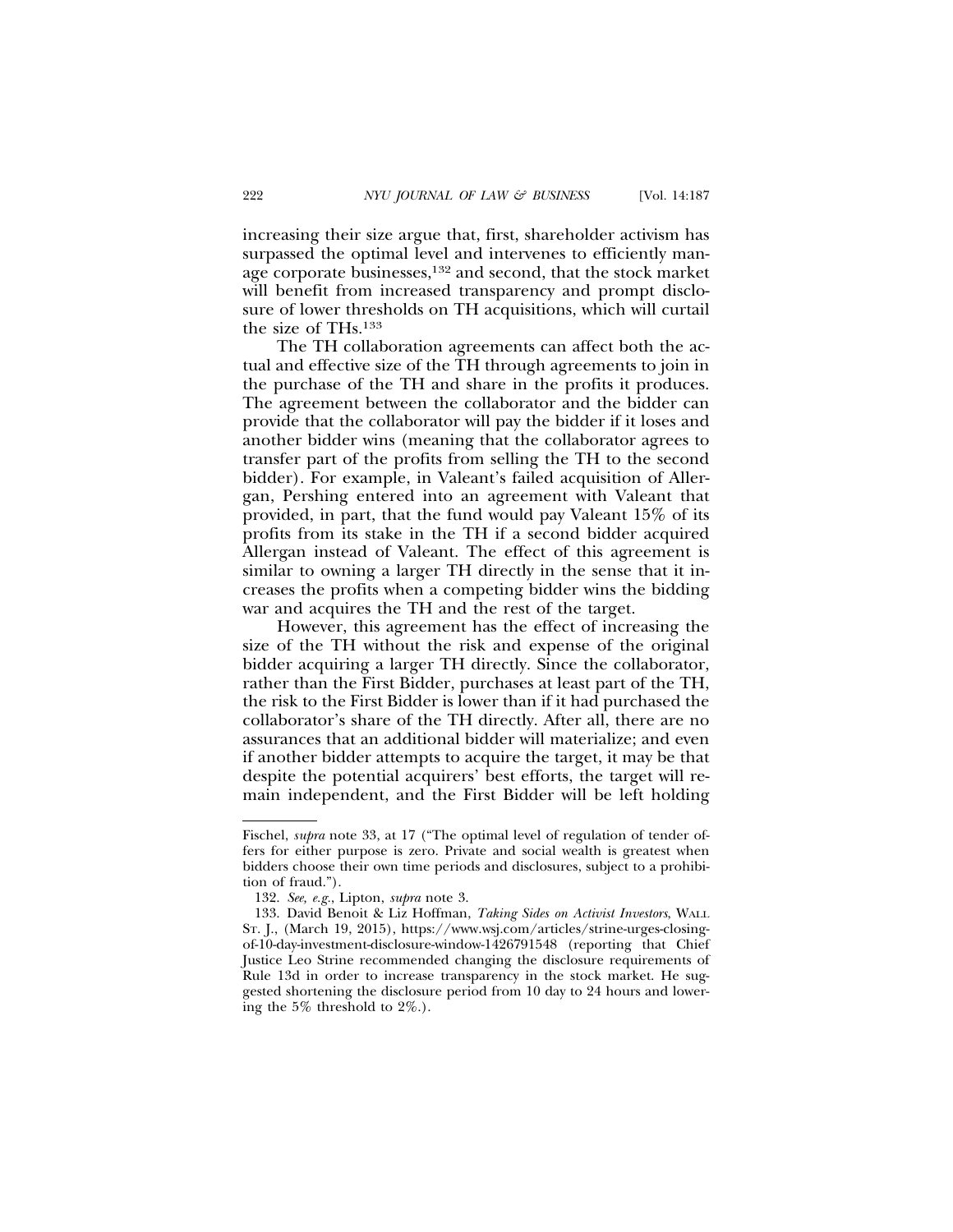the TH. It is also possible that no one will succeed in acquiring the target (and along with it, the TH), either because the target's management will prevent it<sup>134</sup> or because further due diligence on the target reveals that it is not a worthwhile acquisition. Selling the TH back to the market may well involve a loss, as noise traders are likely to have noticed the increased demand, especially in the 10 days after the bidder crossed the 5% threshold.135 Dispensing the TH back to the market may increase the loss of the First Bidder who already spent money and reputation on the failed acquisition attempt. The price the First Bidder paid for the TH may be significant if it purchased a sizable amount, which may well have increased the price of the stock because of the noise in the market and the increased demand and upward movement on the supply curve.136 The target's value may have declined since the TH's original purchase because the target's management may have spent resources in an effort to fight off a hostile takeover at-

<sup>134.</sup> *See, e.g.*, the case of the management of Airgas, which successfully used a prolonged poison pill to fend off a hostile takeover. Gina Chon, *"Poison Pill" Lives as Airgas Wins Case*, WALL ST. J. (Feb. 16, 2011), https:// www.wsj.com/articles/SB10001424052748704343404576146821120717658 ("Minutes after the judge's ruling [upholding the poison pill], Air Products dropped its effort to buy Airgas.").

<sup>135.</sup> For example, in the Allergan case the price of the stock of Allergan increased allegedly because market participants had picked up on something, such as unusual increased momentum, or because of illegal insider trading. *See, e.g.*, Joe Van Acker, *Allergan Investors Accuse Valeant, Pershing of Takeover Plot*, LAW360 (Dec. 17, 2014) ("The complaint also quoted analysts who said the volume of trading in Allergan stock in the 10 days before Valeant's announcement was 86 percent higher than the previous year, indicating that additional tipping by Pershing Square and Valeant may have occurred."); Matt Levine, *Predatory Traders Front-Ran Bill Ackman's Botox Buy*, BLOOMBERGVIEW (Apr. 23, 2014), https://www.bloomberg.com/view/articles/2014-04-23/predatory-traders-front-ran-bill-ackman-s-botox-buy ("Whoever did it—tippees, momentum-seeking tape-reading day traders, or HFT algorithms—someone traded ahead of Ackman here.").

<sup>136.</sup> *See, e.g.*, Kyle & Vila, *supra* note 14 ("'noise trading'—uninformative trading for liquidity or life cycle motives—provides enough camouflage to enable a large outsider to profit by acquiring a significant stake in a target firm without being noticed. When there is a great deal of noise trading . . . the market attributes changes in the quantity of shares supplied in the market to changes in noise trading, not to changes in the behavior of a large trader with private information about takeover prospects.") (footnote omitted).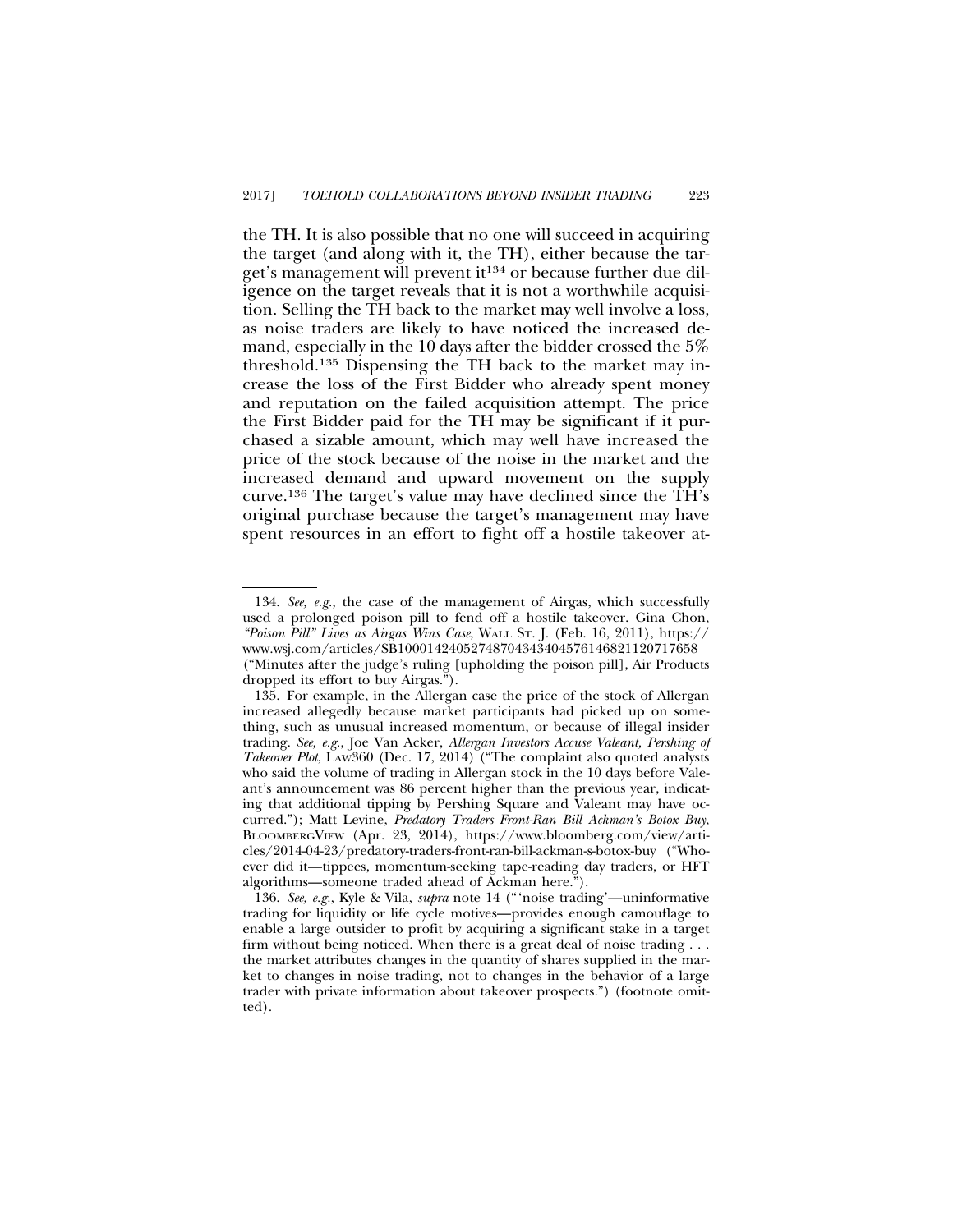tempt.137 While the TH can prove beneficial if another bidder wins, it may be a liability in the case of a failed hostile takeover wherein the target remains completely independent.<sup>138</sup>

Thus, sharing the TH enables the bidder to share and lower its risk and may in fact promote challenges to corporate control, as it may enable hostile takeovers to succeed in cases wherein there is a non-negligible probability that the target's management may strongly oppose the takeover and potentially succeed in blocking the takeover attempt.<sup>139</sup> In addition, from a reputational perspective, the reputational cost of the failed takeover attempt may be lower if a collaborator shares it, especially a collaborator that has a positive track record. If such a collaborator backed the attempt, albeit a failed attempt, the failure will reflect less poorly on the bidder. The collaboration may also help the bidder to protect its reputation by letting the collaborator take the role of the aggressor and by refraining from openly participating in any hostile attacks on the target's management.140

Alternatively, the asymmetric collaboration agreement can provide that the collaborator will pay the bidder if it wins and acquires the target. This time, the parties agree to share in the profit in the event of a successful bid. This type of agreement can take the form of agreeing to accept a less valuable consideration for the TH as part of the acquisition of the target. In the Allergan case, for example, Pershing agreed to receive stock as sole consideration for its TH in the event Valeant acquired Allergan, even if the other shareholders of Allergan receive a combination of cash and stock or even allcash.141 Such agreements make it easier for the acquirer to

141. *See* Complaint at ¶ 119, Basile vs. Valeant Pharm. Int'l, No. 8:14-cv-02004-JLS-JCG (C.D. Cal. Dec. 16, 2014) ("Pershing Square agreed to forego

<sup>137.</sup> *See, e.g.,* Unocal v. Mesa Petroleum Co., 493 A.2d 946 (Del. 1985) (upholding the self-tender plan of Unocal's board, which required Unocal to incur significant debt, as a defense tactic aimed at fending off Mesa's hostile takeover attempt.).

<sup>138.</sup> *See supra* note 76.

<sup>139.</sup> Several factors, such as different diversification needs and risk preferences, may influence a collaborator to purchase a TH when a bidder on its own would not.

<sup>140.</sup> *See* Floyd et al., *supra* note 13, at 7 ("The structure moreover mitigates the reputational stigma of a hostile takeover campaign because the bidder can use the activist for attacks on the target's board and management while maintaining—or at least purporting to maintain—the moral high ground.").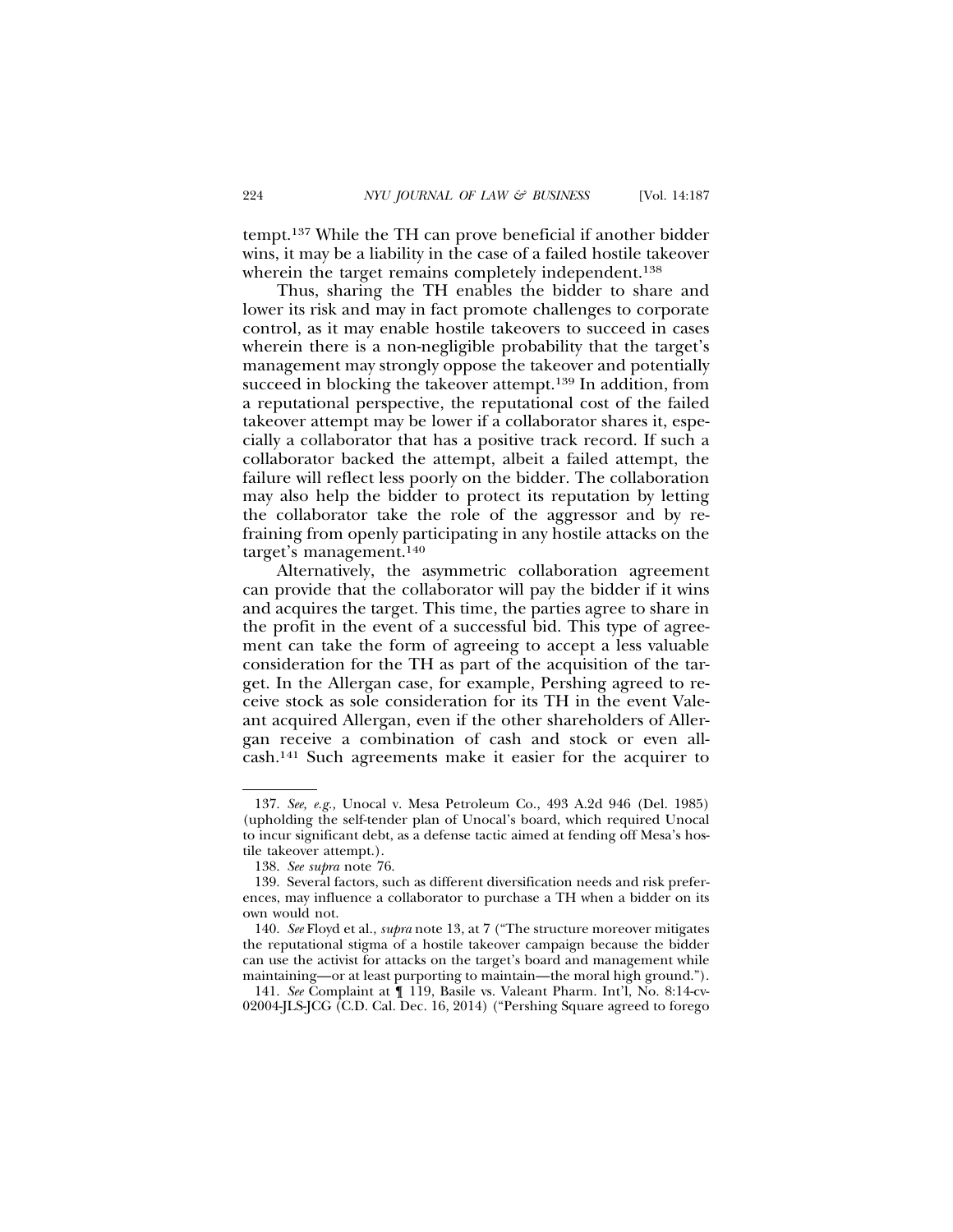take over the target, since it has to pay less cash and, instead, can use its own stock. The discount the collaborator gives the bidder can be higher or lower than the control premium the acquirer is willing to pay for the remaining shares of the target.142

If the collaborator agrees to pay the bidder in the event it wins, then the collaboration agreement increases the expected benefit from winning and thus has the effect of making losing even less desirable. The collaboration agreement can have this same effect (of making losing less desirable to the bidder) by directly providing that losing will be costlier. For example, the agreement could state that if the bidder loses, then the collaborator's share of the profits from selling the TH will be larger.

The agreement can also have the reverse provision: the bidder, instead of the collaborator, agrees to pay the collaborator part of its share of the TH profits if it wins, and the bidder pays the collaborator more than the payment the other target's shareholders would receive. The Williams Act prohibits discrimination between shareholders, and all shareholders should be paid the same.143 However, there is a risk that the payment will take an indirect form (such as consultant fees) rather than payment for the shares, de facto constituting a higher cost to the bidder in case of winning in a way that does not overtly violate the law.144

More generally, the provisions of the collaboration agreement can provide that each one of the parties may agree to pay the other a portion of its share in the TH if certain events

all cash and accept 100% of its consideration in Valeant stock . . . . Pershing Square would receive \$20.75 per share less consideration than other Allergan stockholders . . . .").

<sup>142.</sup> If, instead, the bidder had acquired a large TH directly, with no collaborators, then the bidder would have paid for the shares the lower prenotice market price, which did not include the control premium.

<sup>143.</sup> *See* Rule 14d-10, *supra* note 103.

<sup>144.</sup> *See, e.g.*, *In re Luxottica Group S.p.A Sec. Litig*., 293 F. Supp. 2d 224 (E.D.N.Y. 2003); *Field v. Trump*, 850 F.2d 938 (2d Cir. 1988); *Lerro v. Quaker Oats Co*., 84 F.3d 239 (7th Cir. 1996); *cf.* Ganor, *supra* note 96 (executive payments and Perpetual Thrones given to target officers and directors). It should be noted that in 2006 the SEC amended the best price rule to exempt "compensatory arrangements from the rule so long as specific substantive standards are satisfied." Press Release, Sec. and Exch. Comm'n, SEC Amends Tender Offer Best-Price Rules to Benefit Investors (Oct. 18, 2006), https://www.sec.gov/news/press/2006/2006-177.htm.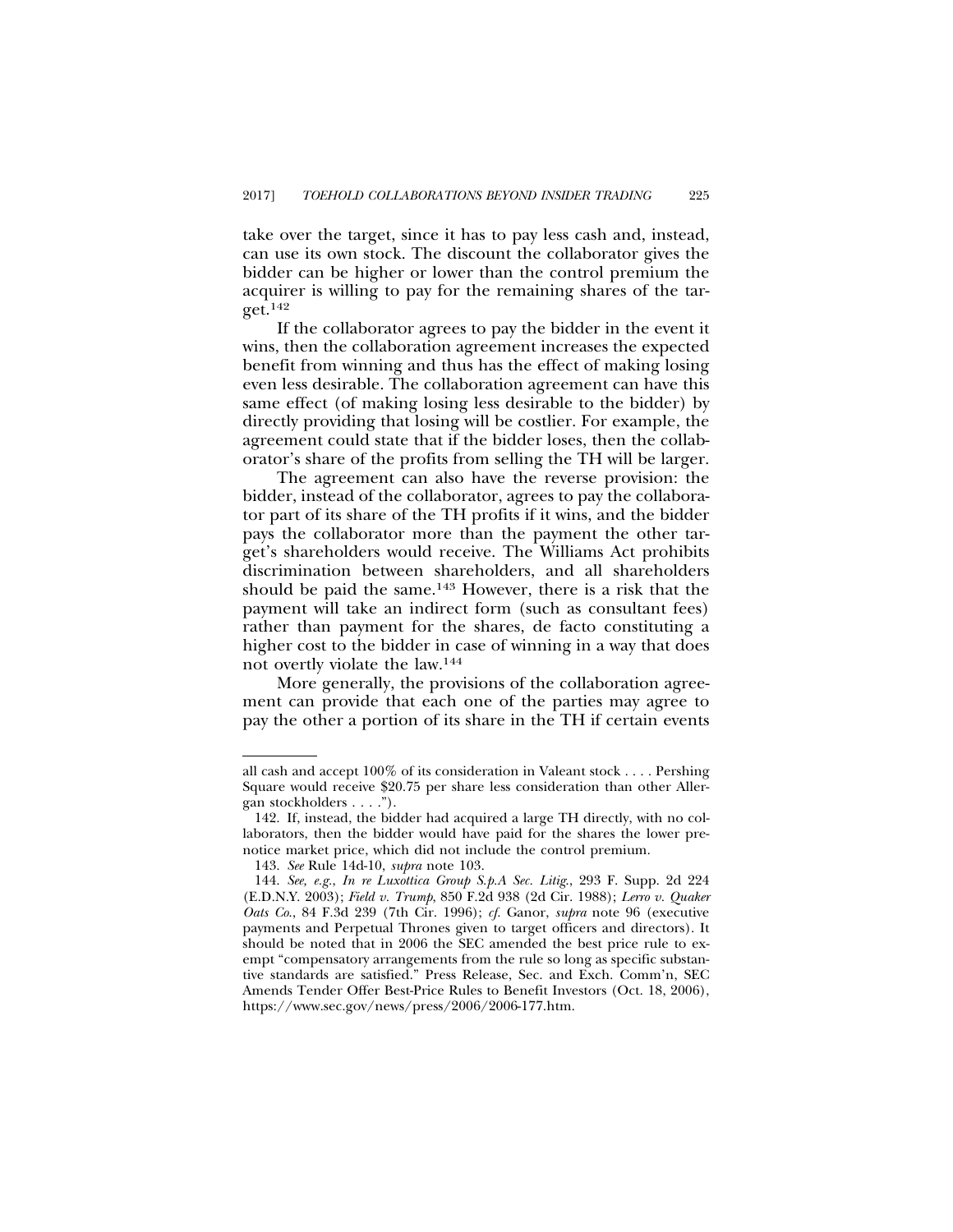come to pass. The collaborator can agree to pay the bidder. The collaboration agreement can also work in the reverse direction: the bidder can agree to pay the collaborator. The triggering event for paying can be the bidder winning and acquiring the target. Alternatively, the triggering event can be the bidder losing and a competing bidder buying the target along with the TH.

There are four possible contingent profit-sharing provisions: (a) The Collaborator agrees to pay the Bidder if a second bidder, a competitor, wins and acquires the target (thus sharing the collaborator's profits from selling the TH with the Bidder); (b) the Collaborator agrees to pay the Bidder if the Bidder acquires the target (such payment can take the form of the Collaborator accepting a lower-valued consideration for its TH shares); (c) the Bidder agrees to share with the Collaborator its profits from selling the TH to a second competing bidder if the competitor acquires the target; and (d) the bidder agrees to pay the Collaborator if it acquires the target.<sup>145</sup>

The collaboration agreement can include one or more of these contingent profit-sharing provisions. The combination of the provisions can work either in the same or in opposite directions. The total effect of the agreement depends on the cumulative direction of the provisions adopted in the agreement. The agreement can be symmetric in the sense that the provisions will balance each other out: in the aggregate, the same party to the agreement will receive the same amount of payment from the other party whether the bidder wins or loses the battle to acquire the target. Conversely, the total effect of the agreement can be asymmetrical. As long as there is asymmetry between the two effects, which means that the bidder's net gain from the provisions is higher in the case of one outcome rather than the other, then the TH may affect the decision of whether to go ahead with the acquisition of the target or let the competitor win.

For example, the collaborator agrees to pay or otherwise transfer equivalent value to the bidder both if the bidder wins

<sup>145.</sup> This provision may be more difficult to achieve directly in case of a tender offer, since the Williams Act prohibits discrimination regarding a tender offer consideration, thus the price per share paid for the TH should be the same. However, there are other ways to achieve this result indirectly, such as payment for consultation. S*ee* Securities and Exchange Commission, *supra* note 144, at 1.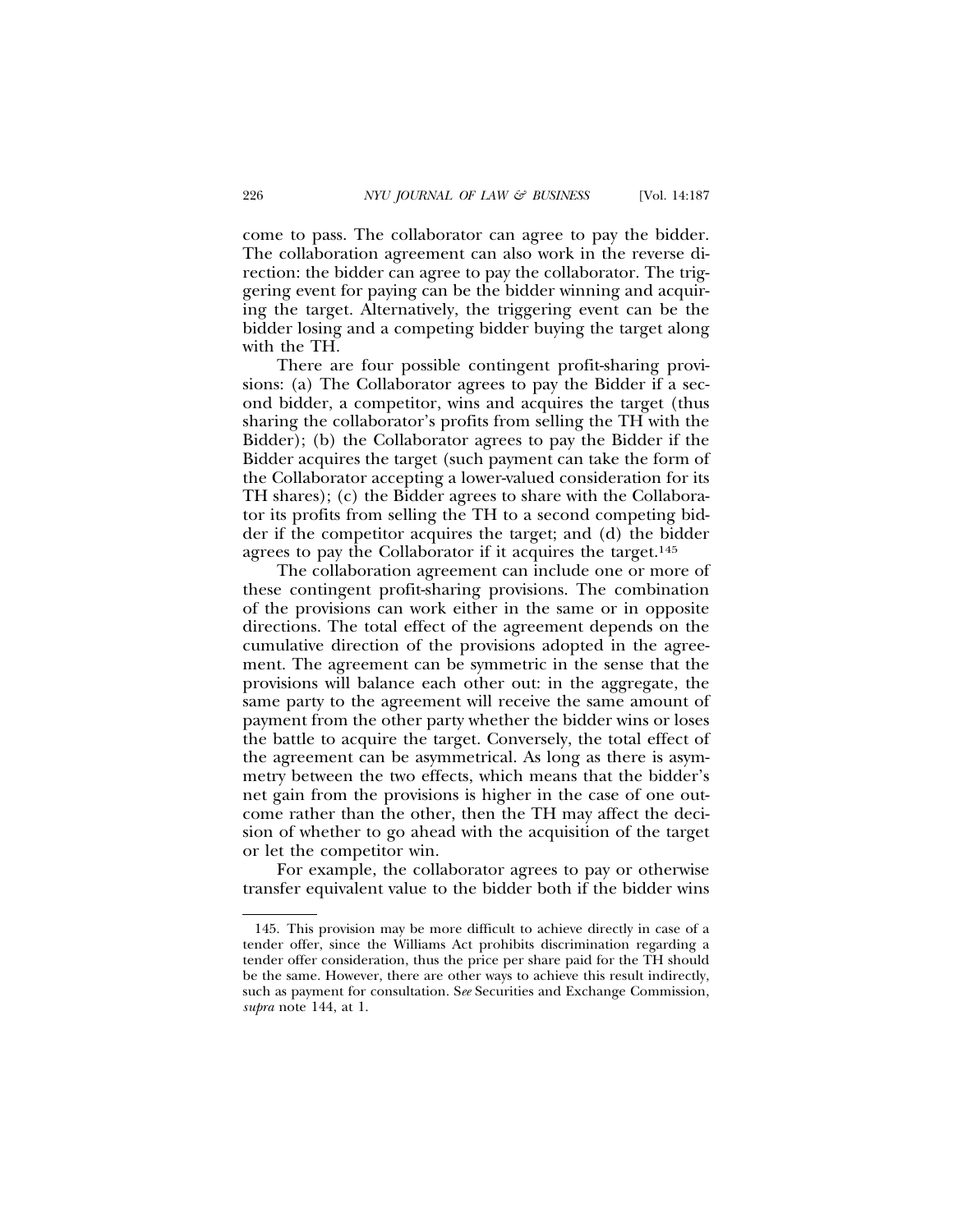and if it loses. The effect of each of these two undertakings is balanced out: regardless of the result of the proposed acquisition the collaborator will transfer the same value to the bidder, and thus the bidder's incentives and the outcome of the bidding contest should not be affected. The agreement makes it less expensive for the bidder to acquire the target, because the collaborator will accept a lower consideration, and at the same time, it is more valuable for the Bidder to lose the bid because the collaborator will pay the Bidder if a competitor purchases the target.

On the other hand, if the agreement is not symmetrically balanced, then the asymmetry of the agreement will affect the incentives of the parties. This may result in changing the motivations of the Bidder and incentivizing it to either win or lose the bidding because of the added effect of the collaboration agreement. For example, the collaboration agreement may provide that the bidder will share part of its profits from its stake in the TH in case it loses the bidding war and ends up selling the TH to a competing bidder. This may serve as a penalty for losing, thereby minimizing the incentive to lose and encouraging overbidding. At the same time, since this agreement confers a benefit on the collaborator in the event of a competing bidder's win, it increases the Collaborator's incentive to support this outcome and vote its shares against the Bidder and in favor of the competing bid.146 Alternatively, the agreement may provide for a payment to the collaborator when the acquisition of the target by the Bidder is finalized, thus making the deal less valuable to the Bidder and, at the same time, increasing the collaborator's incentive to support the deal.

In particular, an asymmetric collaboration agreement that penalizes the First Bidder for losing the bid for the target to a competitor may have a deterrent effect on potential competing bidders. Since the collaborators publicize their agreement (as the existence of such an agreement must be disclosed under the requirements of Rule 13d) following the purchase

<sup>146.</sup> This incentive to vote against the First Bidder and in favor of the Competing Bidder may explain voting agreements that require the Collaborator to vote its TH shares in favor of the First Bidder. [For example, the Allergan case included such a provision. . .] To be sure, an overt vote against the First Bidder entails reputational costs for the Collaborator.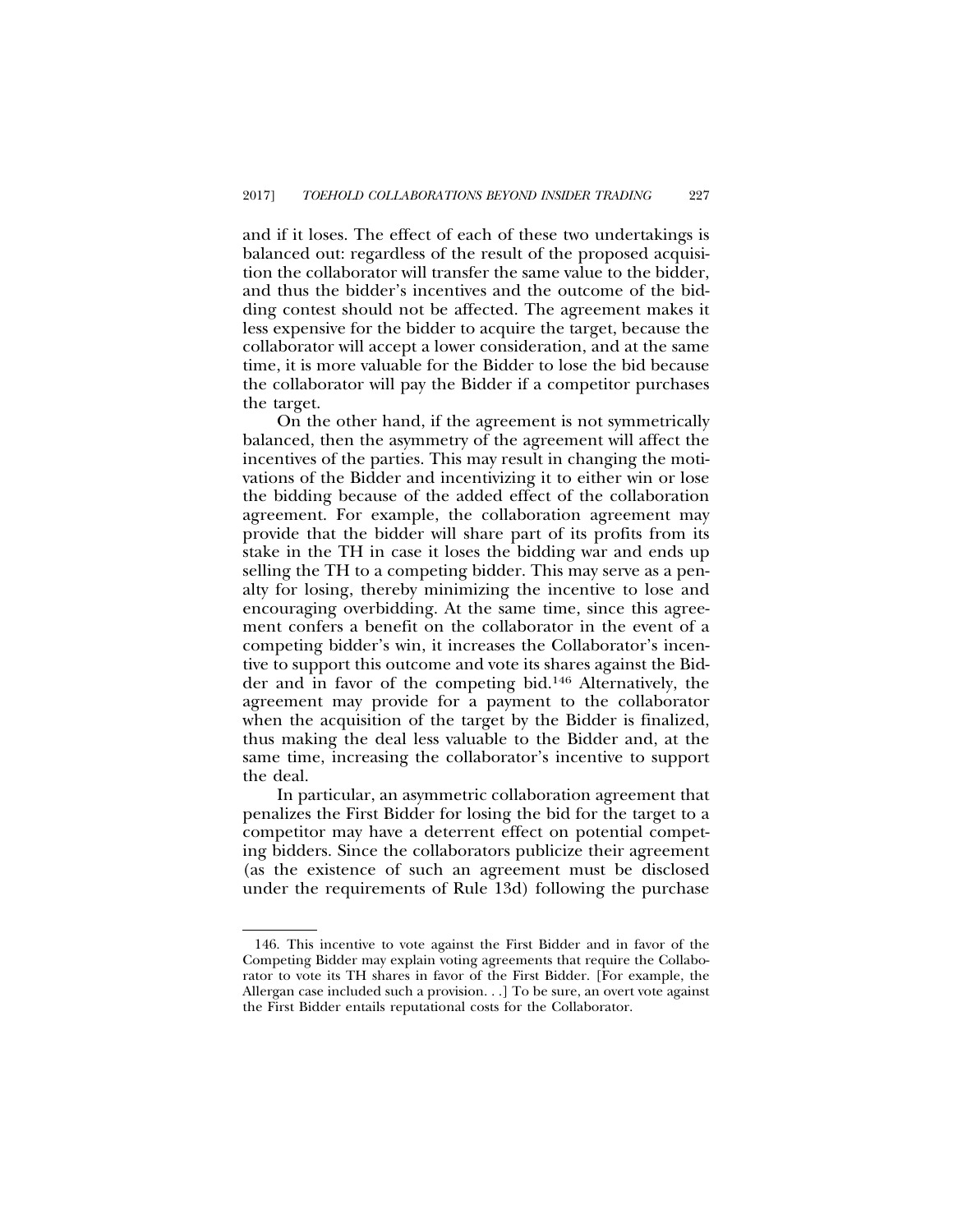of the TH,147 potential bidders may realize that their chances of successfully bidding for the target are low even if the value of the target to them is higher than it is to the Bidder. The reason for the decrease in the likelihood of success is that the collaboration agreement creates a credible threat of overbidding by the Bidder. Thus, from an ex ante standpoint, initiating a competition may be economically rational only if the competitor values the target significantly more highly than the Bidder does, so that it will have a chance to overcome the collaboration agreement. One can think of this strategy of asymmetric TH collaboration as a strategy that openly and credibly makes losing worse for the bidder so that the bidder will be pushed to make an extra effort to win, virtually telling the potential competing bidders that it cannot afford to lose.

Thus, the asymmetric collaboration agreement may result in an inefficient outcome in the sense that a potential bidder who values the target for more will not enter the competition.148 This raises the question of why the Bidder would create a credible threat ex ante when such a threat is likely to result in deterring an efficient competitor who would have bought the bidder's TH for more than it is worth to the Bidder. The answer lies in the fact that *without* the competition the bidder is likely to profit *more* than it would profit from selling its TH to a competing bidder, as the lack of competition will allow the bidder to profit from acquiring the target for a lower price.149 While the asymmetric TH collaboration may look like shooting oneself in the foot (or rather, toehold), it may ultimately benefit the bidder.

<sup>147.</sup> *See, e.g.*, THOMAS LEE HAZEN, THE LAW OF SECURITIES REGULATION 400 (7th ed. 2017) ("Disclosures also must be made with respect to contracts and other arrangements between the persons making the Schedule 13D filing and any other persons concerning the target securities of the issuer, including voting agreements options, and distributions of profits.").

<sup>148.</sup> *See, e.g.*, Lucian A. Bebchuk, *The Case for Facilitating Competing Tender Offers*, 95 HARV. L. REV. 1028, 1030 (1982) ("[F]acilitating competing tender offers is desirable both to targets' shareholders and to society.").

<sup>149.</sup> *Id.* (arguing that "facilitating competing tender offers is desirable both to targets' shareholders and to society" and that auctions increase shareholder value and social wealth); Sekhon & Kornfeld, *supra* note 76, at 288 (2016) ("A bidding competition is beneficial to shareholders' financial interests because of the potential for a higher price.").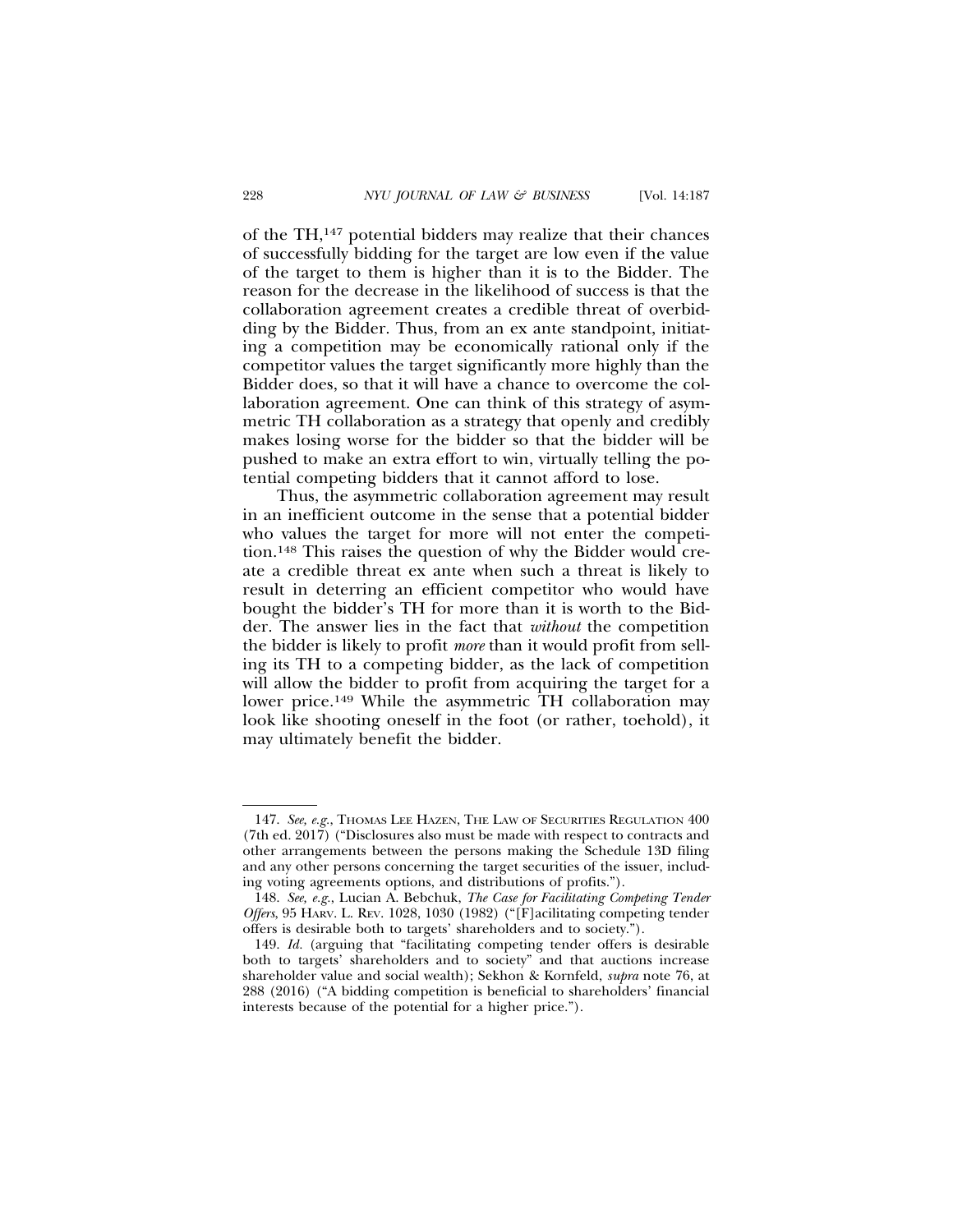#### IV.

# THE EFFECT OF A TH WITH AN ASYMMETRIC TH COLLABORATION

# A. *TH, Competition, and Collaboration*

As in Part II.B.2 above, the following analysis assumes that the First Bidder has identified a company for acquisition (the target) and that the Competing Bidder learns about the acquisition plans when the First Bidder publicly announces the acquisition of the TH and its plans to acquire the entire target. The Competing Bidder decides to attempt to acquire the target as well. This time the First Bidder enters into an agreement with a Collaborator. The Collaborator may take the form of an activist investor, a financial entity, or a general business partner. The agreement between the First Bidder and the Collaborator focuses on the purchase of the TH and on the profits from the TH in the event of an acquisition of the target. TH collaboration agreement may be asymmetric. It is an asymmetric agreement in the sense that the size of the payments that the parties to the collaboration agreement undertake to pay each other varies in relation to the First Bidder's success with the acquisition of the target. That is, the extent of the profit sharing is contingent upon the outcome of the bidding war between the First Bidder and the Competing Bidder. I will consider two alternative and converse asymmetric agreements: The first agreement will provide that the First Bidder will have to share in its profits from the TH it buys with the Collaborator *only in the event that* the First Bidder wins the bidding war with the Competitor and acquires the target.150 The second agreement will provide that the First Bidder will share its profits from the TH with the Collaborator, but only if the First Bidder loses the bidding war with the competitor and does not acquire the target.151

The First Bidder and the Collaborator agree on a transfer of funds that is conditioned on the outcome of the contemplated acquisition of the target. The fate of the target and the

<sup>150.</sup> This agreement is similar to an agreement that provides that the collaborator will share in its profits from its part of the TH with the First Bidder if a competitor ultimately acquires the target rather than the first bidder.

<sup>151.</sup> This agreement is similar to an agreement that provides that the collaborator will share in its profits from its part of the TH with the First Bidder if the First Bidder acquires the target.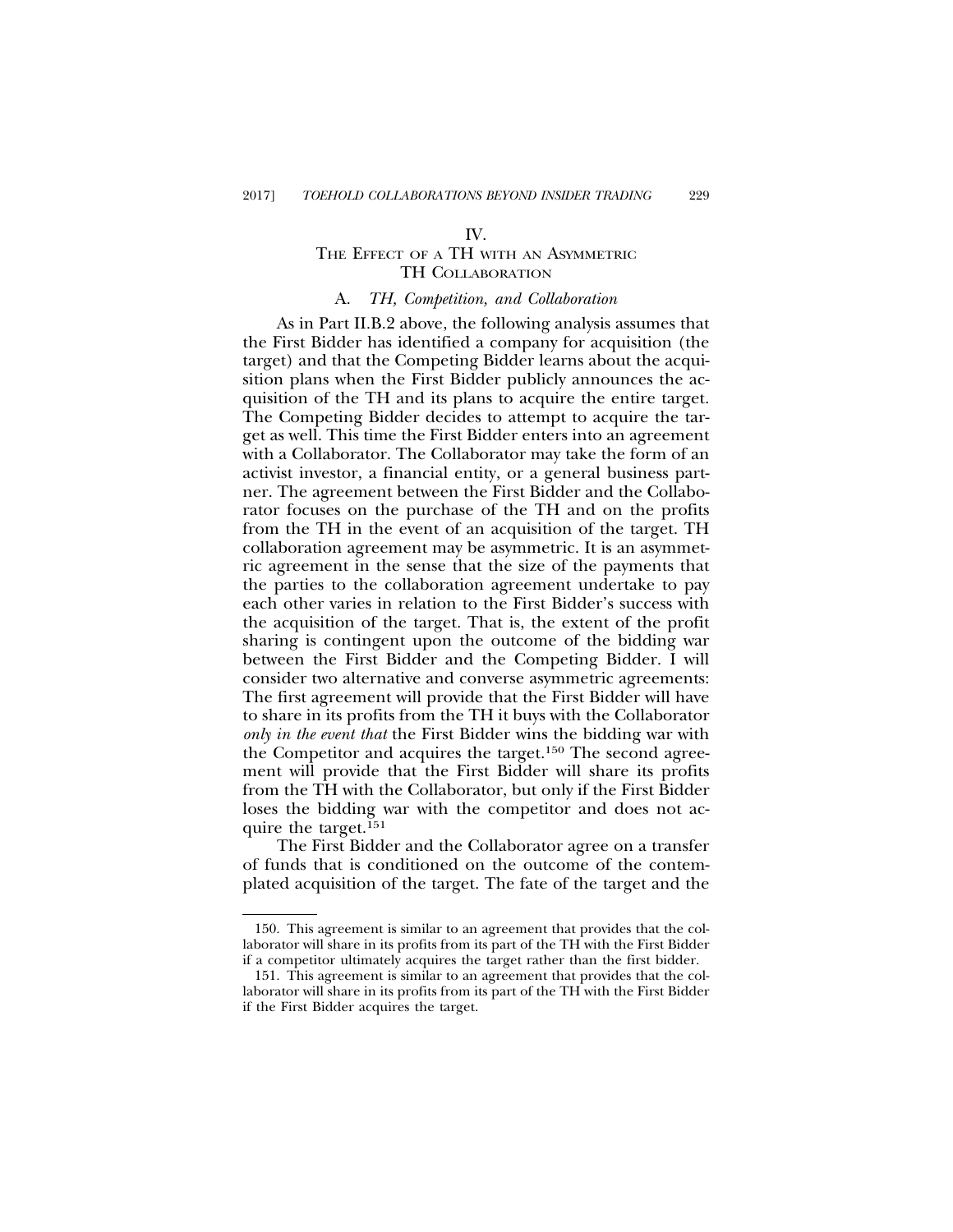identity of its ultimate owner will determine the direction of the transfer—whether the First Bidder pays the collaborator or the collaborator pays the First Bidder. For example, the agreement may provide that should the First Bidder lose the bidding war and a Competing Bidder win and acquire the target, then the First Bidder may not retain all of the profits from the sale of the TH to the Competing Bidder152: rather, the first bidder shall share its profits with the Collaborator. However, should the First Bidder win the bidding war, it may retain all of its profits from the TH.153 In other words, the asymmetric agreement may be drafted in ways that distort the incentives of the first bidder by penalizing a losing outcome.

Since the asymmetric agreement may motivate the First Bidder to win even if the price it has to pay in order to win is excessively high, the asymmetric agreement may affect potential competing bidders ex ante. An asymmetric agreement may credibly threaten a potential competing bidder and deter it from entering the bidding war since it lowers the competitors' chances of winning. Thus, the parties to such an agreement would prefer to make its contents public so that potential competition will become aware of the credible threat their collaboration poses. The securities laws help the parties achieve this goal by requiring the disclosure of such agreements and supplying a platform for the disclosure as part of Schedule 13D.154 By eliminating the competition, the first bidder may be able to pay less for the target, which will directly hurt the target's shareholders.155 Furthermore, the distorting incentive designed by contractually penalizing the first bidder in the event

<sup>152.</sup> In this example, I assume that the first bidder owns all of the TH. Alternatively, the collaboration agreement may provide for the co-purchase of the TH and the allocation of the profits thereof based on the outcome of the takeover.

<sup>153.</sup> The collaborator may still profit from the deal as it may provide the funds for the acquisition, or it may have purchased a part of the TH that increased in value once the Competing Bidder acquired the target.

<sup>154.</sup> *See* sources cited *supra* note 4.

<sup>155.</sup> *See, e.g.*, Bebchuk, *supra* note 148, at 1030.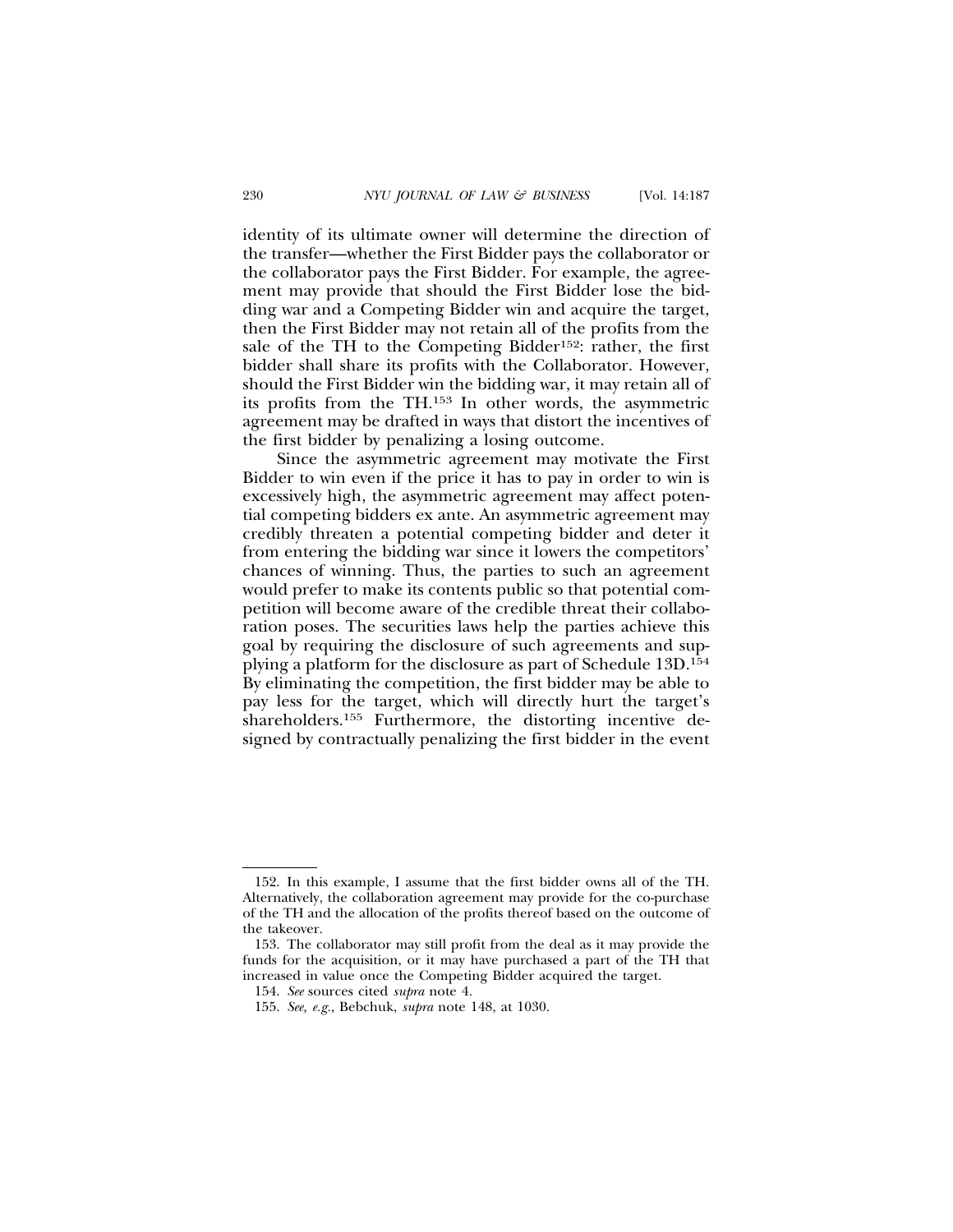of a loss will potentially deter competition even from a highervalue bidder, thus leading to an inefficient<sup>156</sup> outcome.<sup>157</sup>

An alternative design of the collaboration agreement, which nevertheless produces a similar outcome, could frame the agreement as a positive payment to the First Bidder in the event that it wins. For example, the collaborator buys part of the TH and agrees to share in the profits from subsequently selling the TH, but only if the First Bidder, rather than the Competing Bidder, ends up acquiring the target. Sharing in the profits from the TH in this case is tantamount to agreeing to sell the TH to the First Bidder for a lower price than the price the First Bidder will pay to the other target's shareholders. Similarly, agreeing to be paid in stock rather than cash (as occurred in the Valeant example158) may have the identical effect of agreeing to a lower consideration. The asymmetric part of the collaboration agreement may be structured as either a penalty or a reward: a penalty for losing the bidding war or a reward for winning. Either way, the result of such an asymmetric agreement is a shift in favor of winning. Conversely, the parties can enter into an agreement that has an asymmetric effect in the opposite direction: the First Bidder will be rewarded if, and only if, it loses the bid to a competing bidder.<sup>159</sup>

<sup>156.</sup> To be sure, claims about efficient outcomes should be qualified. For example, in this case it could be argued that the expected higher profit of the First Bidder caused by competition elimination may increase the level of searches and improve corporate government. However, this could also back fire by managers over reacting and entrenching themselves and thus reducing the incentive to search for targets. *See* Richard S. Markovits, *Monopoly and the Allocative Inefficiency of First-Best-Allocatively-Efficient Tort Law in Our Worse-Than-Second-Best World: The Whys and Some Therefores*, 46 CASE W. RES. L. REV. 313, 319–20 (1996) (discussing the general theory of Second Best, the deficiency of an isolated allocative efficiency analysis without a study of the aggregate effects, and the applications of this theory to the law).

<sup>157.</sup> As before, further transfer to a higher-value bidder is likely to be inhibited by transaction costs. *See* Bebchuk, *supra* note 120.

<sup>158.</sup> *See* Complaint at ¶ 119, Basile vs. Valeant Pharm. Int'l, No. 8:14-cv-02004-JLS-JCG (C.D. Cal. Dec. 16, 2014).

<sup>159.</sup> Drafting a similar agreement that provides that the First Bidder is penalized for winning by having to compensate the collaborator should avoid violating Williams Act, which requires that all shareholders of the target be paid the same higher consideration in a tender offer. Thus, the First Bidder cannot directly pay the Collaborator more for its TH, but it may enter into a financing agreement with a higher interest rate in case of the acquisition of the target, for example, which in fact will have the effect of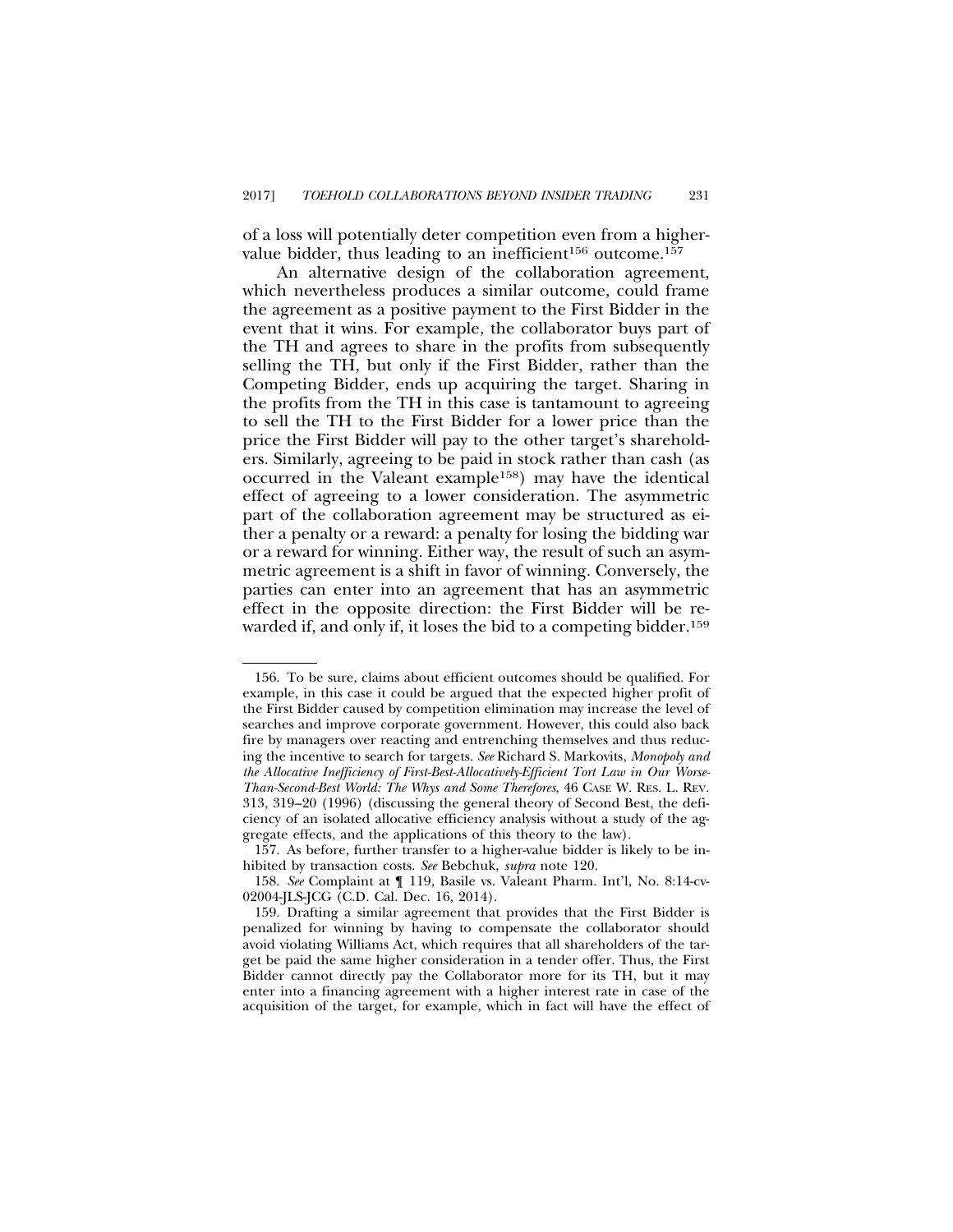In the following Part, I outline a basic numerical example that illustrates the effect of a TH in the case of collaboration with an asymmetric agreement. The asymmetric collaboration can take one of two forms: I call the first form Forward Asymmetric Collaboration Agreement (FACA) and the second form Reverse Asymmetric Collaboration Agreement (RACA). The FACA penalizes the First Bidder for losing while the RACA penalizes the First Bidder for winning.

#### 1. *Forward Asymmetric Collaboration Agreement*

The first bidder enters into a collaboration agreement. This agreement has an asymmetric effect: the first bidder agrees to pay its collaborator more if it loses than if it wins. Thus, it penalizes the first bidder for losing the bidding war. For example, the agreement may say that if, and only if, a competitor wins and buys the target, the First Bidder will have to share the profit from the TH with the collaborator. This asymmetric agreement reduces the effect of the TH on the First Bidder in the event that a competitor wins: the First Bidder agrees to share a portion of the profits from the TH with the collaborator but only if it loses the bid and sells the TH to the Competing Bidder. Thus, if it loses the war, it will retain less of the profit from buying a TH.

However, since this agreement treats winning and losing differently, its effect is not equivalent to merely reducing the size of the TH. Rather, it distorts the incentives of the first bidder, and may motivate it to offer a higher price, higher than the actual value it assigns the shares of the target, in order to win and avoid paying the Collaborator the penalty for losing. To be sure, this case of over-bidding is different from the overbidding that occurs in the strategic bidding discussed in Part II.B.3 above. While in both cases the First Bidder continues to bid beyond its reservation value, in the strategic bidding scenario the bidder overbids above its reservation price in order to induce the Competing Bidder to increase its bid, but not with an intention to win, but rather with a hope of losing the bidding war to the competitor.

To illustrate the possible effects of entering into an asymmetric agreement, I assume that the two collaborators agree

penalizing the First Bidder for winning. *See supra* note 103 and accompanying text.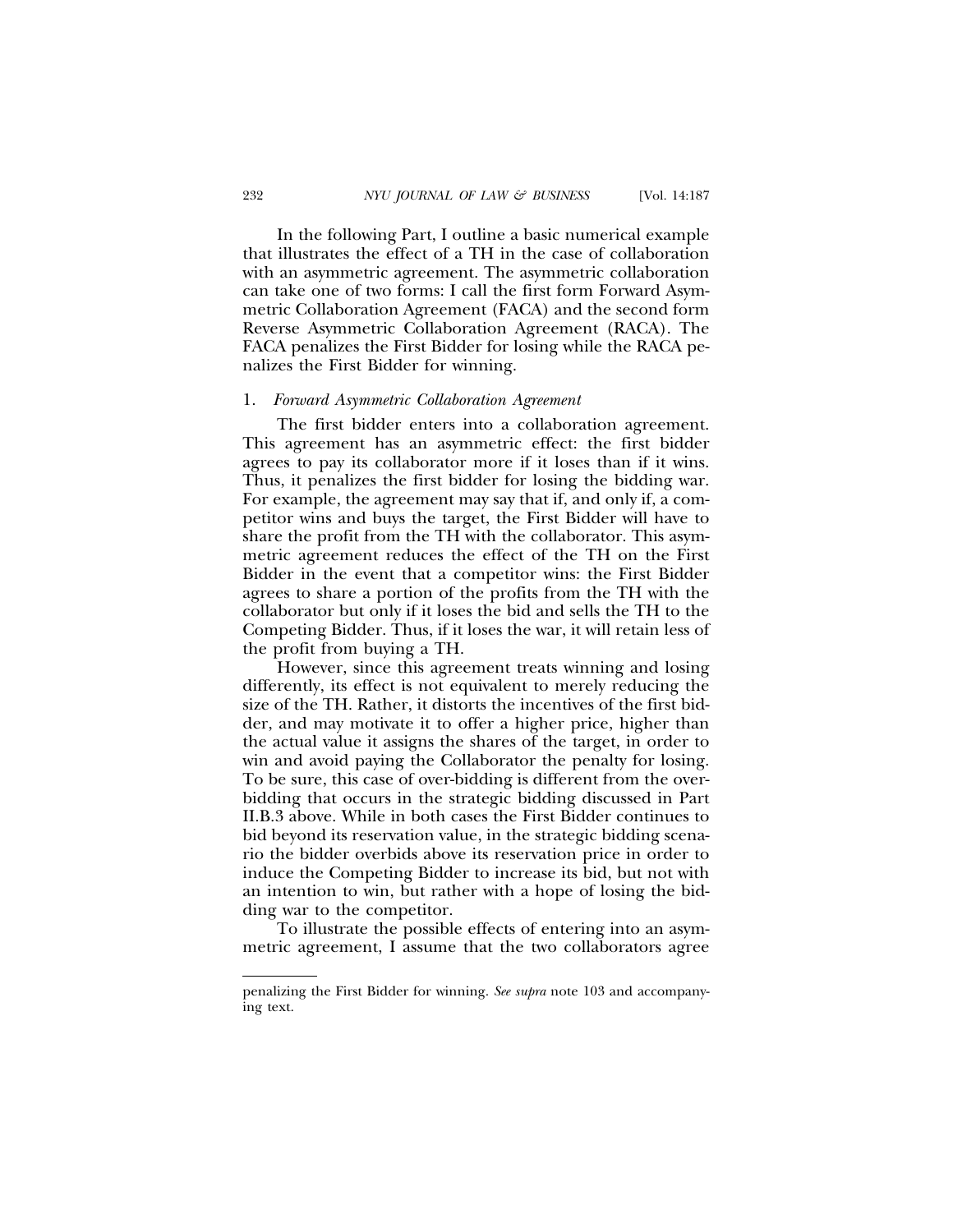that the first bidder will be able to keep only 4% of the profit from the TH if it loses the bidding war. The Table below summarizes the collaboration agreement.

|                            | Target stays<br>independent | First Bidder<br>buys target | Competing<br>Bidder buys<br>target |
|----------------------------|-----------------------------|-----------------------------|------------------------------------|
| Payment to<br>Collaborator | \$0                         | \$0                         | 96% of TH<br>profit                |

TABLE III

As before,160 the First Bidder bought a TH in the open market, a 10% stake in the target, for \$8. If the First Bidder owns the target, it will be worth \$100 to it.

Suppose the competitor offers \$1 per share, which is exactly how much the first bidder values the shares of the target to be worth. If the competitor's offer of \$1 per share is accepted, the first bidder stands to profit \$2 from the TH position (10 shares times \$1 minus the cost of \$8). According to the collaboration agreement, the first bidder will have to pay the collaborator 96% of the profit from selling the TH to the competitor, leaving it with a net profit of only \$0.08 (4% x 2). However, if the first bidder counterbids and offers the shareholders of the target \$1.01 per share, \$0.01 more than it values the shares, it will have to pay a total of \$90.9 for the remaining 90 shares. The total cost of purchasing the target will be \$98.9, which includes the \$8 it paid for the TH. Since the target is worth \$100 to the first bidder, this leaves the first bidder with a profit of \$1.1, all of which it may keep. This time, if it wins, the first bidder does not have to share its profit with the collaborator with whom it entered into the asymmetric collaboration agreement.

However, the competitor values the target at \$102, and thus will be willing to offer up to \$1.02 per share. If the First Bidder does not make a counteroffer and loses to the competitor following the asymmetric agreement with the collaborator, it will be allowed to keep only 4% of the profit on the TH. The first bidder will receive from the competitor \$1.02 per each of the 10 shares constituting the TH for a total of \$10.2, or 10%

<sup>160.</sup> See numerical example *supra* Part II.B.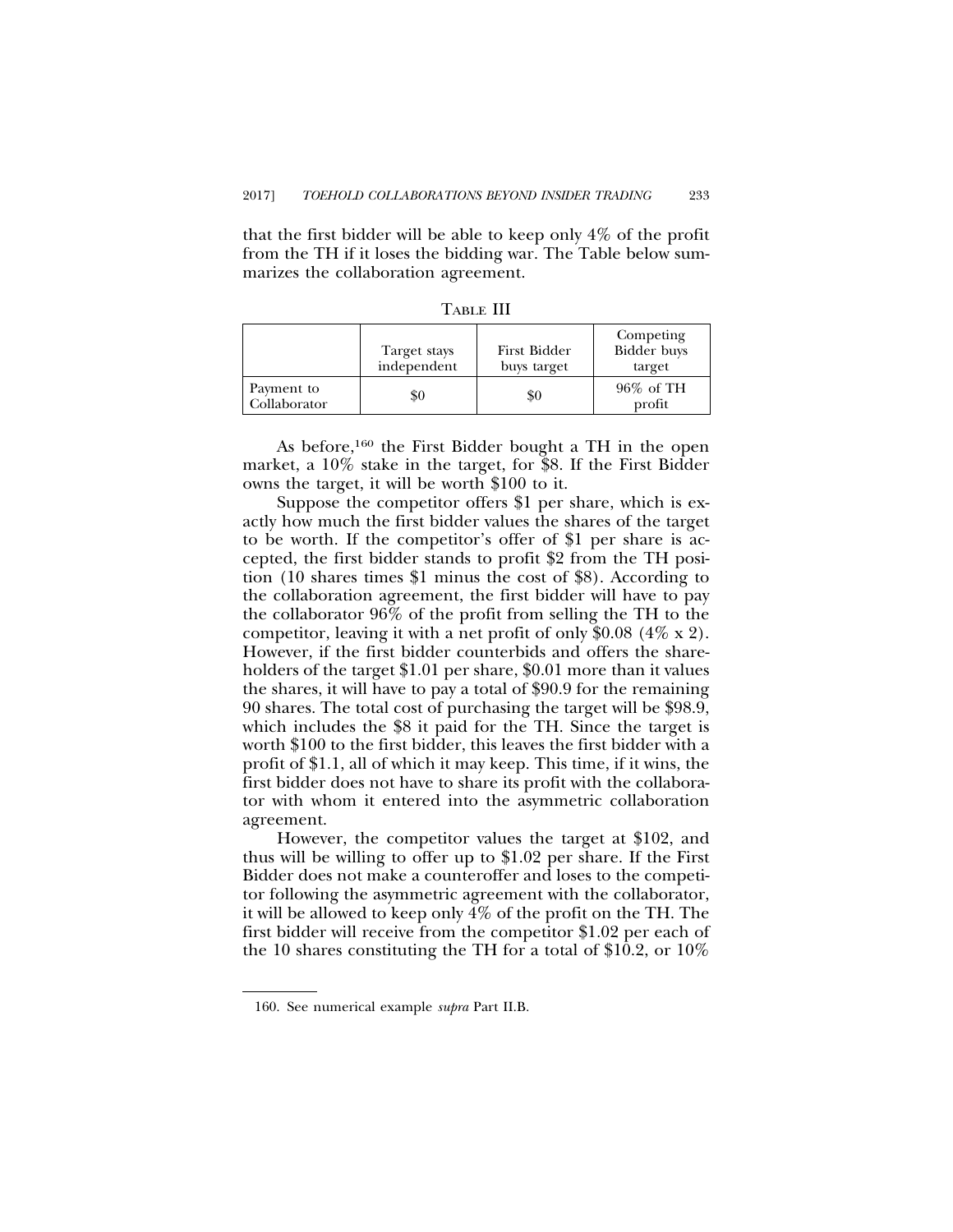of the \$102. Since the cost of the TH was \$8, the profit will be \$2.2, and the first bidder's  $4\%$  share is \$0.088.

If the first bidder increases its offer and bases its offer on a \$102.1 valuation of the target, or \$1.021 per share for the remaining 90 shares, then it will win the bidding war.161 In this case, it will lose \$0.021 for each of the 90 shares that it buys in the tender offer, which is the access payment it makes above its share valuation of \$1. The first bidder will make a total overpayment to the holders of the 90 shares of \$0.021 x 90= \$1.89. It will make \$2 on the TH (since it paid \$8 for it and it will be worth \$10 after it owns the entire target). As a result, the first bidder will profit from the transaction: its net gain will be  $$0.11$ <sup>162</sup> Since it gets to keep only 4\% of the profit from the TH if it loses but all of the profit if it wins, the first bidder will continue bidding past its own reservation value of \$100 and even past \$102 (the reservation value of the competitor), thus winning the bidding war with the competitor even though the competitor assigns a higher-value to the target than the First Bidder. The following Table IV summarizes the possible outcomes from the perspective of the First Bidder.

| - 1<br>. .<br>. | . . |
|-----------------|-----|
|-----------------|-----|

|                                                    | Profit from<br>TH            | Value of 90<br>shares | Cost of purchase<br>of 90 shares | Total profit |
|----------------------------------------------------|------------------------------|-----------------------|----------------------------------|--------------|
| Sale of TH<br>for $$1.02$<br>per share             | $4\% (10.2-8)$<br>$= $0.088$ |                       |                                  | \$0.088      |
| Purchase of<br>Target for<br>$$1.021$ per<br>share | $10-8 = $2$                  | \$90                  | 90X1.021=\$91.89                 | \$0.11       |

Prima facie, this result seems favorable to the target's shareholders<sup>163</sup> because they receive a higher price for their shares than the value either one of the bidders attributes to the shares. Ex ante, however, since the collaboration agree-

<sup>161.</sup> This is because the offer is higher than the Competitor's value.

<sup>162.</sup>  $(\$2 - \$1.89)$ .

<sup>163.</sup> To be sure, not the original shareholders who sold the shares of which the TH consists, these shareholders received the market price without a control premium, but rather a price close to the market price of the share at the time of the acquisition of the TH.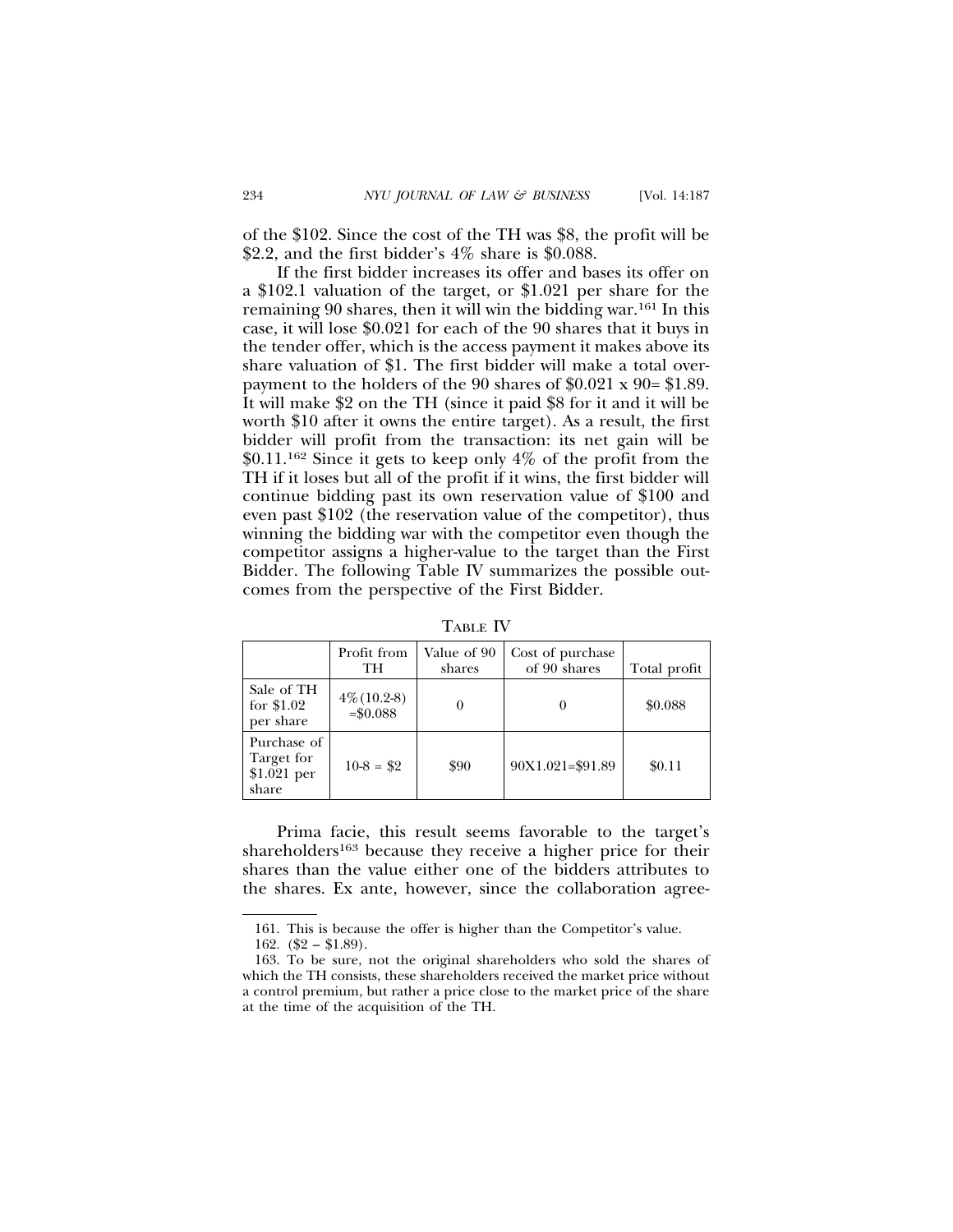ment is made public and the asymmetric treatment of losing and winning in particular is disclosed, the competitor is made aware that it will face the possibility that the First Bidder will continue bidding above its reservation value. Given the lower chance of winning,164 the competitor may well decide not to compete for the target at all, leaving the first bidder to negotiate with the target's shareholders alone. Without competition, the target's shareholders will be in a more difficult negotiating position and are likely to end up with less for their shares.165 Thus, this result has both distributive and efficiency effects. The cumulative effect on efficiency is mixed. On the one hand, a lower-value bidder ends up owning the target and the shareholders receive a lower return on their investment, negatively affecting the incentives to invest in the market ex ante. On the other hand, bidders can expect to profit more from acquiring the target and thus may be encouraged to spend more in search costs and to increase the level of takeovers, potentially supporting the market for corporate control.166

# 2. *Collaboration in the Opposite Direction—Reverse Asymmetric Collaboration Agreements*

In this Subpart, I will consider an asymmetric collaboration in the opposite direction. Under this scenario, the collaboration agreement penalizes the First Bidder when it wins the bidding war and acquires the target. Suppose that the First Bidder and the Collaborator enter into an asymmetric agreement that takes the following form: the Collaborator agrees to buy the TH and promises to share equally (50/50) with the

<sup>164.</sup> Including a lower chance of winning for a price below the competitor's reservation price.

<sup>165.</sup> *See, e.g.*, Bebchuk, *supra* note 148, at 1030 (for the benefit of having more than one bidder competing for the target); *see also* Peter Lattman, *Court Revives Financier's Fraud Suit Against Citigroup Over the Sale of EMI,* N.Y. TIMES, MAY 31, 2013, https://dealbook.nytimes.com/2013/05/31/appealscourt-revives-financiers-suit-against-citigroup/(describing the suit brought by Terra Firma Capital Partners Ltd. against Citigroup for allegedly misrepresenting that another bidder was interested in acquiring EMI Group Ltd. In its complaint, Terra Firma argued it paid an inflated price for EMI because of Citigroup's alleged misrepresentation.).

<sup>166.</sup> Similarly, the effect of increasing the search level may not necessarily be efficient as it may be excessive, in addition to encouraging management to adopt anti-takeover mechanisms, which may likely affect social welfare negatively.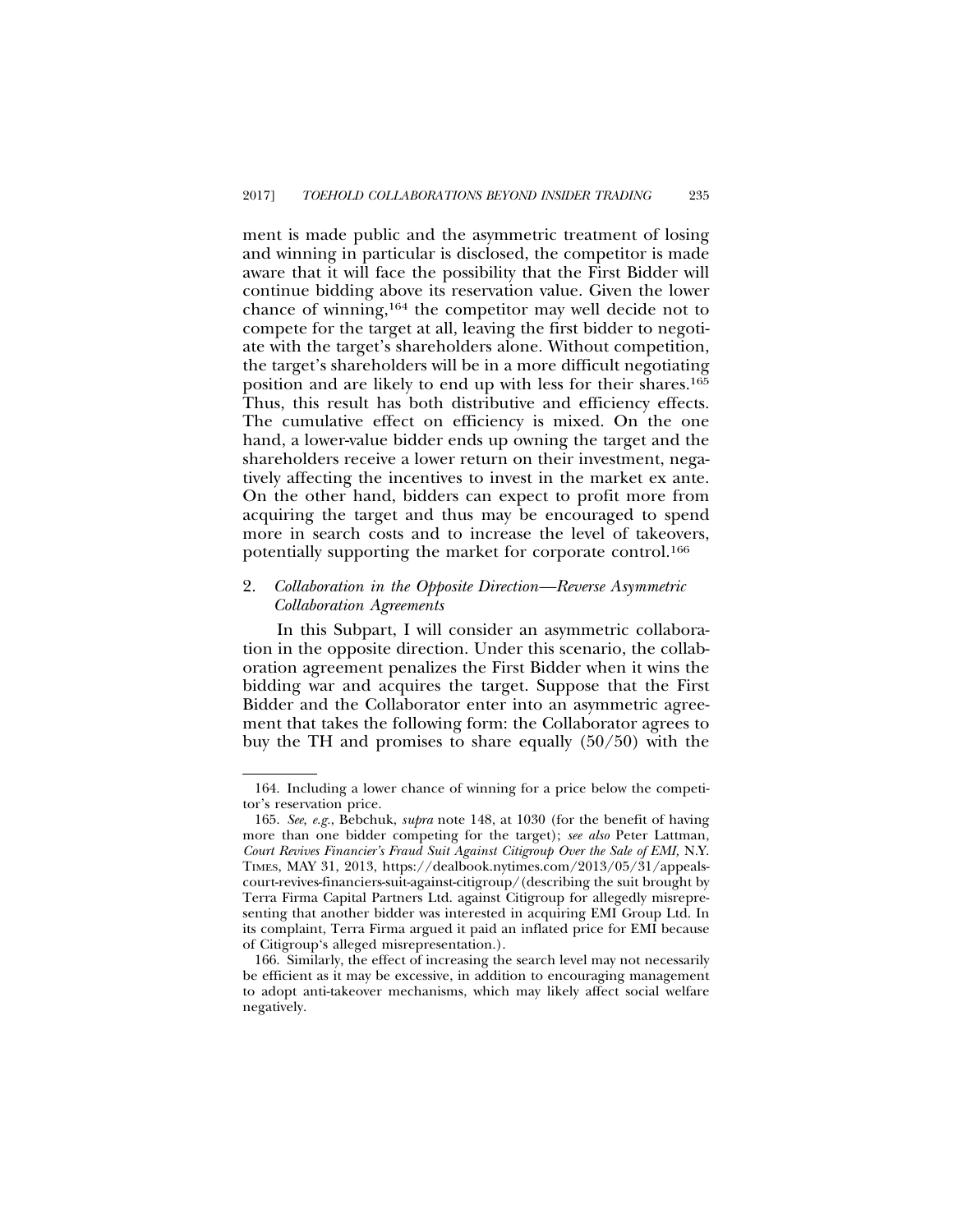First Bidder its profit from the sale of the TH only if the First Bidder loses and a Competing Bidder purchases the target. In order to illustrate the possible distortive effects of such an asymmetric contract in the opposite direction, I consider the following example: this time the First Bidder is the efficient buyer in the sense that the value it assigns to the target is higher than the value that the Competing Bidder assigns to the target. The First Bidder values the target for \$101 and the Competitor values it for only \$100. As before, the TH is 10% of the target and the cost of purchasing the TH in the market before the proposed takeover announcement is \$8, based on an \$80 value. Should the Competitor offer \$100 for the target, including \$10 for the TH, then the total profit from the TH will be \$2. The Collaborator will share half of the profit with the First Bidder, who will gain \$1. Alternatively, The First Bidder could continue with the bidding war and make a counteroffer to the Competing Bidder's last and highest offer, since it values the target for \$101. Nevertheless, any counteroffer that the First Bidder will propose above the \$100 offered by the Competing Bidder will leave it with less than \$1 profit.167 Thus, in this case, winning is an inferior strategy to losing the bidding war and receiving half of the TH profit.

This simple example shows that an asymmetric TH collaboration agreement may cause the First Bidder to walk away from the target and allow a lower-valuing competitor to acquire the target.168 Why would the parties, the collaborators, enter into such an agreement? An asymmetric agreement in the other direction may play an important role in deterring competition and allow the first bidder to acquire the target at a lower price. Conversely, at first glance, an asymmetric agreement in this direction may encourage potential bidders to compete for the target and prevent the first bidder from acquiring the target. However, such potential acquirers may wonder whether the initial TH acquisition is indeed a signal that the First Bidder has conducted a thorough study of the target and concluded that it is a worthy target for acquisition. The TH acquisition may look like a ploy to lure other buyers

<sup>167.</sup> If it bought the target for \$100 it would have made a \$1 profit. Any price above \$100 will leave it with a lower profit.

<sup>168.</sup> Subsequent transfer may not be possible. *See* Bebchuk, *supra* note 120.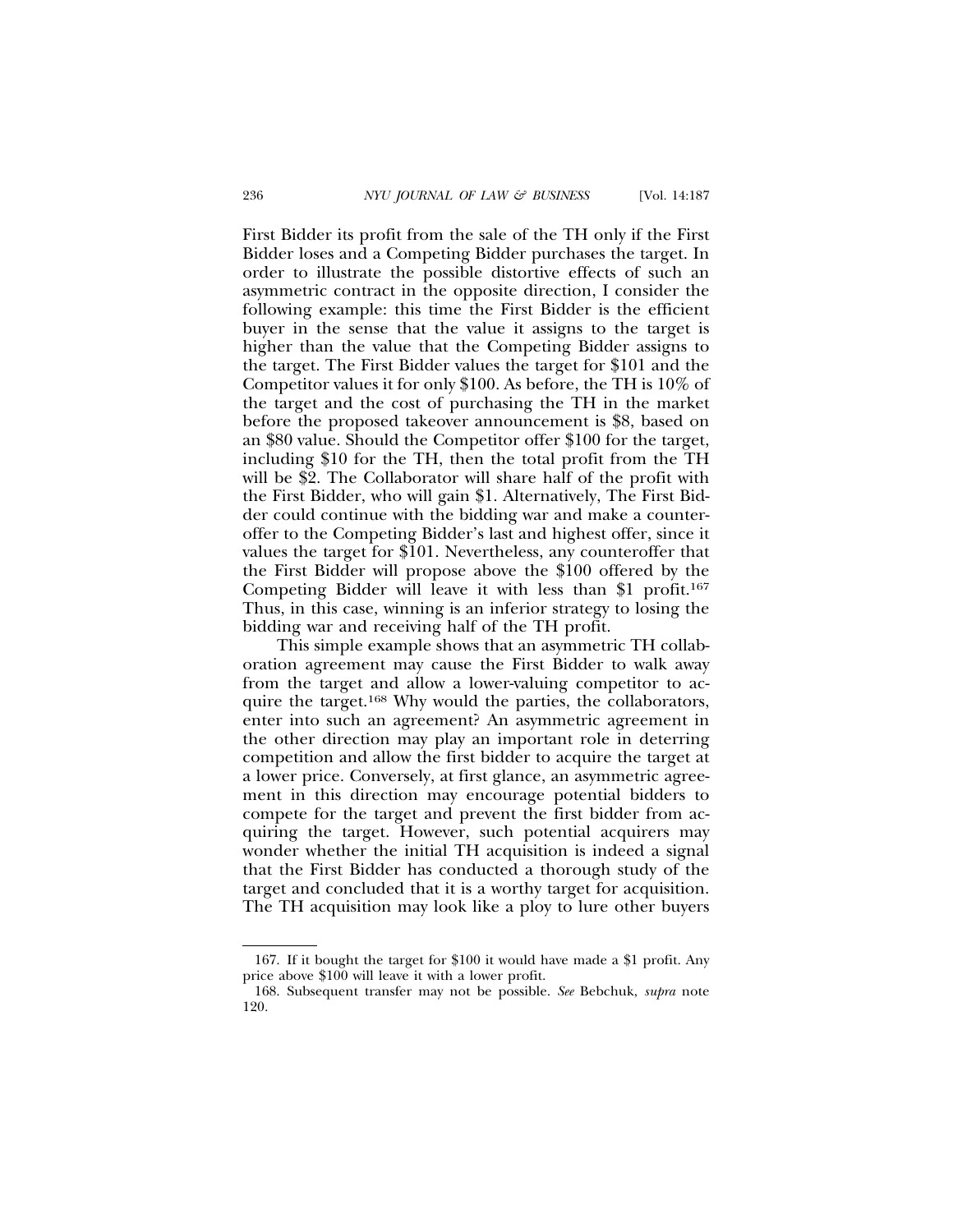to acquire the target and leave the parties to the asymmetric agreement with an easy and quick gain from the TH with no sincere intent to follow through with a full takeover of the target. Such an agreement may indicate to potential competitors that the offer is not serious and that the collaborators are merely interested in profiting from the TH, not in acquiring the target itself. Thus, this may serve to weaken the free-rider opportunity since potential competing bidders may no longer rely on the first bidder's disclosed intentions. At the end of the day, this type of asymmetric agreement may also help to prevent the entrance of free-riders, who may be uncertain about the true intent of the parties to the agreement, and thus chill competition. To be sure, to the extent that the first bidder is a serial acquirer who repeatedly acquires targets despite such asymmetric agreements, such agreements are not likely to chill free-rider competition. Furthermore, management and shareholder advisory institutions may view this agreement as a signal of lack of seriousness and may make the target reluctant to negotiate with the first bidder.

It should be noted that a collaboration agreement could be drafted with either a penalty or an award and yet still have an identical economic effect, in that penalizing the bidder if it loses can be equivalent to rewarding it if it wins, (each has the effect of motivating winning and discouraging losing); and rewarding losing can substitute for penalizing winning (motivating losing and discouraging wining). However, the choice between the two, the carrot or the stick, may have behavioral psychological effects similar to the endowment effect<sup>169</sup> and to loss aversion,<sup>170</sup> as the estimation of a cost (as opposed to a benefit) may be skewed by the fact that it is framed as a cost.

# **CONCLUSION**

The cooperation with a hedge fund or other business entity in takeover contests opens the door to new arrangements and alters the concept of a traditional TH. This Article has shown that with the new wolf packing practice, which fosters investor collaboration, a TH may affect the outcome of a take-

<sup>169.</sup> *See* Richard Thaler, *Toward a Positive Theory of Consumer Choice,* 1 J. ECON. BEHAV. & ORG. 39, 44 (1980).

<sup>170.</sup> *See* Daniel Kahneman & Amos Tversky, *Choices, Values, and Frames*, 39 AM. PSYCHOLOGIST 341, 342 (1984).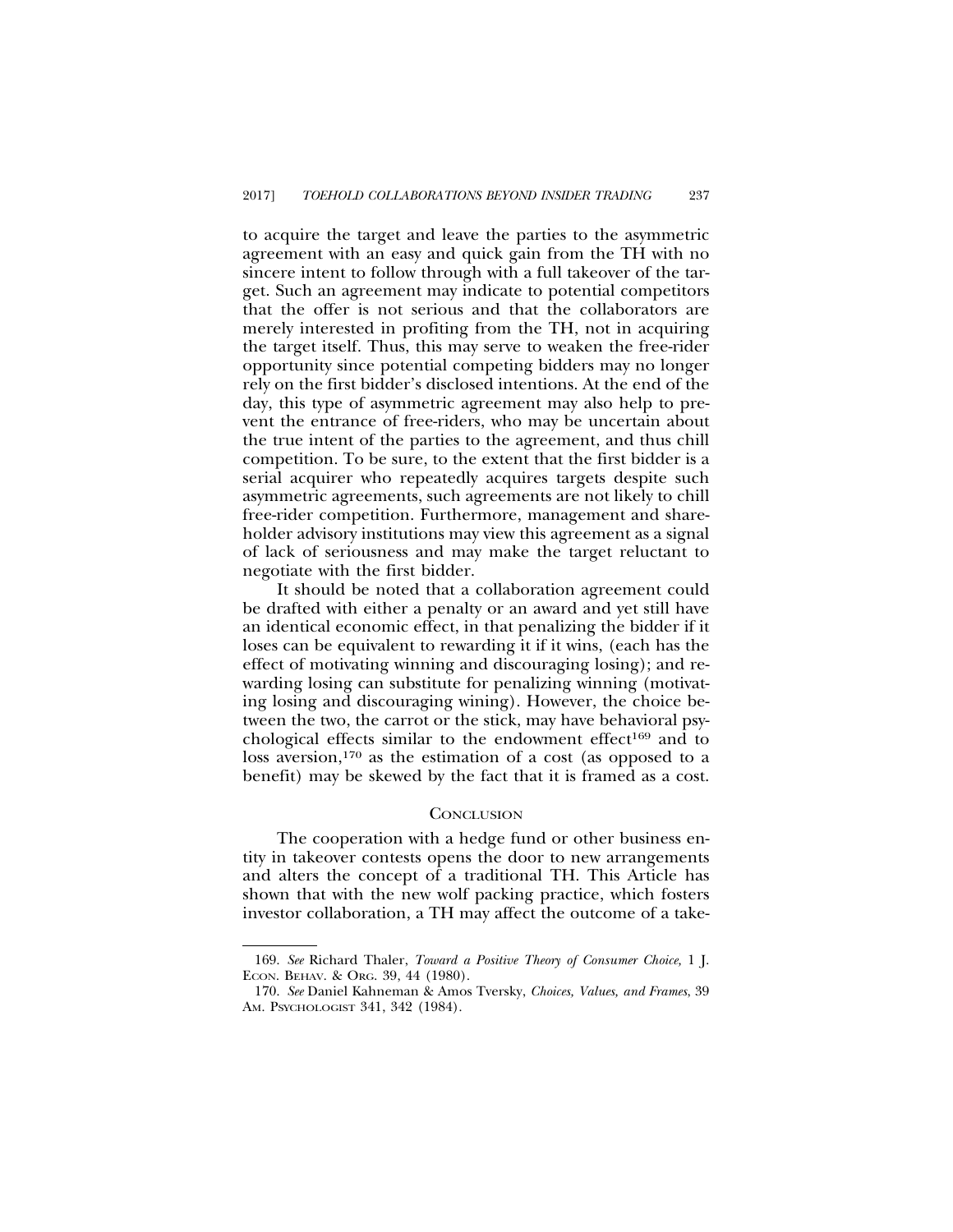over attempt and may negatively affect social welfare in ways that have previously gone unexplored. The collaboration in the acquisition of the TH itself presents an opportunity for potential bidders to create credible threats and deter competition from other potential acquirers including those who value the target for more.

Cooperation in the TH acquisition can include special agreements which will come into effect once a competing bidder enters the scene. The TH collaboration can include a profit sharing agreement that can either penalize or reward the bidder who is a party to the TH collaboration by increasing or decreasing the bidder's share of the profits from the TH based on the outcome of the bidding contest. The triggering event for these arrangements can be the competing bidder winning the contest and taking over the target.

Thus, the TH collaboration agreement can have a foothold effect, making it more profitable for the bidder to acquire the target rather than allowing a competing bidder, even a higher-use bidder, to acquire the target. Making the TH collaboration agreement public is likely to deter potential competing bidders ex ante, thus allowing the first bidder and its collaborator to increase their profits from the target at the expense of the shareholders and possibly at the expense of social welfare as well.171

While TH scholars have long recognized the potential benefits of acquiring a TH—particularly the ability to hedge against the possible loss of search costs in the event of a loss to a free-riding-higher-value bidder—the debate about TH acquisitions, including the timely disclosure of such acquisitions, persists. With enhanced collaboration among investors, public disclosure of TH collaboration agreements, specifically asymmetric agreements, may actually serve to strengthen the initial bidder and may well deter competition, dampening the market for corporate control. Thus, with collaboration, the complexity of the bidding game has increased and more aspects of the bidding game may affect the efficiency of the market. Appeals to the U.S. Securities and Exchange Commission to use

<sup>171.</sup> *Cf. supra* note 166 and accompanying text, discussing the effects on corporate governance: a potential increase in the level of target-searching activities on the one hand, followed by a likely increase in the level of defensive activities employed by incumbents on the other hand.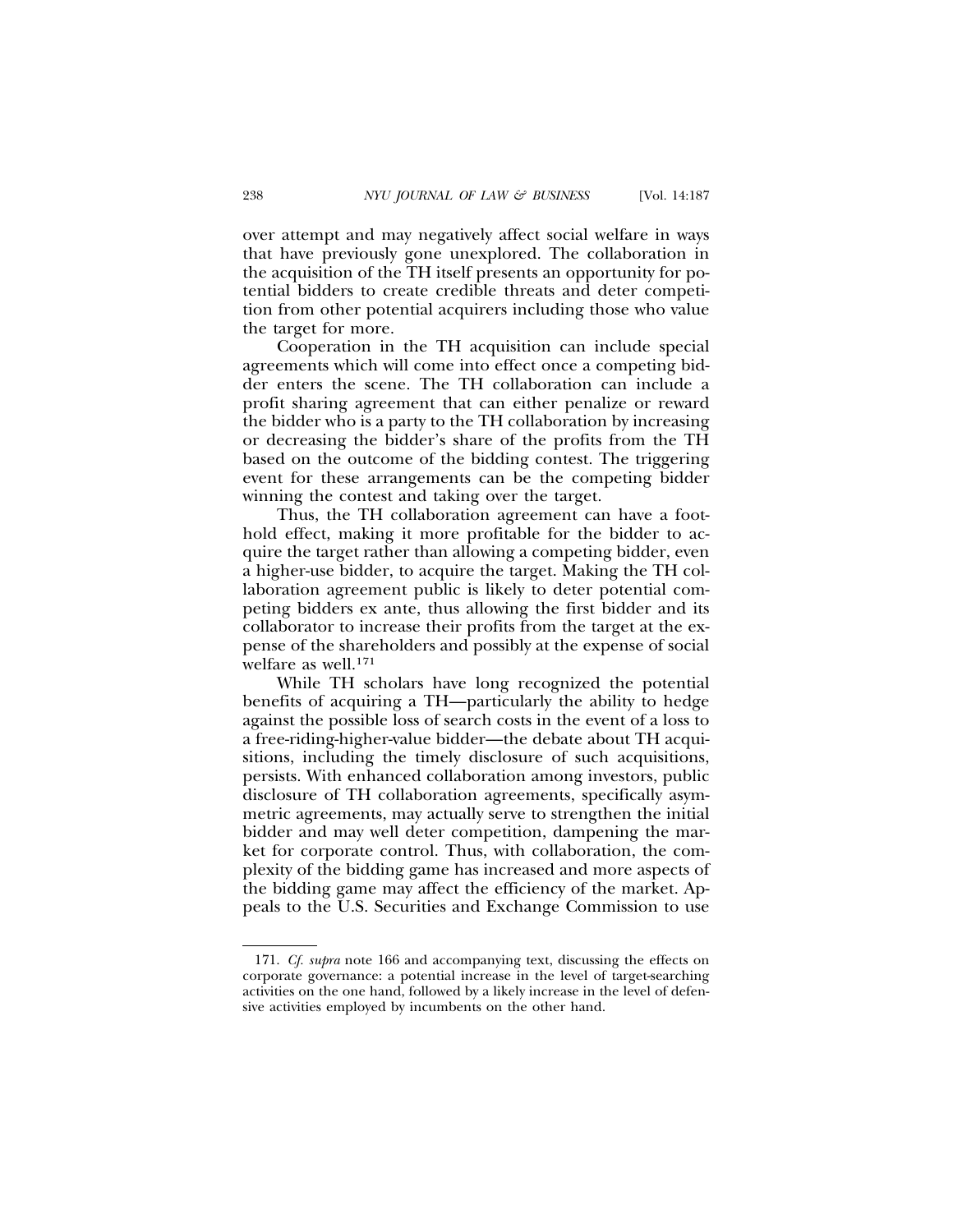its authority under the Wall Street Reform and Consumer Protection Act of 2010 (the "Dodd-Frank Act") to amend the mandatory disclosure rule by shortening its window,172 on the one hand, as well as apparent plans to repeal the Dodd-Frank Act on the other, $173$  seem to be crude attempts to fix the market. Such solutions are excessively broad for the current level of complexity in the market and are unlikely to stop the tide of emboldened activist investors, who are seeking means of circumventing the rules—and should they succeed, (i) there may well be unintended consequences and (ii) the result would not necessarily lead to a smaller decrease in social welfare than under the current state of affairs.

<sup>172.</sup> *See supra* notes 3–4 and accompanying text.

<sup>173.</sup> *See, e.g.,* Ben Protess, *Republicans' Paths to Unraveling the Dodd-Frank Act*, N.Y. TIMES, Jan. 30, 2017, https://www.nytimes.com/2017/01/30/business/dealbook/republicans-unravel-dodd-frank-act.html?\_r=0 and Bob Ehrlich & J.C. Boggs, *The Next Repeal and Replace: Dodd-Frank*, FORBES, Jan. 28. 2017, https://www.forbes.com/sites/realspin/2017/01/28/the-next-repealand-replace-dodd-frank/#5119b90f45cd.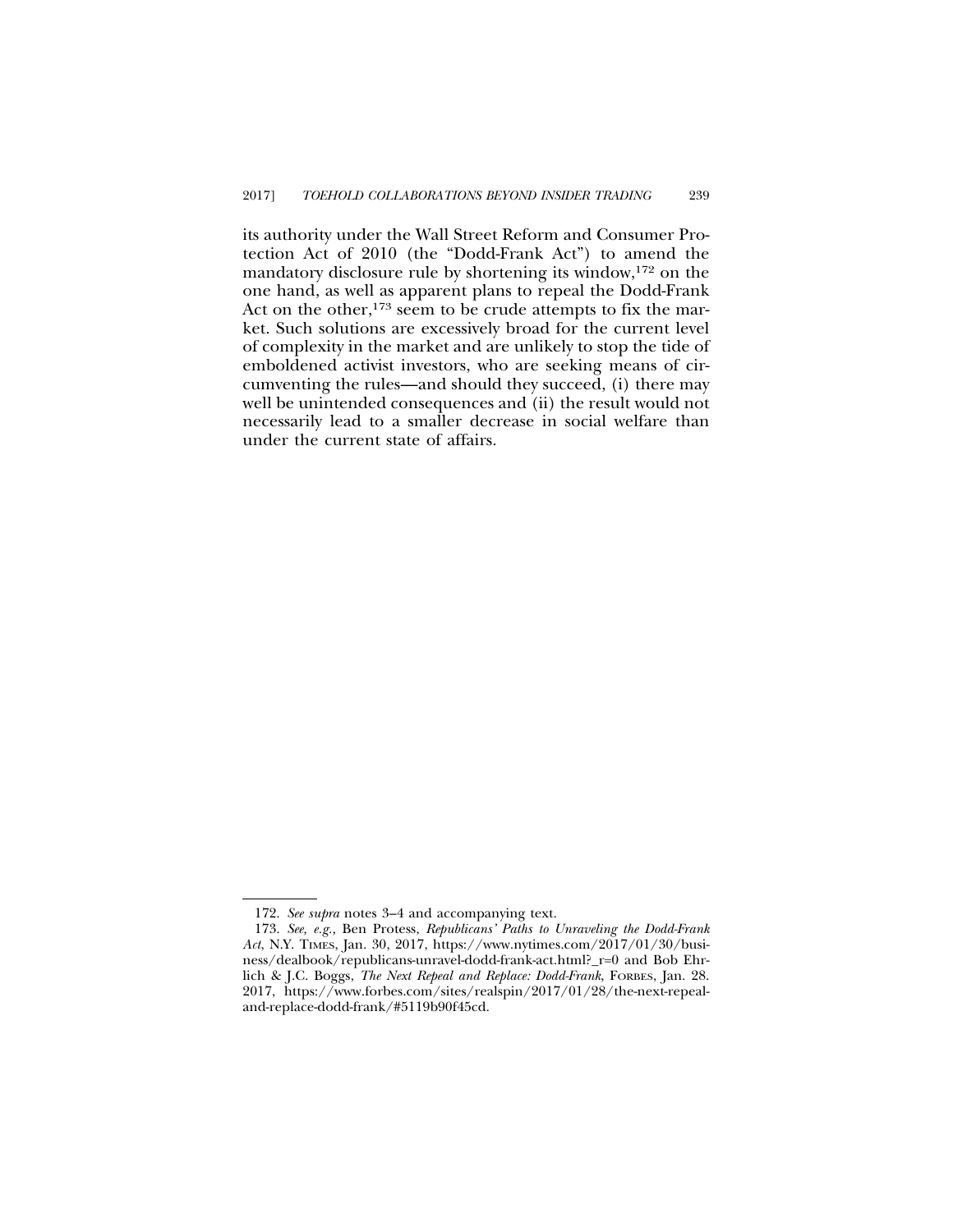#### **APPENDIX**

In this Appendix, I will use algebraic modeling to study TH collaborations. The basic framework, and especially the review of the basic TH theory in Appendix Part I below, will follow the work of Sandra Betton, et al.174 In Appendix Part II, I will model TH collaboration agreements.

# I.

### REVIEW OF THE BASIC TH THEORY

Consider the following scenario: Company A is interested in acquiring the target T. First, Company A purchases a toehold a in T.  $\alpha$  is a fraction between 0 and 1 that represents the fraction of T that A owns. Subsequently, A discloses its acquisition plans to the public. After learning about A's plans to acquire T, Company B realizes that T is a good target for acquisition and that it, B, should acquire T instead of A, and thus decides to compete with A. I assume that B does not have an equity stake in T; nor does B start buying shares in the open market at this time. Following A's public announcement, the market adjusts the price of T's shares and includes a control premium to reflect A's acquisition plans.175 A bidding war ensues: A and B incrementally raise their respective offer to T until one of the parties, the "losing" party, yields. B will stop bidding once the offer price has reached its own valuation of T, its reservation value, which I denote by  $V_B$ . A does not know what  $V_B$  is, but it does have a probability distribution for  $V_B$ , which means that it can estimate the likelihood of a range of values. A's own valuation of T is denoted by  $V_A$ . A has to decide when to stop bidding. I denote A's ceiling, above which it will stop bidding, by *h*. For simplicity, I assume that there are no termination fees, transaction costs, reputation costs, or other outside reasons that may influence each bidder to either leave the bidding contest or increase the offer price.

The main result of Betton, et al.,<sup>176</sup> who formulated an elaborate model for the basic, traditional, TH, is that the optimal *h* can be higher than A's valuation,  $V_A$ . A possible intuitive explanation to this mathematical result is that when the bid-

<sup>174.</sup> *See* Betton et al., *supra* note 6.

<sup>175.</sup> *See* Dyck & Zingales, *supra* note 92.

<sup>176.</sup> Betton et al., *supra* note 6.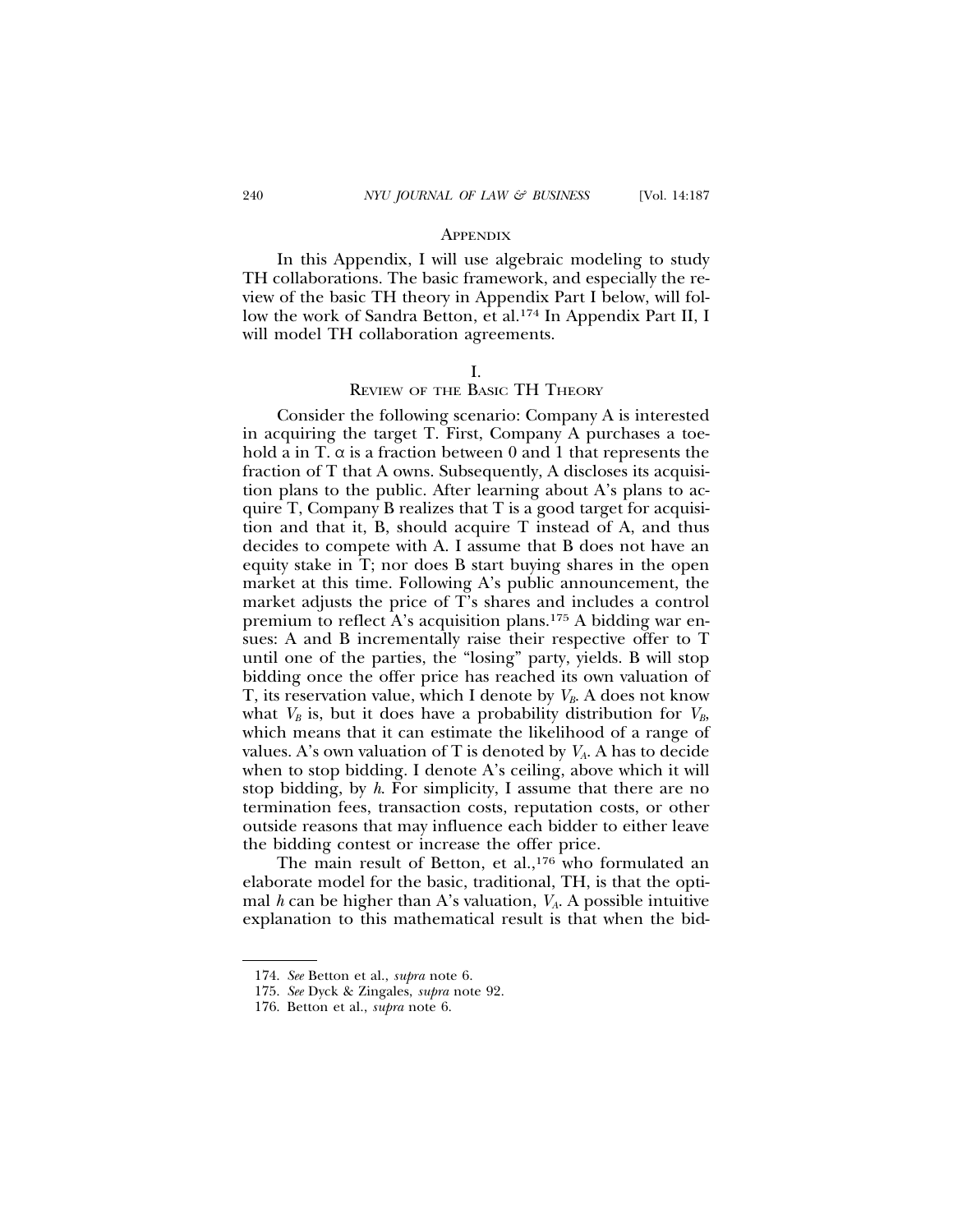ding has reached a level higher than *VA*, A continues to bid even though it does not want to purchase T at the high price it now offers, which is higher than  $V_A$ , in fact this time A hopes to lose the bidding contest to B. A continues to bid past its reservation price because it is trying to lure B to make a higher offer. This will allow it to reap higher proceeds from the TH, which it wants B to buy from it for the highest possible price. B may indeed continue to match A's offer as long as it is below *VB*. 177

Specifically, the main result of Betton, et al. is that A's optimal bid is higher than  $V_A$  by an amount that equals the percentage of the target that the TH represents times a certain function  $R(h)$  of the optimal bid. Explicitly, h is given by the solution to the equation:

$$
h = V_A + \alpha R(h) \tag{1}
$$

The factor *R(h)* is calculated from the probability distribution that A assigns to  $V_B$ . We first denote:

| $ G(x) $ Cumulative probability function, that is, the probability                            |
|-----------------------------------------------------------------------------------------------|
| that $x > V_{R}$ .                                                                            |
| $ F(x)  = 1-G(x)$ the probability that $x \leq V_{n}$ .                                       |
| $ f(x)  = G'(x)$ Probability distribution function, that is, for                              |
| small $\varepsilon$ , $f(x)\varepsilon$ is the probability that $x < V_n < x + \varepsilon$ . |

Then, according to Betton et al.,

$$
R(x) = \frac{F(x)}{f(x)}
$$

To gain more insight into this formula, let us take a uniform probability distribution as an example. Suppose  $V_A=100$ ,  $\alpha=10\%$ , and  $V_B$  is uniformly distributed in the range [100,200]. The range starts at 100, because if B values the target for less than 100 then it will stop bidding and A will win for a profitable price that will allow it to buy the target below its reservation price. Unlike A, B does not strategically bid higher than

<sup>177.</sup> *See* discussion of strategic overbidding*, supra* Part II.B.3.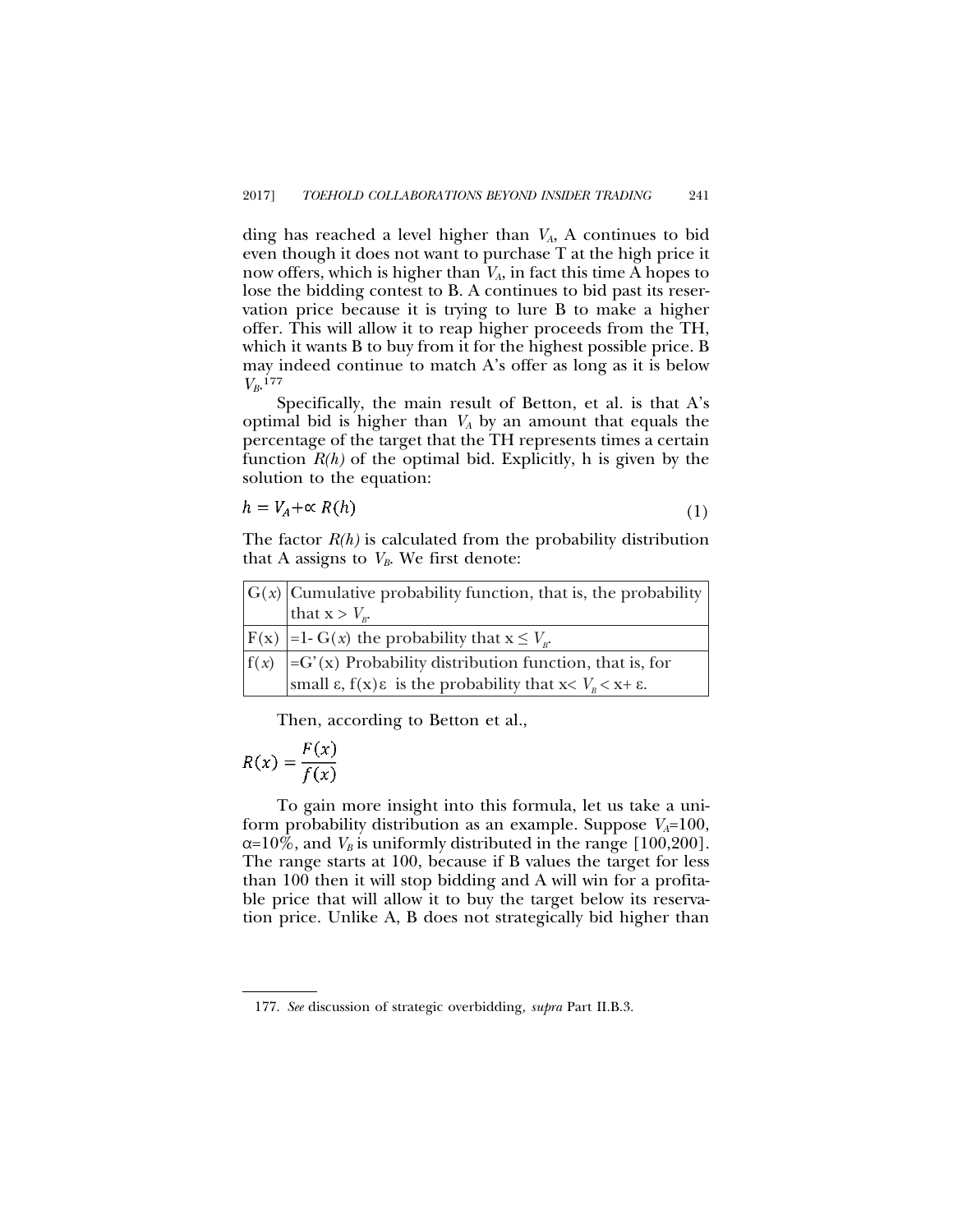its reservation price, because I assume that it does not own a TH in the target.178 Then

G(x)=(x-100)/100, F(x)=(200-x)/100, f(x)=0.01, for  $100 < x <$ 200.

Plugging these values in formula (1) we get the following:

$$
h = 100 + \propto \frac{\left(\frac{200 - h}{100}\right)}{0.01} = 100 + \propto (200 - h)
$$

For y=h-100, which is the amount that A bids above its  $V_A$ , this can be written as

$$
y = \propto (100 - y)
$$
  
with the solution of  $y = \frac{100 \propto}{1 + \propto}$ 

To understand the logic behind this result we can look at A's decision process. In making the decision about what should be A's maximal bid, the mount that A will not bid above (not to be confused with the optimal bid), of h=y+*VA*  $=y+100$ , which is y over A's valuation, A's calculation is as follows:

| Case Outcome                         | Probability | A's Profit/Loss                       |
|--------------------------------------|-------------|---------------------------------------|
| $\vert h V_{R} \vert$ A wins the bid | $\rm v/100$ | $\left[-(1-\alpha)(V_{p}-100)\right]$ |
| $ h \lt V_{n}$ B wins the bid        | $1-(y/100)$ | $\alpha$ v                            |

In case  $h > V_B$ , I assume that  $V_B$ , the value that competitor B assigns to the target, is a random variable. If h=100+y >  $V_B$ then  $V_B$  is a uniformly distributed random variable in the range  $[100,100+y]$  and therefore the expected value of  $V_B$  is  $100+(y/2)$ . So, plugging the expected value of  $V_B$  in A's profit in case it wins, that is when  $h > V_B$ , gives:  $-(1-\alpha)(y/2)$ .

Thus, A's expected profit is:

<sup>178.</sup> I also assume that B has no other reasons to want A to pay more for T. If A and B were competitors, in additional to competing for T, then B may have had an incentive to cause A to pay more for T even if B does not directly benefit from the acquisition.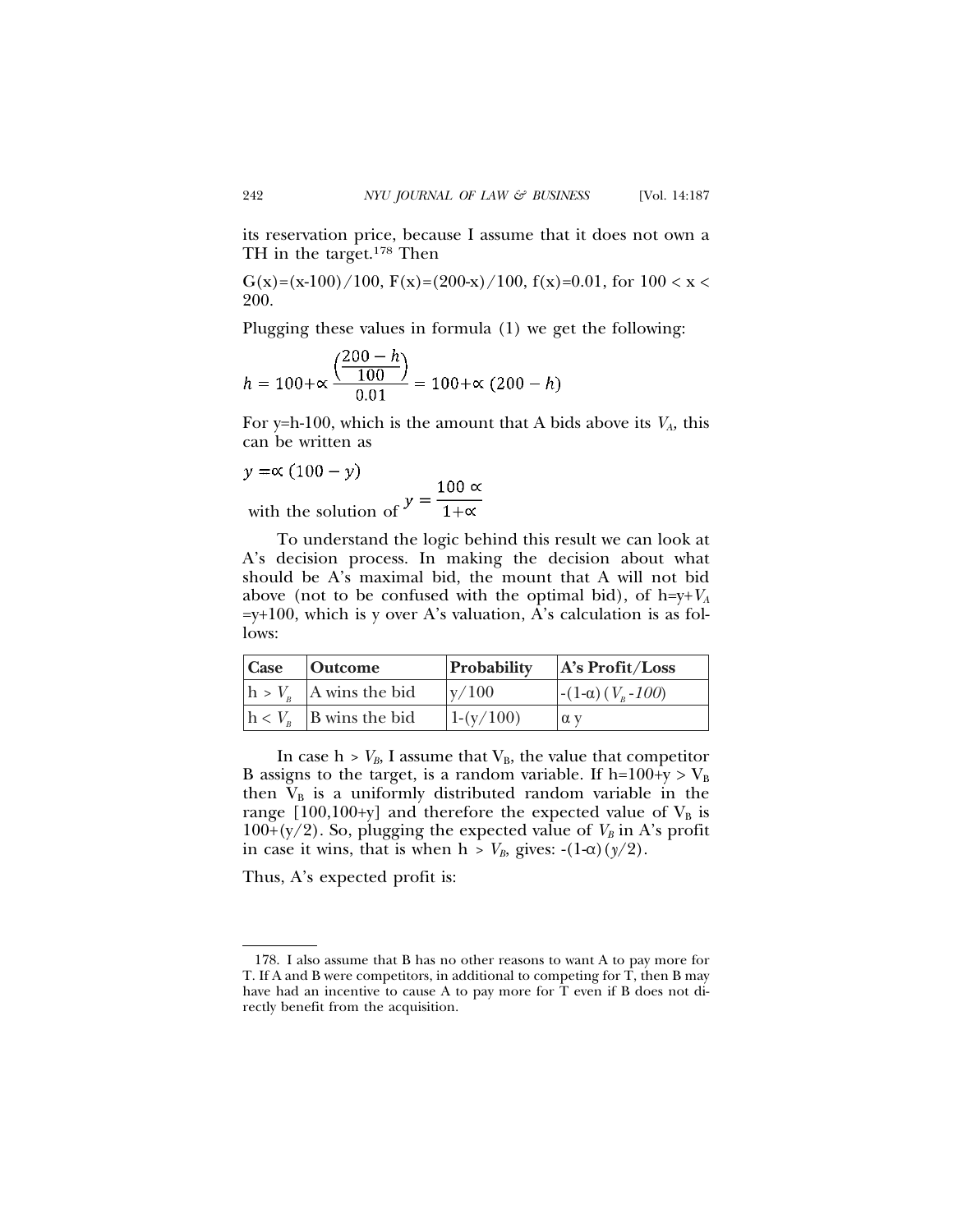$$
\left(1 - \frac{y}{100}\right) \propto y + \left(\frac{y}{100}\right) \left\{-\left(1 - \alpha\right) \frac{y}{2}\right\} = \alpha y - \frac{\left(1 + \alpha\right) y^2}{200}
$$

This is a quadratic function whose maximum is at y=100  $\alpha/(1+$  $\alpha$ ), the same as what formula (1) predicted.

For a uniform distribution, equation (1) has a simple interpretation. Suppose the bidding has reached a level that equals A's valuation *VA*. A now has to consider a Bayesian distribution for  $V_B$ , which is uniformly distributed in the range  $[V_A, W]$ , for some upper bound  $W > V_A$  and then f=1/( $W - V_A$ ). Equation (1) written as

$$
h - V_A = \frac{\propto F(h)}{f}
$$

can be expressed as

$$
(h-V_A)f=\propto F(h)
$$

The left hand side is the probability that A wins the bid (because  $V_B$ h). On the other hand  $F(h)$  is the probability that B wins the bid (because  $V_B$ >h). Thus, the optimal h is when the ratio of Bayesian probabilities for A to win and for A to lose equals the toehold.

# II.

# TH COLLABORATION AGREEMENTS

In this Appendix Part, I first follow the scenario analyzed in Appendix Part I above, including its assumptions and notations. A (the First Bidder) and B (the Competing Bidder) engage in a bidding contest for the target. A can calculate its future wealth, which will include the value of its TH in the target and will depend on the outcome of the bidding contest winning or losing to B. The following table  $179$  describes A's wealth:

<sup>179.</sup> Note that the table in Appendix Part I looks at A's profit or loss from bidding above  $V_A$ , rather than wealth, and thus I subtract the constant  $100\alpha$ , as the value of the TH. In this table, I look at the A's wealth instead of its profit, which includes its TH.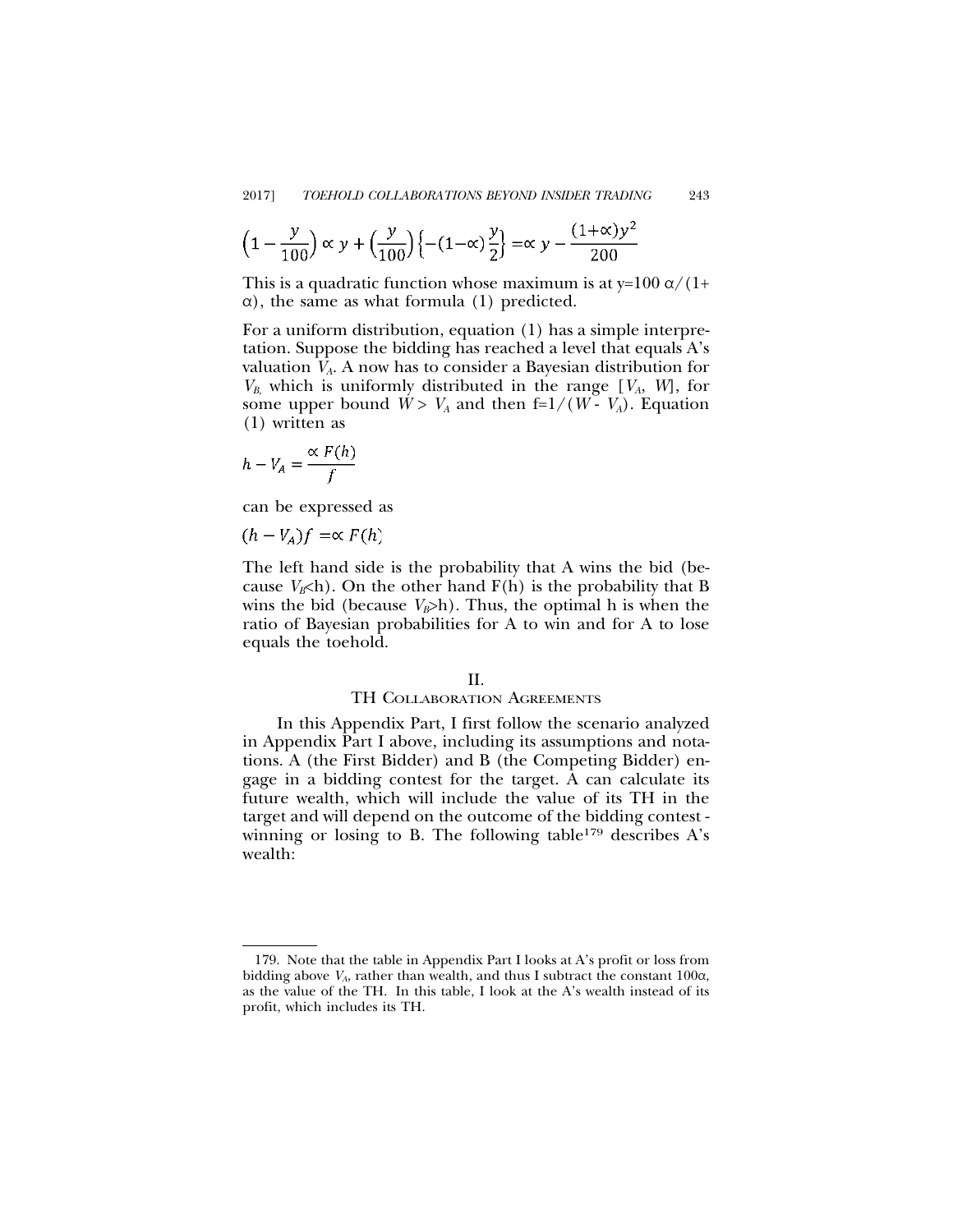| Case        | <b>Outcome</b> | Probability | $A's$ Wealth              |
|-------------|----------------|-------------|---------------------------|
| $h > V_{p}$ | A wins the bid | $\rm v/100$ | $100-(1-\alpha)V_{\rm B}$ |
| $h < V_{p}$ | B wins the bid | $1-(y/100)$ | Iαh                       |

A, the First Bidder and owner of the TH, enters into an agreement with a third-party collaborator, which I denote by F. The collaboration agreement provides that A will transfer a portion  $\gamma$  of the TH value to F and will keep a portion  $\eta=1-\gamma$  of the TH value if the Competitor B acquires the target including the TH. The following table describes A's wealth given the collaboration agreement:

| <b>Case</b>     | <b>Outcome</b> | Probability | $A's$ Wealth        |
|-----------------|----------------|-------------|---------------------|
| $h > V_{\rm n}$ | A wins the bid | $\rm v/100$ | $100-(1-\alpha)V_p$ |
| $h < V_{\rm p}$ | B wins the bid | $1-(y/100)$ | $\eta$ a h          |

As in Appendix Part I above, I assume that  $V_B$  is a uniformly distributed random variable, and I plug the expected value of  $V_{B}$ , 100+(y/2), in A's wealth in case it wins, if h=100+y  $> V_B$ . I take the expected value of A's wealth:

$$
\left(1 - \frac{y}{100}\right)\eta \propto (100 + y) + \left(\frac{y}{100}\right)\left\{100 - (1 - \infty)(100 + \frac{y}{2})\right\}
$$

Maximizing the expected wealth of A for y, the amount that A bids above its  $V_A$ , I find that the optimal y is:

y<sub>o</sub>=100 α/(1- α+2 η α)

which can be written as

$$
y_o = 100 \alpha / (1 + \alpha - 2 \gamma \alpha). \tag{2}
$$

After setting  $y=0$ , which means no collaboration, the optimal overbidding,  $y_0$ , reduces to the result of equation (1) in Appendix Part I above, which follows Betton, et al.'s results. However, as  $\gamma$  increases, the denominator (1+  $\alpha$ -2  $\gamma$   $\alpha$ ) decreases, and the optimal  $y_0$  increases. Thus, equation (2) shows that the more that bidder A has agreed to share with the collaborator the higher the bid that A will be willing to make for the target. Since the collaboration increases A's optimal bid, it follows that collaboration increases the probability of A winning, despite the assumption that B values the target for more.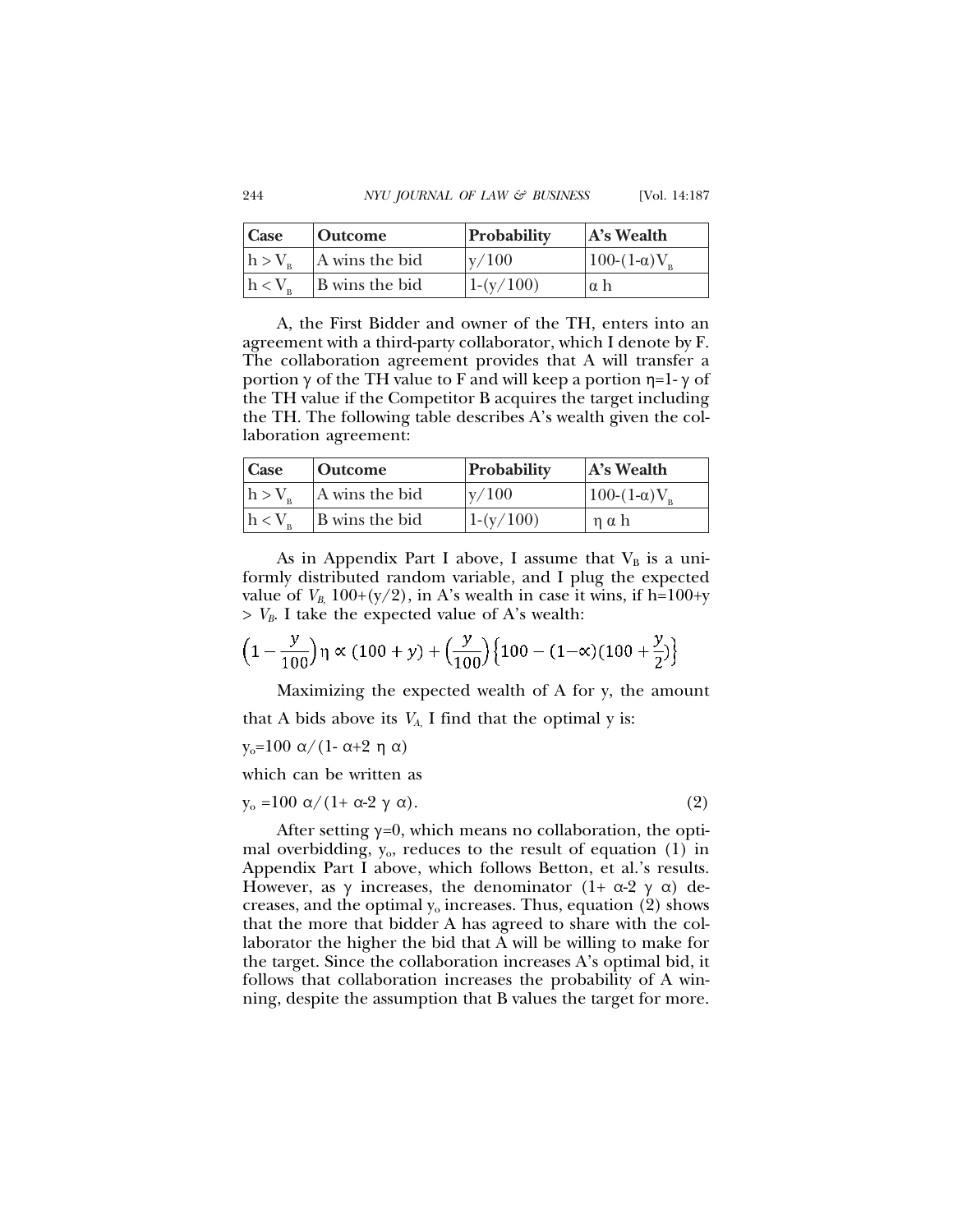Thus, TH collaboration increases the probability of an inefficient outcome in which A wins even though B values the target for more.

It is interesting to note that when  $\eta=0$ , which is the maximal collaboration transfer, the overbidding is not strategic overbidding in the sense described in Part II.B.3 *supra*. In this event, the overbidding is not a strategy that attempts to cause B to pay more for the TH, because A will not gain from the sale of the TH to B, only its collaborator will. Rather, the overbidding is an attempt to prevent the loss from the transfer of the TH to the collaborator, which will take place in the event the competitor wins. A will bid more than its valuation of T, because in the event that A wins it will not have to pay for the TH, but will continue to own it, so A will be able to pay more for the remainder of the target than the value it assigns to it.

As an example, set  $\alpha=10\%$ . Then, for  $\eta=0$  we find  $y_0=100\alpha/(1-\alpha)=11.11$ ..., while for  $\eta=1$  we find  $y_0=100\alpha/1$  $(1+\alpha) = 9.0909$ . For  $\eta = 85\%$  we find  $y_0 = 9.3457$ . If we increase the TH, for example, set  $\alpha = 20\%$ , the optimal bid increases as well. For  $\eta=0$  we find  $y_0=100a/(1-\alpha)=25$ , while for  $\eta=1$  we find  $y_0=100a/(1+\alpha)=16.666$ . And for  $\eta=85\%$  we find  $y_0=17.5439$ .

To further explore the collaboration agreement, we can look at the effect of  $\eta$ , the portion of the TH that A may keep in case B wins, on A's expected wealth. Plugging the optimal y, A's expected wealth can be described as:

 $\Phi(\eta) = 50\alpha[\alpha + 2(1 - \alpha)\eta + 4\alpha\eta^2] / [1 + (2\eta - 1)\alpha] = 100\alpha\eta + 50\alpha^2/$  $[1+(2n-1)\alpha]$ .

Note that the first derivate of  $\Phi(\eta)$  is  $\Phi'(\eta)=100\alpha - 100a^3/[1+\alpha]$  $(2n-1)\alpha$ <sup>2</sup>

and the second derivative is  $\Phi''(\eta)$ =400 $\alpha^4/[1+(2\eta-1)\alpha]^3$ 

And  $\Phi'(\eta)=0$  for  $\eta=1/(2\alpha)$  and  $\eta=1-1/(2\alpha)$ , and  $\Phi'(\eta)<0$  for - $1/(2\alpha)$  <  $\eta$  <  $1$ - $1/(2\alpha)$ 

Thus,  $\Phi(\eta)$  increases for  $\eta > 1$ -1/(2 $\alpha$ ). And since  $\eta > 0$ , for  $\alpha < 0.5$ , a TH that conveys less than full control of the target, it follows that  $\Phi(\eta)$  is a monotonically increasing function of  $\eta$ . This result is intuitive, since a higher  $\eta$  means that A has to share less with the collaborator if it loses the bid.